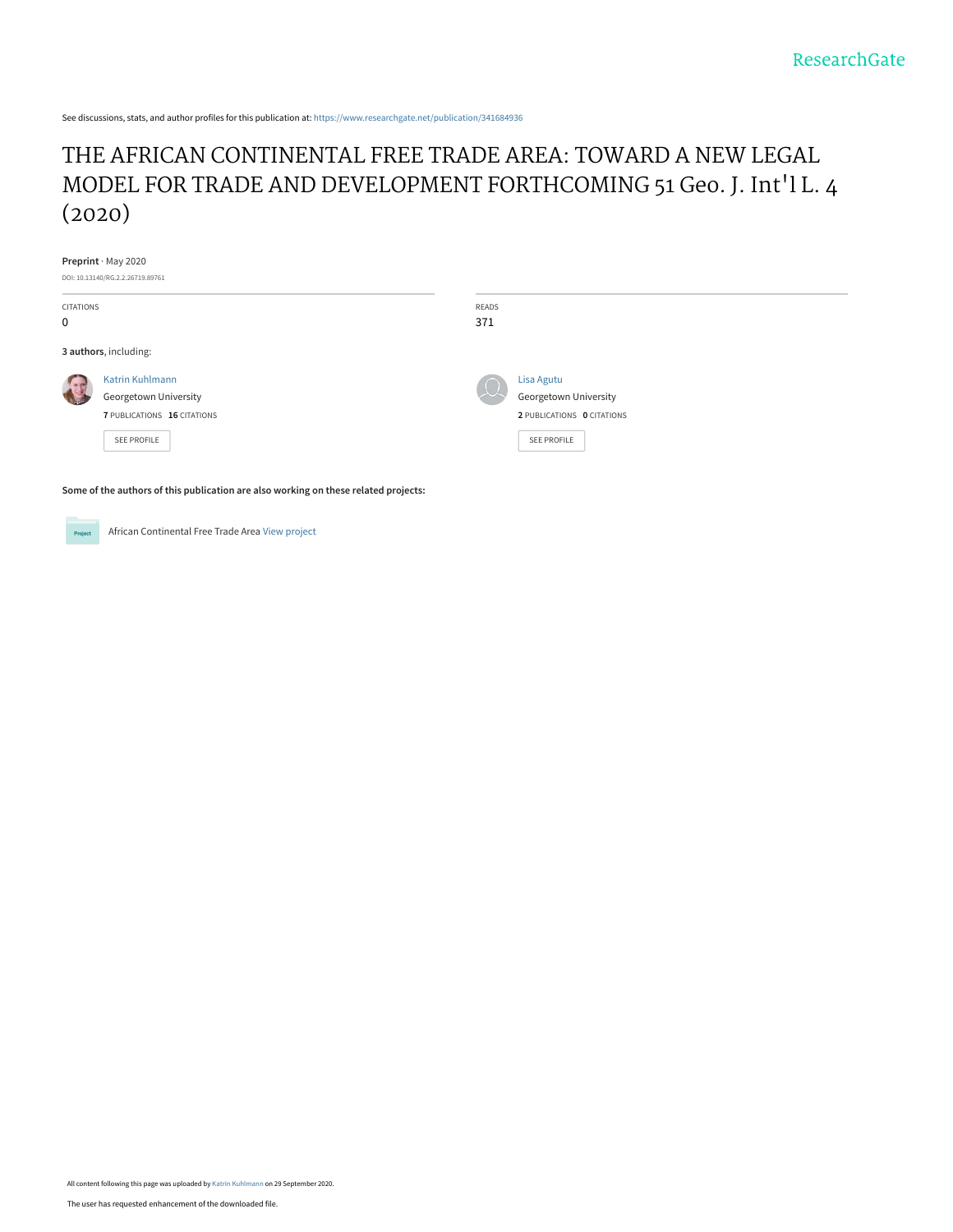# The African Continental Free Trade Area: Toward A New Legal Model For Trade and Development

#### KATRIN KUHLMANN AND AKINYI LISA AGUTU\*

#### **ABSTRACT**

*International trade law is at a turning point, and the rules as we know them are being broken, rewritten, and reshaped at all levels. At the same time that institutions like the World Trade Organization (WTO) face significant change and a global pandemic challenges the rules of the market, Africa's new mega-regional trade agreement, the African Continental Free Trade Area (AfCFTA), is emerging as a promising framework for redesigning international economic law. As this Article will argue, the AfCFTA presents a new normative approach to trade and development that is positioned to rewrite the rules in a more inclusive and equitable way and, over time, possibly affect global trade well beyond the African continent.*

*Historically, trade and development have been linked through the framework of Special and Differential Treatment (S&D), which has been a central feature of the WTO and is increasingly shaping regional trade agreements (RTAs) as well. Although the connection between trade and development is more important than ever before, traditional S&D is not positioned to deliver on broader priorities of social and economic development in the current international climate. Fortunately, as this Article will argue, Africa's approach under the new AfCFTA sets the stage for a needed refresh of S&D. While the AfCFTA incorporates traditional aspects of S&D, it also includes elements of a forward-looking, rules-based approach to further economic and social development and advance the Sustainable Development Goals (SDGs). This new dimension of S&D holds great potential for promoting integration through trade, representing the needs of a diverse group of countries in the rulemaking process, and reshaping international economic law more broadly to generate positive development outcomes.* 

*This Article begins with an assessment of the AfCFTA as an alternative model for trade and development law, evaluating the agreement in the historical and evolving context of S&D and examining its role in shaping a new normative approach to S&D. The AfCFTA, we argue, represents a shift from using S&D as a largely defensive trade approach to one that positions S&D as an affirmative tool for achieving sustainable development through the design and implementation of the rules of trade themselves, while still maintaining flexibility for countries that need it. This new approach may finally replace the old trade paradigm of the "haves and have nots" with a system in which trade rules can be designed to benefit all.* 

*Although the AfCFTA is still at an early stage and will have to overcome formidable challenges, this Article provides an initial assessment of the AfCFTA's proactive new model in the context of the substantive areas of law identified as next-stage (Phase II) negotiating priorities: intellectual property rights (IPR), investment, and competition law. The Article's comparative assessment draws upon the laws of African nations, African and international RTAs, and other proposals for international legal reform.* 

\* Katrin Kuhlmann is a Visiting Professor of Law at Georgetown University Law Center and the President and Founder of the New Markets Lab. Akinyi Lisa Agutu is a recent Master of Laws (LL.M.) graduate in International Business and Economic Law at Georgetown University Law Center and a graduate of Strathmore University, Nairobi, Kenya. This article builds upon earlier work by Katrin Kuhlmann focused on a new rules-led model for trade and development and benefitted from feedback from students in the Institute of International Economic Law Colloquium at Georgetown University Law Center led by Chris Brummer, comments from Colette Van der Ven on an early draft, and the invaluable research support of Tara Francis of the New Markets Lab.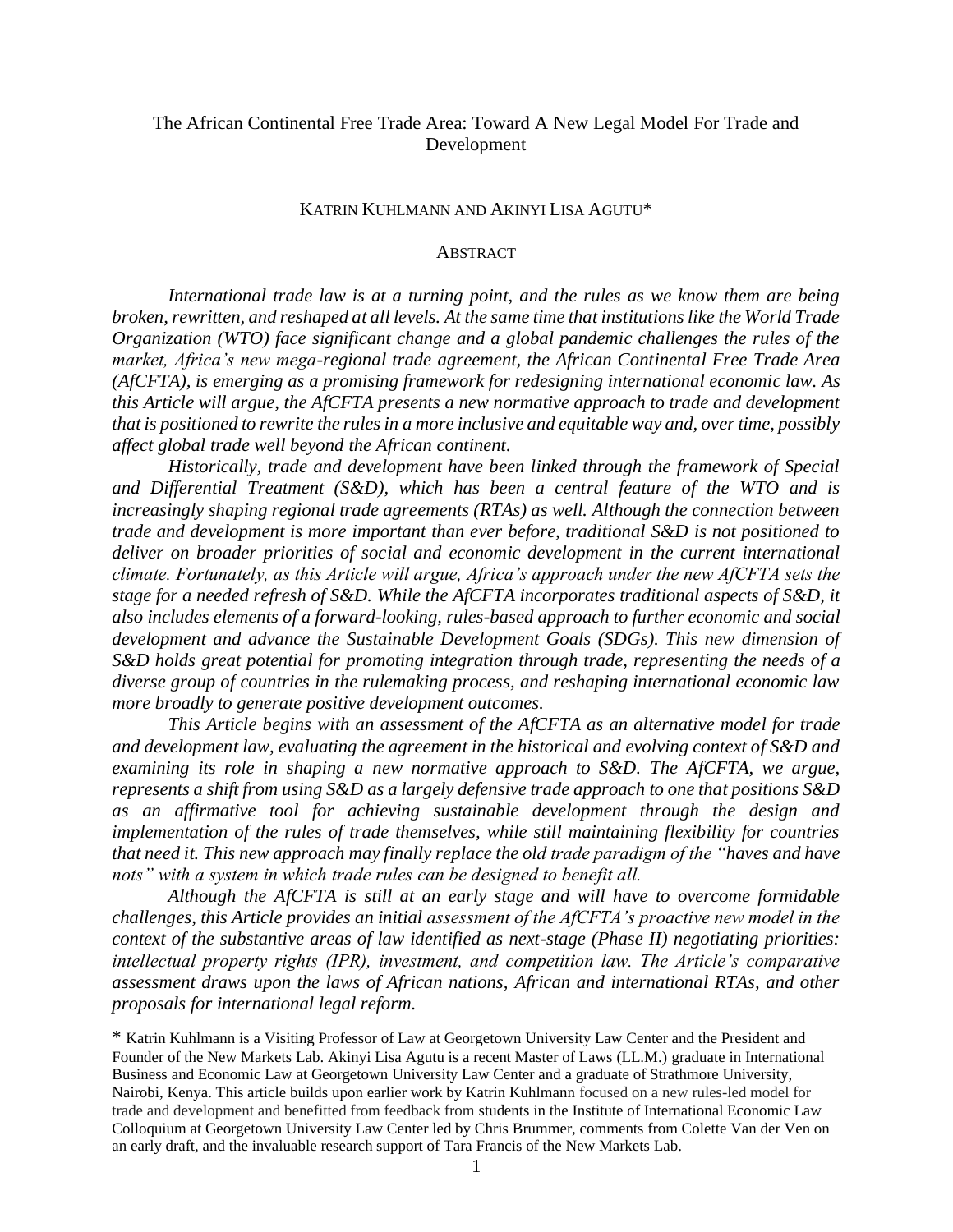*Finally, the Article looks to the future, positing that the AfCFTA could be the best legal instrument available to break the stalemate in international rulemaking, design new trade law approaches to pressing issues like global health and food security, and close the loop between trade rules and development goals, including the seventeen SDGs. As the AfCFTA is rolled out and implemented, it could have a profound impact on trade and development law, reshaping the rules for Africa and perhaps the world as well.*

I. INTRODUCTION

A. *Unique Nature of the AfCFTA*

B. *Regional Integration and the AfCFTA*

C. *AfCFTA and the Sustainable Development Goals*

II. ROLE OF SPECIAL AND DIFFERENTIAL TREATMENT IN TRADE AGREEMENTS

- A. *Historical Approach to S&D*
- B. *Criticisms of S&D*
- C. *S&D in the AfCFTA*

# III. COMPARATIVE ASSESSMENT OF THE AFCFTA IN KEY ISSUE AREAS

- A. *Intellectual Property Rights*
	- 1. Relevant Aspects of African Regional IP Law
	- 2. Traditional Knowledge and Genetic Resources in African National IP Law
	- 3. Provisions on Traditional Knowledge and Genetic Resources in Other RTAs
- B. *Investment Law*
	- 1. Pan-African Investment Code
	- 2. African Regional Investment Law
	- 3. South Africa's Investment Law
	- 4. Investment Reform in Other RTAs
- C. *Competition Law*
	- 1. African Regional Competition Frameworks
	- 2. African National Competition Legislation
	- 3. Competition Provisions in Other RTAs

IV. CONCLUSION: TOWARD A NEW MODEL FOR TRADE AND SUSTAINABLE DEVELOPMENT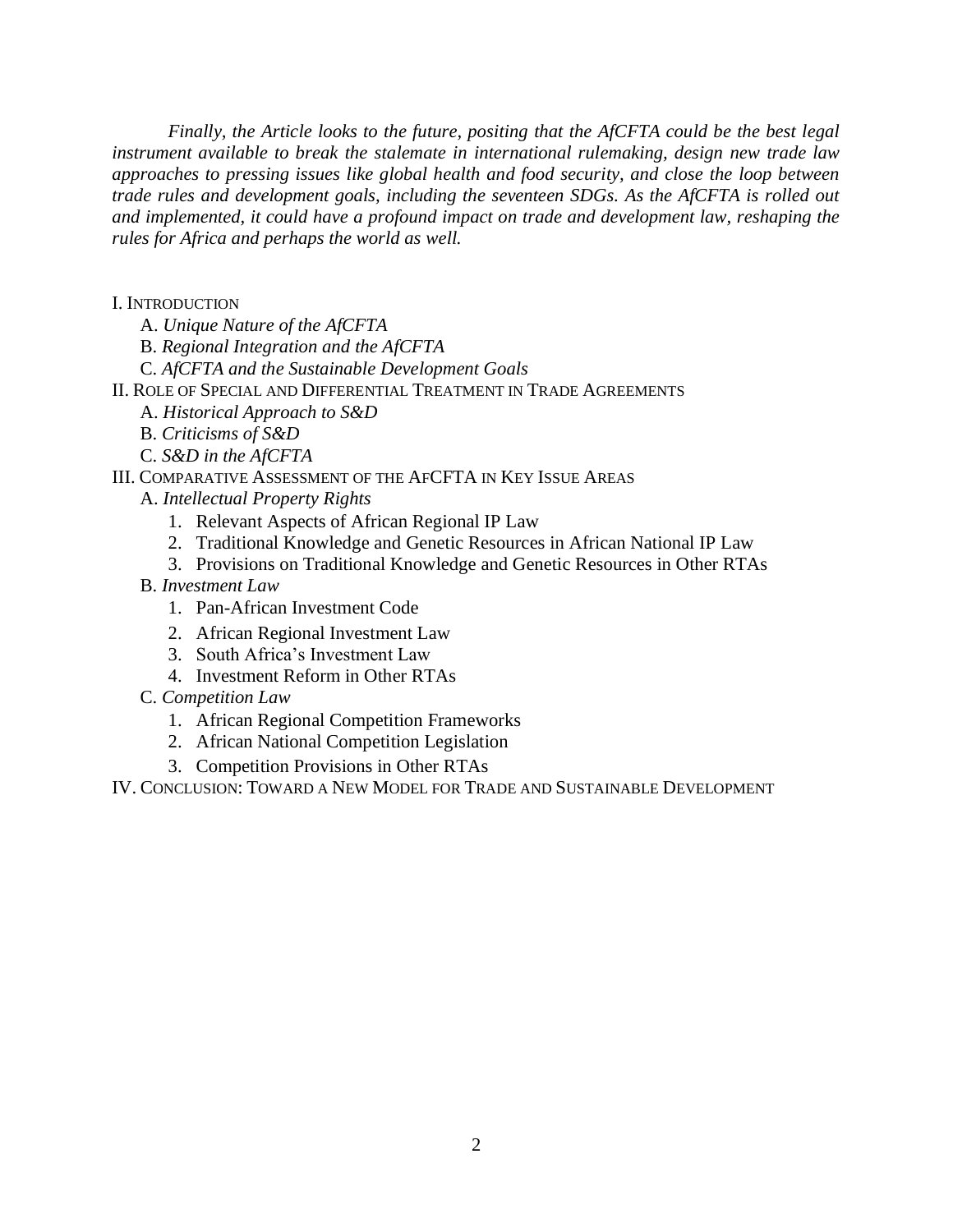#### I. INTRODUCTION

While the new African continent-wide trade agreement signals a significant shift in the international legal order, African continental integration is not a new proposition.<sup>1</sup> The 1991 Abuja Treaty Establishing the African Economic Community (Abuja Treaty) and 2000 Constitutive Act of the African Union established the legal basis for a pan-African trade pact, building upon the Organisation of African Unity (OAU) established under the 1980 Lagos Plan of Action.<sup>2</sup>

In 2012, following up on the 2000 Constitutive Act of the African Union, African nations decided to fast-track a continental free trade agreement. The African Continental Free Trade Area (AfCFTA) has since moved from a shared vision to an executed trade agreement among fifty-four of the fifty-five African Union (AU) nations in record time.<sup>3</sup> The AfCFTA was signed in March 2018 and entered into force in May 2019.<sup>4</sup> As of September 2020, the AfCFTA had been ratified by thirty countries, with more ratifications in process.<sup>5</sup> It establishes the world's largest regional trade agreement (RTA) in terms of geographic size and partner states, connecting 1.2 billion people

<sup>&</sup>lt;sup>1</sup> See Mwangi S. Kimenyi & Katrin Kuhlmann, *African Union: Challenges and Prospects for Regional Integration in Africa*, 7 WHITEHEAD J. DIPL. & INT'L REL. 7, 7 (2012).

<sup>2</sup> Org. of African Unity [OAU], *Lagos Plan of Action for the Economic Development of Africa 1980-2000*, at 5, https://www.resakss.org/sites/default/files/OAU%201980%20Lagos%20Plan%20of%20Action%20for%20the%20E conomic%20Development%20of%20Africa.pdf; Treaty Establishing the African Economic Community, June 3, 1991, 30 I.L.M. 1241, 8, https://au.int/sites/default/files/treaties/37636-treaty-0016\_-

\_treaty\_establishing\_the\_african\_economic\_community\_e.pdf; Constitutive Act of the African Union, July 11, 2000, at 5, https://au.int/sites/default/files/pages/34873-file-constitutiveact\_en.pdf.

 $^3$  Jonathan D. Moyer, Abigail Kabandula, David K. Bohl, Taylor Hanna, Ibrahim Mayaki & MARTIN BWALYA, AFRICAN UNION DEVELOPMENT AGENCY (AUDA-NEPAD) & FREDERICK S.PARDEE CENTER FOR INTERNATIONAL FUTURES, CONDITIONS FOR SUCCESS IN THE IMPLEMENTATION OF THE AFRICAN CONTINENTAL FREE TRADE AGREEMENT 5 (2020).

 $4$  The consolidated AfCFTA text was adopted and signed at the  $10<sup>th</sup>$  Extraordinary Summit of the AU Assembly in Kigali, Rwanda on March 21, 2018 by forty-four African Heads of State and Government and entered into force on May 30, 2019 following ratification by twenty-four countries. As of publication, thirty countries had ratified.

<sup>5</sup> *See* AFR. UNION COMM'N & U.N. ECON. COMM'N FOR AFR., AFRICAN CONTINENTAL FREE TRADE AREA: UPDATED QUESTIONS AND ANSWERS 1 (Jan. 2020); *see also* TRADE LAW CENTER (TRALAC), "STATUS OF AFCFTA RATIFICATION," https://www.tralac.org/resources/infographic/13795-status-of-afcfta-ratification.html.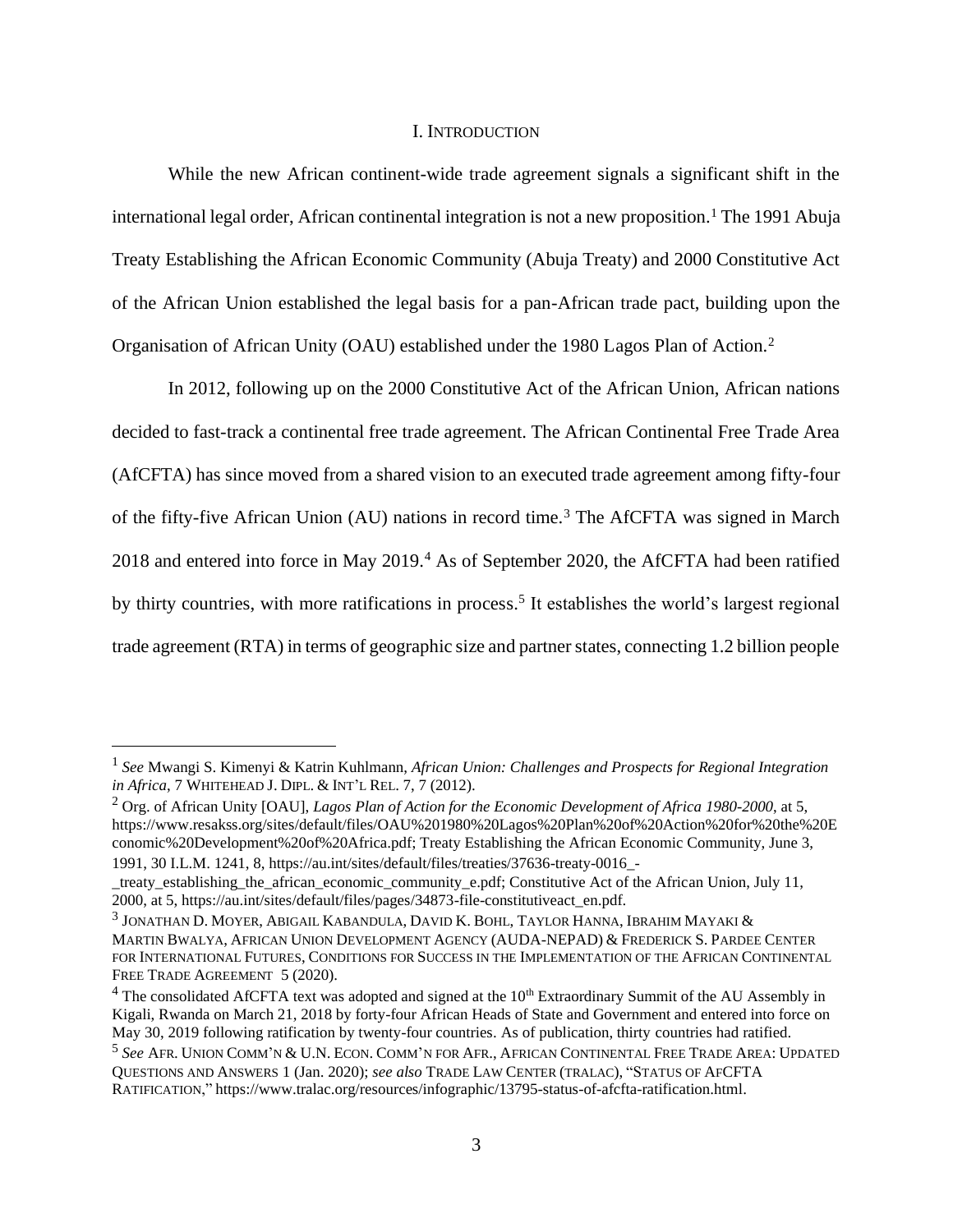in a market estimated to total from U.S. \$2.5 trillion to upwards of U.S. \$4 trillion.<sup>6</sup> Building upon existing African RTAs in the form of African regional economic communities (RECs), the AfCFTA signals political will towards establishing a unified legal institution to advance economic and social development through trade.

The AfCFTA reflects both Africa's new model of what a trade agreement should look like and aspects of the multilateral legal framework of the World Trade Organization (WTO). The AfCFTA has a strong development focus, highlighting economic and social development and legal harmonization among its objectives,<sup>7</sup> and incorporating aspects of the AU's Agenda 2063, which prioritizes inclusive social and economic development and links Africa's growth and integration to the Sustainable Development Goals (SDGs).<sup>8</sup>

The AfCFTA follows a "framework agreement" model, with a core agreement forming a foundation that will be built out through several phases of negotiation. Phase I of the negotiations established the Protocols on Trade in Goods, Trade in Services, and Dispute Settlement, with corresponding schedules of market access concessions and rules of origin (ROO).<sup>9</sup> The agreement's mechanism for dispute settlement, which is modeled largely on the WTO Appellate Body, is contained in the Protocol on Rules and Procedures on the Settlement of Disputes (and accompanying annexes).<sup>10</sup> The Agreement Establishing the AfCFTA also includes annexes on

<sup>6</sup> *See id.*; *see also* Landry Signé, *Africa's Big New Free Trade Agreement, Explained*, WASH.POST (Mar. 29, 2018), https://www.washingtonpost.com/news/monkey-cage/wp/2018/03/29/the-countdown-to-the-african-continentalfree-trade-area-starts-now/?utm\_term=.7ef4d48b47cc.

<sup>&</sup>lt;sup>7</sup> Agreement Establishing the African Continental Free Trade Area art. 3, Mar. 21, 2018, 58 I.L.M. 1028 [hereinafter AfCFTA].

<sup>8</sup> African Union Commission, *Agenda 2063 Framework Document—The Africa We Want* (2015), https://au.int/en/agenda2063/overview.

<sup>9</sup> TRALAC, THE AFRICAN CONTINENTAL FREE TRADE AREA: A TRALAC GUIDE 4 (6th ed. Nov. 2019), https://www.tralac.org/documents/resources/booklets/3028-afcfta-a-tralac-guide-6th-edition-november-2019/file.html.

 $10$  Consultations shall be sought in the first instance, after which a dispute may be referred to the Dispute Settlement Body (DSB) requesting establishment of a Dispute Settlement Panel. AfCFTA, Protocol on Rules and Procedures on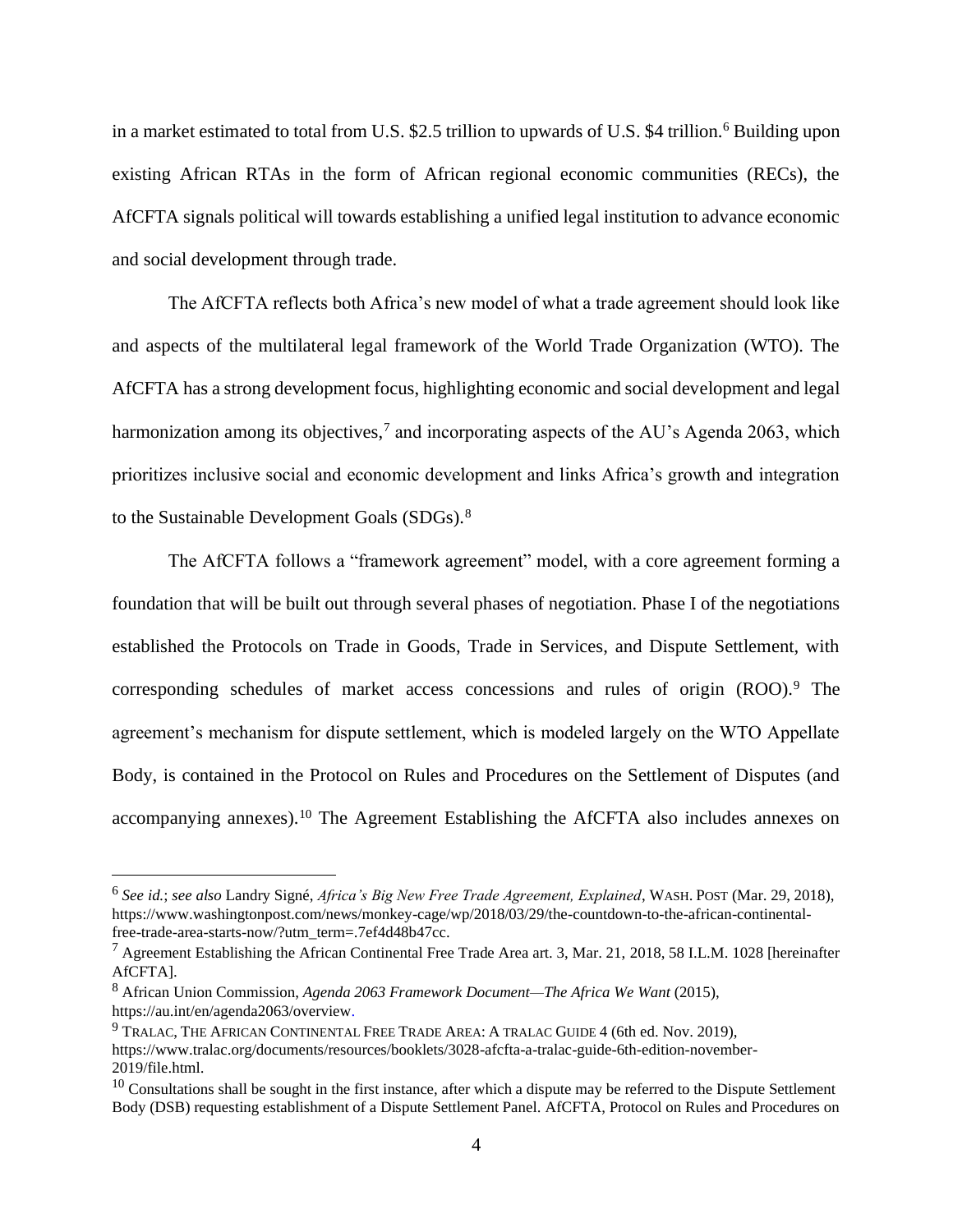ROO, non-tariff barriers (NTBs), customs cooperation, trade facilitation, transit, trade remedies, sanitary and phytosanitary measures (SPS), and technical barriers to trade (TBT), which track with African and WTO law.<sup>11</sup> Phase I, which will liberalize trade in goods and services by ninety percent,<sup>12</sup> was meant to become fully operational on July 1, 2020, although the current COVID-19 crisis has delayed this timeline until early 2021.<sup>13</sup> Negotiations on Phase II issues are scheduled to begin once Phase I is operational and will include Protocols on Intellectual Property Rights  $(IPR)$ , Competition Policy, and Investment.<sup>14</sup> A Phase III to develop a Protocol on E-Commerce has also been formally approved by the AU Assembly.<sup>15</sup>

### A. *Unique Nature of the AfCFTA*

Several attributes make the AfCFTA unique and worthy of much closer study as the agreement advances through its different phases. One is the timing of the AfCFTA, which has generated significant political will at the same time that the WTO crisis, Brexit, and the U.S.-China trade agreements are wreaking havoc on international trade law. If the AfCFTA is able to break new ground in advancing a trade model focused on sustainable development, including in

 $12$  The remaining ten percent will be divided among sensitive goods (seven percent), with a longer phase-in period, and excluded goods (three percent). LANDRY SIGNE & COLETTE VAN DER VEN, KEYS TO SUCCESS FOR THE AFCFTA NEGOTIATIONS, BROOKINGS INSTITUTION 5 (May 2019), https://www.brookings.edu/wp-

the Settlement of Disputes, art. 6, Mar. 21, 2018, 58 I.L.M. 1028, 1067. The AfCFTA is not the African first megaregional body to model dispute settlement on the WTO Dispute Settlement Body; the Tripartite Free Trade Agreement among COMESA, the EAC, and SADC also follows this model. *See* Olabisi D. Akinkugbe, *Dispute Settlement Under the African Continental Free Trade Area Agreement: A Preliminary Assessment*, AFR. J. INT'L & COMP. L. (forthcoming 2020).

 $11$  Compiled Annexes to the Agreement Establishing the African Continental Free Trade Area, TRALAC, https://www.tralac.org/documents/resources/african-union/2163-compiled-annexes-to-the-afcftaagreement-legally-scrubbed-version-signed-16-may-2018/file.html (last visited Aug. 29, 2020).

content/uploads/2019/05/Keys\_to\_success\_for\_AfCFTA.pdf; *Developments in Competition Law in Africa*, LEX AFRICA (Aug. 22, 2008), [https://www.lexafrica.com/2018/08/developments-in-competition-law-in-africa/.](https://www.lexafrica.com/2018/08/developments-in-competition-law-in-africa/)

<sup>&</sup>lt;sup>13</sup> Schedules of tariff concessions and commitments on services remain to be finalized (as do aspects of rules of origin), in order to make Phase I operational.

<sup>14</sup> AfCFTA, *supra* note 7, art. 4.

<sup>15</sup> African Union, *Decision on the African Continental Free Trade Area (AfCFTA) Doc. Assembly/AU/4 (XXXIII),*  Assembly/AU/Dec. 751 (XXXIII).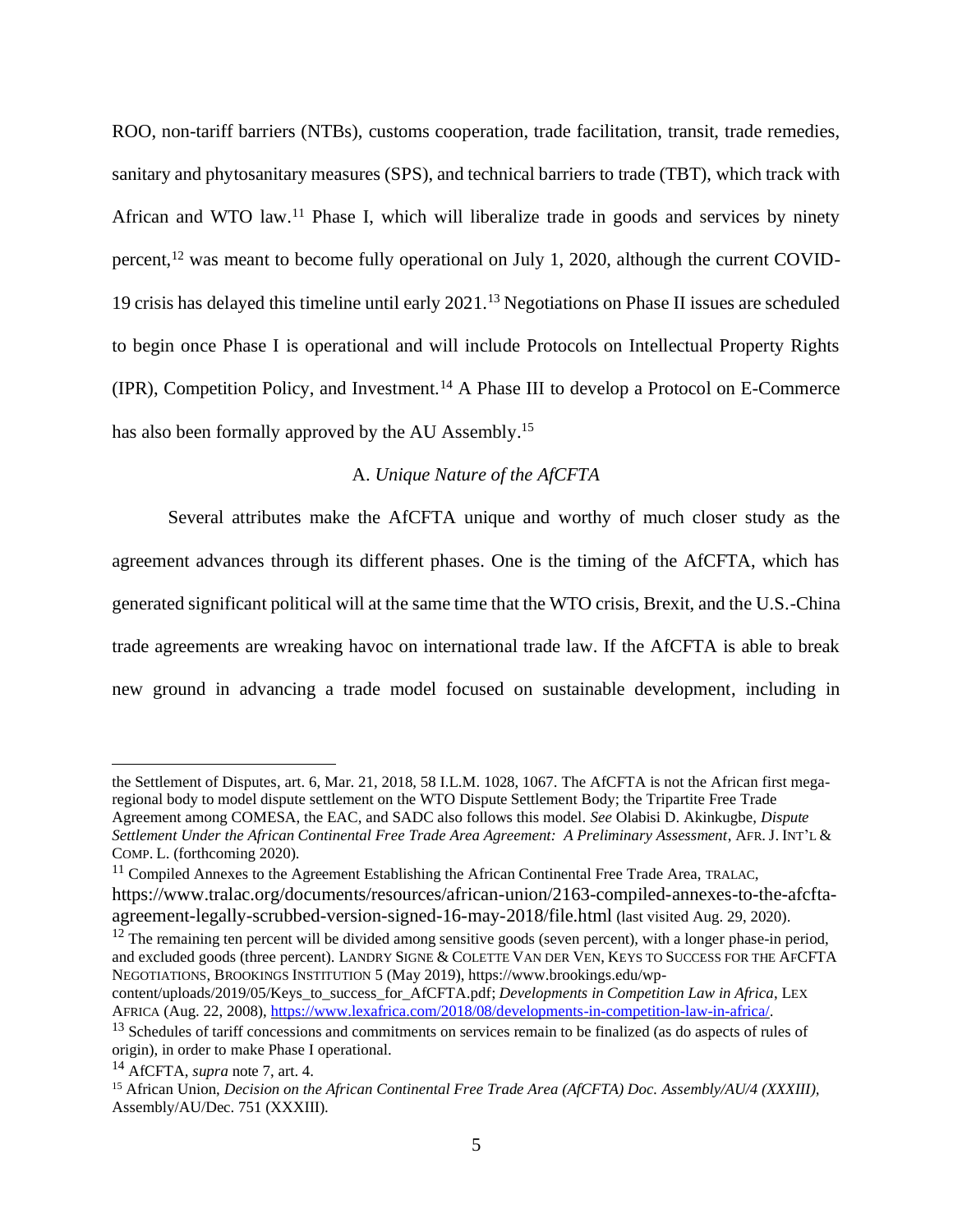complicated legal areas like IP and traditional knowledge, competition law, and investment, it could propel international law forward at a critical time when avenues for multilateral negotiations have stalled. It could also serve as a unifying force in response to the COVID-19 pandemic, particularly if tariff and non-tariff barriers are dismantled within the continent to strengthen regional trade.<sup>16</sup>

Another unique feature of the AfCFTA is its design. The AfCFTA follows a relatively distinctive model for RTAs, taking the form of a "progressive" or "incremental" trade agreement, with commitments and negotiating rounds staged over time and tailored to the priorities and capabilities of the negotiating parties.<sup>17</sup> It bears some similarity to the WTO Agreement on Trade Facilitation (TFA),<sup>18</sup> which tailors commitments to countries' needs and capacities and allows for incremental implementation, and of course has much in common with existing African RTAs, which incorporate flexibility and variable geometry into their structures.<sup>19</sup> The AfCFTA's structure allows for periodic review of the agreement, currently intended to take place every five years, and the flexibility to negotiate additional instruments, which will then become an integral

<sup>16</sup> *See* Ibrahim Assane Mayaki, *How Africa's Economies Can Hedge Against COVID-19*, PROJECT SYNDICATE (Mar. 27, 2020), https://www.project-syndicate.org/commentary/africa-trade-integration-hedge-against-covid19-byibrahim-assane-mayaki-2020-03.

<sup>&</sup>lt;sup>17</sup> In addition to the WTO TFA, other trade agreements reflect a progressive approach. For example, the U.S.-Morocco FTA adopted a progressive approach for the agricultural sector, due to its significance and growth potential. For a summary of other development-focused aspects of RTAs, see Katrin Kuhlmann, *Post-AGOA Trade and Investment: Policy Recommendations for Deepening the U.S. Trade and Investment Relationship*, Testimony before the U.S. International Trade Commission, Washington, D.C., Jan. 28, 2016; NEW MKTS. LAB & HARVARD LAW & INT'L DEV. SOC'Y, HARVARD LAW SCHOOL TRADE INNOVATION INITIATIVE: SUMMARY OF FINDINGS ON TRADE AND DEVELOPMENT IN FREE TRADE AGREEMENTS (2015), https://cb4fec8a-9641-471c-9042- 2712ac32ce3e.filesusr.com/ugd/7cb5a0\_37610cba6cde4f02afb3d0cfa3ab7fb8.pdf.

<sup>&</sup>lt;sup>18</sup> Protocol Amending the Marrakesh Agreement Establishing the World Trade Organization, Feb. 22, 2017, WTO Doc. WT/L/940. The WTO TFA Agreement, which allows countries to prioritize commitments in three categories depending upon needs, capacity, and resources (Categories A, B, and C), "recognizes differences in countries' regulatory systems and capabilities and both phases in reforms and links to aid funding." KATRIN KUHLMANN, CENTER FOR STRATEGIC & INT'L STUDIES, THE HUMAN FACE OF TRADE AND FOOD SECURITY: LESSONS ON THE ENABLING ENVIRONMENT FROM KENYA AND INDIA 37 (2017).

<sup>19</sup> James Thuo Gathii, *African Regional Trade Agreements as Flexible Legal Regimes*, 35 N.C.J. INT'L L. & COM. REG. 572, 573 (2010).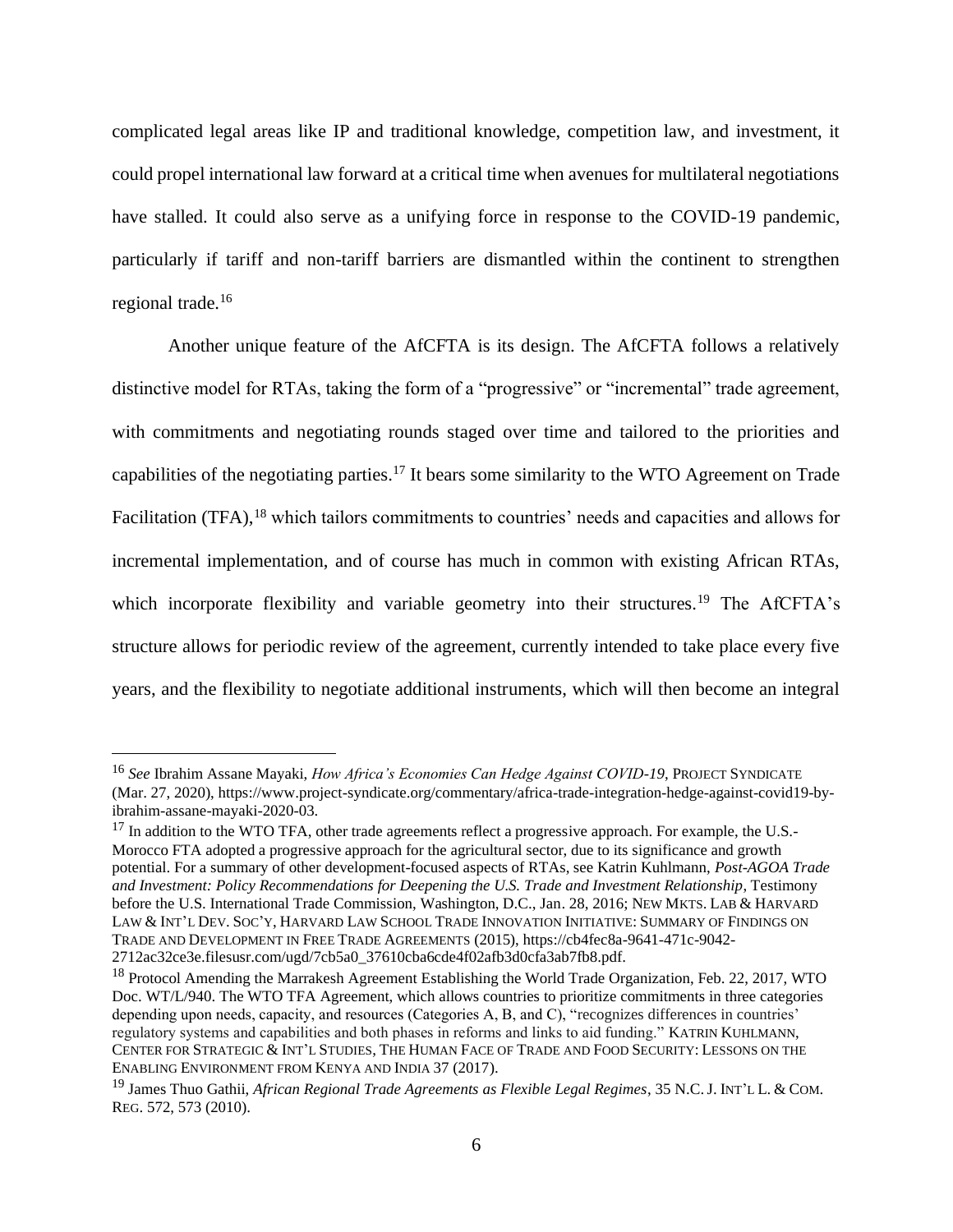part of the agreement.<sup>20</sup> This inherent flexibility should allow the AfCFTA to respond to new trade opportunities and challenges as they arise, including the recent COVID-19 pandemic and broader sustainable development considerations.

In its design, the AfCFTA also explicitly references sustainable development, calling to mind language in the Preamble to the WTO.<sup>21</sup> The AfCFTA's objectives include sustainable and inclusive socio-economic, gender equality, and food security,  $2^2$  linking the AfCFTA with the SDGs, in line with Agenda 2063.

A third unique feature of the AfCFTA is its scale. While it has features in common with Africa's existing RTAs, the AfCFTA aims to create a larger, unified trade bloc, with the potential to boost both regional rule of law and Africa's market prospects. With respect to the latter, although intra-regional trade in Africa has been low in both absolute and comparative terms, economists predict that the AfCFTA will boost regional trade by over fifty percent (around \$34.6 billion).<sup>23</sup> The continental market will only be able to reach its potential, however, if the AfCFTA can succeed in creating clear and reliable rules for the market that are effectively implemented.

<sup>20</sup> AfCFTA, *supra* note 7, arts. 8 and 28.

<sup>&</sup>lt;sup>21</sup> The Preamble to the Marrakesh Agreement Establishing the World Trade Organization states, "Recognizing that their relations in the field of trade and economic endeavor should be conducted with a view to raising standards of living . . . and expanding the production of and trade in goods and services, while allowing for the optimal use of the world's resources in accordance with the objective of sustainable development, seeking both to protect and preserve the environment and to enhance the means for doing so in a manner consistent with their respective needs and concerns at different levels of economic development." Marrakesh Agreement Establishing the World Trade Organization, Apr. 15, 1994, 1867 U.N.T.S. 154 [hereinafter Marrakesh Agreement].

<sup>&</sup>lt;sup>22</sup> AfCFTA, *supra* note 7, art. 3(e), (g).

<sup>23</sup> Stephen Karingi & Simon Mevel, *Deepening Regional Integration in Africa: A Computable General Equilibrium Assessment of the Establishment of a Continental Free Trade Area followed by a Continental Customs Union* 17 (selected paper for Presentation at the seventh African Economic Conference, Kigali, Rwanda, Oct. 30, 2012– Nov. 2, 2012)),

https://aec.afdb.org/sites/default/files/2019/12/04/deepening\_regional\_integration\_in\_africa\_a\_computable\_general\_ equilibrium\_assessment\_of\_the\_establishment\_of\_a\_continental\_free\_trade\_area\_followed\_by\_a\_continental\_custo ms\_union.pdf. These gains will be important, given the number of smaller countries, many of which are landlocked, with limited natural resources. *See also* Osmond Vitez, *The Benefits of Free Trade for African Countries*, HOUS. CHRON. (Feb. 12, 2019), https://smallbusiness.chron.com/benefits-trade-developing-countries-3834.html.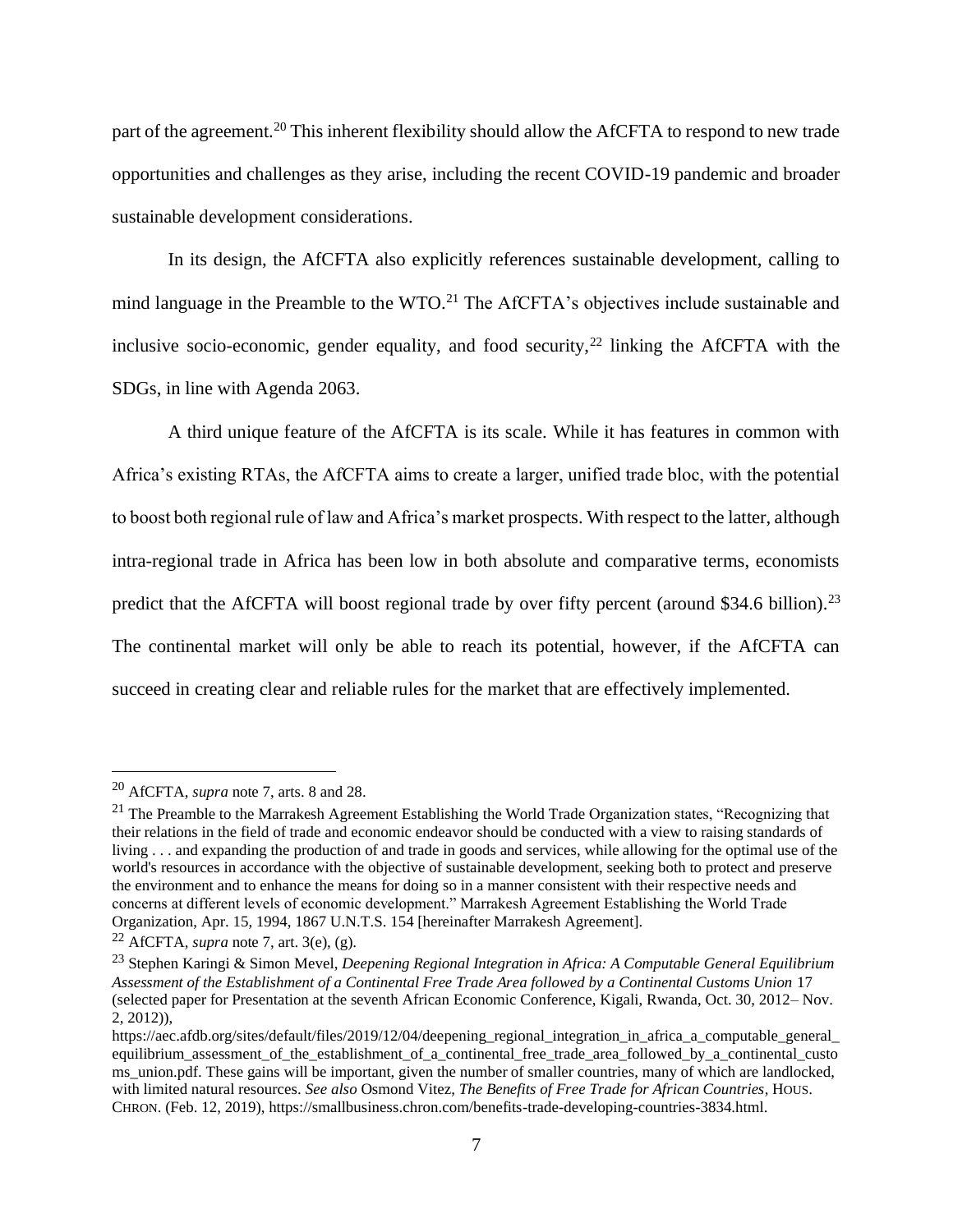# B*. Regional Integration and the AfCFTA*

While innovative, the AfCFTA's model will face some challenges. In contrast to other regional integration movements, African regional integration has taken place through a series of legal instruments that have been developed and implemented in a non-linear and overlapping manner.<sup>24</sup> While the Abuja Treaty provided a framework for the RECs, it did not establish a binding structure, which explains the differences in status and legal structure among the current RECs.<sup>25</sup> The RECs also span differing legal systems (including common law, civil code, and customary legal systems), further adding to the diversity and patchwork of rules.

Figure 1 below depicts the overlapping membership among the eight RECs officially recognized by the AU.<sup>26</sup>



<sup>24</sup> *See* Gathii, *supra* note 19.

<sup>25</sup> GERHARD ERASMUS, TRALAC, DOES THE AFCFTA ENABLE AFRICA TO SPEAK WITH ONE VOICE ON TRADE ISSUES? 5, (March 2020), https://www.tralac.org/publications/article/14456-does-the-afcfta-enable-africa-to-speakwith-one-voice-on-trade-issues.html.

<sup>&</sup>lt;sup>26</sup> The Arab Maghreb Union (AMU), the Common Market for Eastern and Southern Africa (COMESA), the Community of Sahel-Saharan States (CEN-SAD), the East African Community (EAC), the Economic Community of Central African States (ECCAS), the Economic Community of West African States (ECOWAS), the Intergovernmental Authority on Development (IGAD), and the Southern African Development Community (SADC).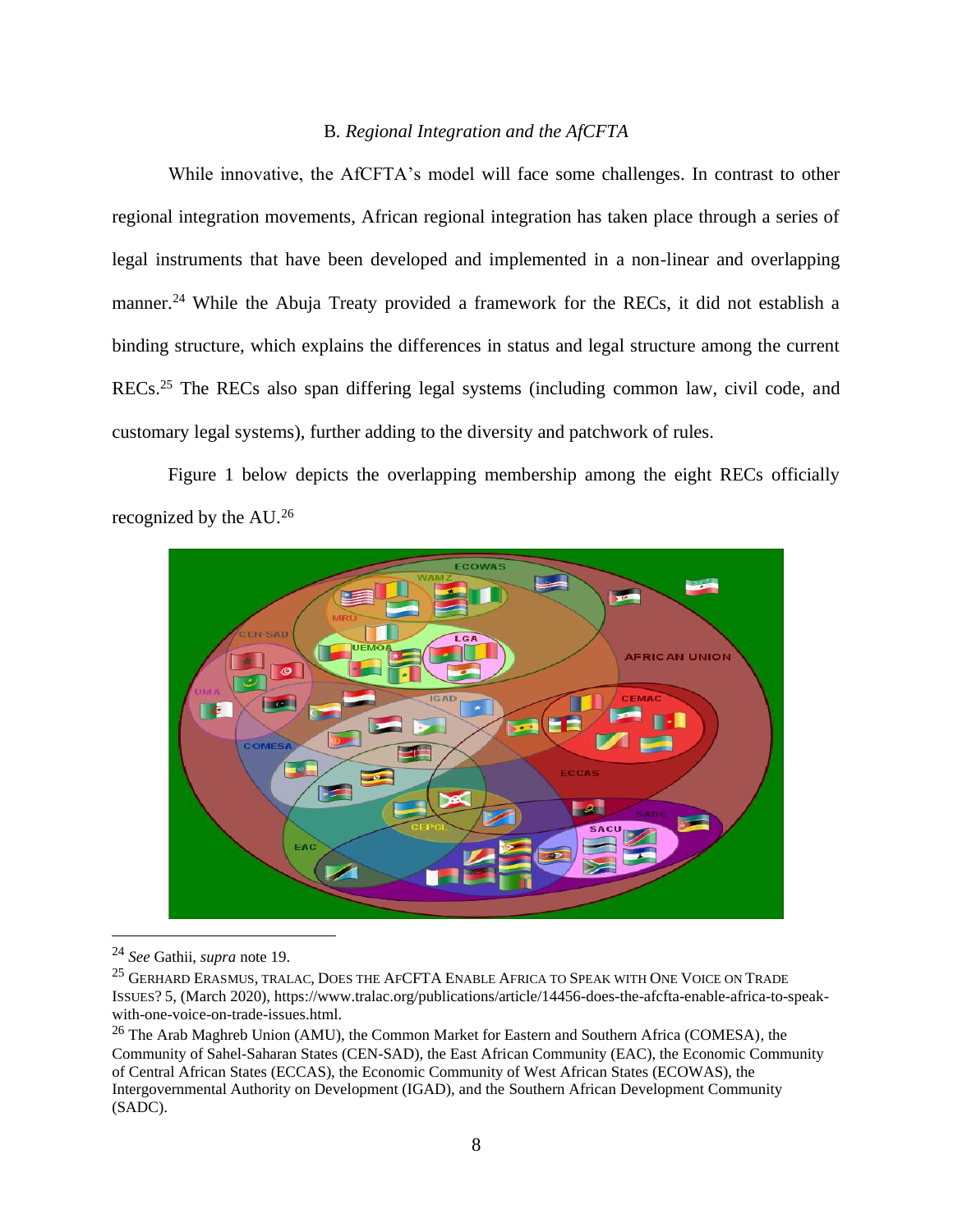*Figure 1: Overlapping Membership in Existing African Regional Economic Communities<sup>27</sup>*

Among these, the Common Market for Eastern and Southern Africa (COMESA), East African Community (EAC), Economic Community of West African States (ECOWAS), and Southern African Development Community (SADC) are perhaps the most advanced in terms of economic and legal integration.<sup>28</sup> In 2015, the Tripartite Free Trade Area (TFTA), which will feed into broader integration under the AfCFTA, was launched to integrate COMESA, the EAC, and SADC.<sup>29</sup> While this could reinforce the AfCFTA in some respects, it also adds another layer of complexity to continental integration, since the TFTA is itself still being developed. Overlapping membership among the RECs could also complicate the establishment of a common external tariff $30$  and might impact regulatory harmonization and implementation efforts to address NTBs.<sup>31</sup> Additionally, the lack of a traditional most-favored nation (MFN) clause could perpetuate a fragmented system of regional rules and complicate integration under the AfCFTA.<sup>32</sup>

The AfCFTA has taken on the formidable task of "resolv[ing] the challenges of multiple and overlapping memberships and expedit[ing] the regional and continental integration processes."<sup>33</sup> It is not clear how this process will unfold, particularly since the RECs have already

<sup>27</sup> *See* Brian Berkey, *Shifting US-Africa Relations*, WHARTON PUBLIC POLICY INITIATIVE (Aug. 4, 2019), https://publicpolicy.wharton.upenn.edu/live/news/3084-shifting-us-africa-relations.

<sup>28</sup> *See* Kimenyi & Kuhlmann, *supra* note 1, at 7; *see also* KATRIN KUHLMANN, SYNGENTA FOUNDATION FOR SUSTAINABLE AGRICULTURE HARMONIZING REGIONAL SEED REGULATIONS IN SUB-SAHARAN AFRICA: A COMPARATIVE ASSESSMENT (2015).

<sup>&</sup>lt;sup>29</sup> Andrew Brasington, Prospects of an African Continental Free Trade Area (CTFA) 5 (2017) (unpublished written assignment) (on file with author)*.*

<sup>30</sup> Elina Fergin, Tangled up in a Spaghetti Bowl—Trade Effects of Overlapping Preferential Trade Agreements in Africa 11 (2011) (unpublished Bachelor Thesis in Economics) (on file at the School of Economics and Management, Lund University).

<sup>31</sup> Thabane Nhlengethwa, The COMESA-EAC-SADC Tripartite Free Trade Area Negotiations 12 (Aug. 30, 2016) (on file with the University of the Witwatersrand)*.*

<sup>32</sup> SIGNE & VAN DER VEN, *supra* note 12 ("While consistent with the principle of preserving the *acquis*, the lack of a traditional MFN clause in the AfCFTA also risks the creation of a patchwork of rights and obligations that differ across each of the State Parties.").

<sup>33</sup> AfCFTA, *supra* note 7, art. 3(h).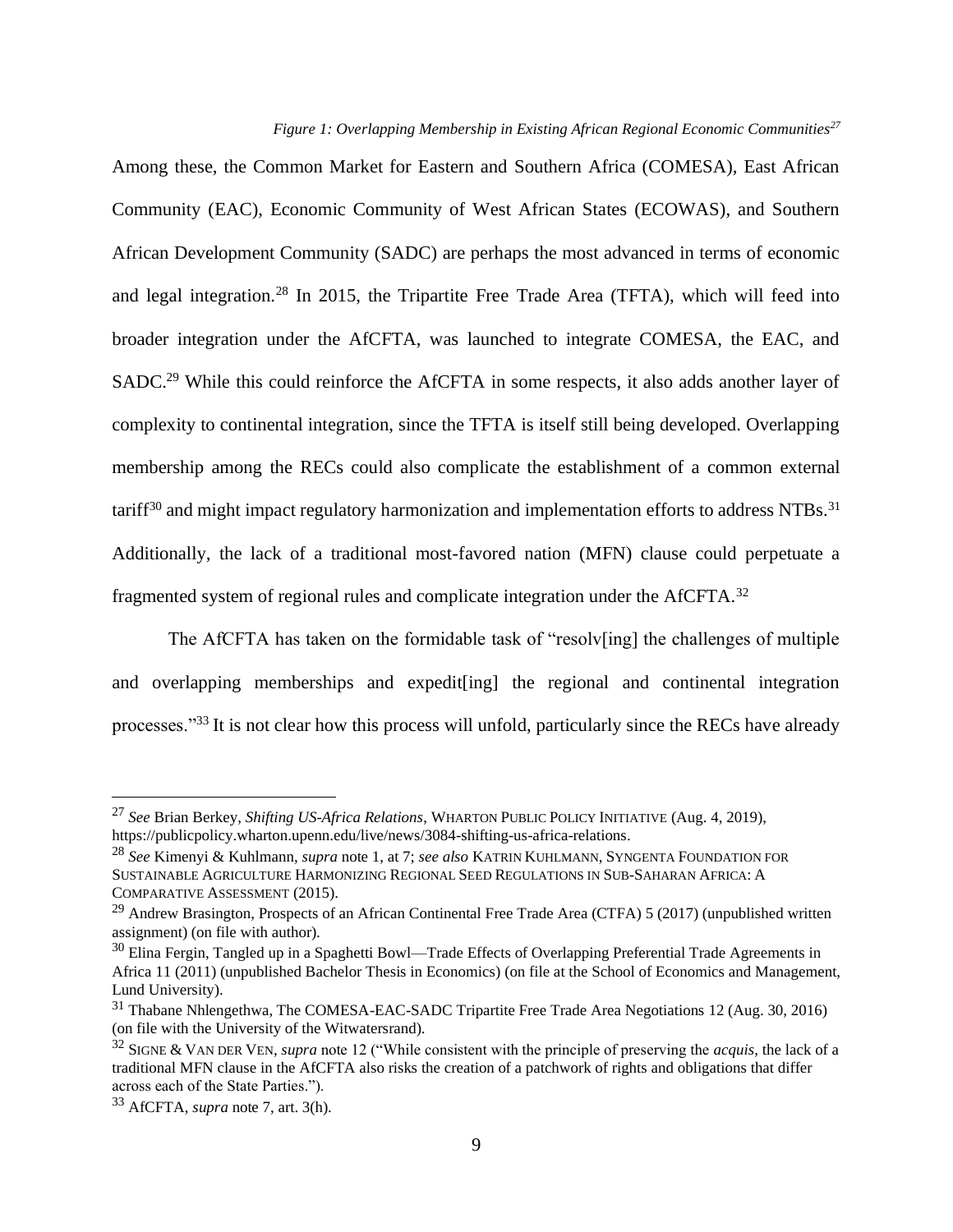developed a considerable, and sometimes inconsistent, body of law. However, several of the AfCFTA's articles shed some light on this question. Article 5 of the AfCFTA provides that the Free Trade Areas (FTAs) established under the RECs will be used "as building blocks for the AfCFTA."<sup>34</sup> Article 19 of the AfCFTA further articulates that the AfCFTA shall prevail in the case of a conflict or inconsistency between it and a regional set of rules and enshrines the *acquis* principle that higher levels of integration achieved through the RECs will be maintained.<sup>35</sup> While Article 19 appears to indicate that existing legal structures under the RECs will be integrated into the AfCFTA framework, the reference in the AfCFTA text to the *acquis* principle, which is also noted in Article 5,<sup>36</sup> could highlight that the AfCFTA will not fully take on the task of reconciling overlap (and legal differences) among the RECs.<sup>37</sup>

Implementation of rules has also been a persistent challenge,  $38$  and, while not unique to the AfCFTA (or Africa for that matter), this challenge will only intensify with the ambitious plans for continental harmonization.<sup>39</sup> As has been the case with the RECs, changes in law that result from

 $34$  *Id.* art. 5(b).

<sup>35</sup> *Id.* art. 19.

<sup>36</sup> *Id.* art. 5(f).

<sup>37</sup> Trudi Hartzenberg, *AfCFTA Negotiations After Kigali—Keeping an Eye on the End Game*, TRALAC (June 20, 2018), https://www.tralac.org/blog/article/13119-afcfta-negotiations-after-kigali-keeping-an-eye-on-the-endgame.html ("[Preserving the *acquis*] means that overlapping membership in the RECs will not be addressed in the AfCFTA even though one of the AfCFTA's general objectives is to resolve this challenge." The *acquis* principle "first entered the African regional integration terminology" in the context of the Tripartite Free Trade Agreement (TFTA) discussions.); SIGNE & VAN DER VEN, *supra* note 12.

<sup>38</sup> There is often a considerable divide between the rules as written and the rules as applied. *See, e.g.*, KATRIN KUHLMANN, REFRAMING TRADE AND DEVELOPMENT: BUILDING MARKETS THROUGH LEGAL AND REGULATORY REFORM (2015), http://e15initiative.org/publications/reframing-trade-and-development-building-markets-throughlegal-and-regulatory-reform/; s*ee also* Trudi Hartzenberg, *Regional Integration in Africa* (World Trade Org., Econ. Research and Statistics Div., Working Paper No. ERSD-2011-14, 2011).

<sup>&</sup>lt;sup>39</sup> Legal implementation challenges are not unique to African countries and are a challenge to measure and track. However, legal and implementation challenges can be assessed based on common dimensions. *See Approach to Legal and Regulatory Reform*, NEW MARKETS LAB (2019), https://www.newmarketslab.org/about; KATRIN KUHLMANN, THE AFRICA REGIONAL INTEGRATION INDEX (forthcoming) https://www.integrate-africa.org/ (a forthcoming work which is a helpful tool for understanding infrastructure, trade, and other aspects of implementation).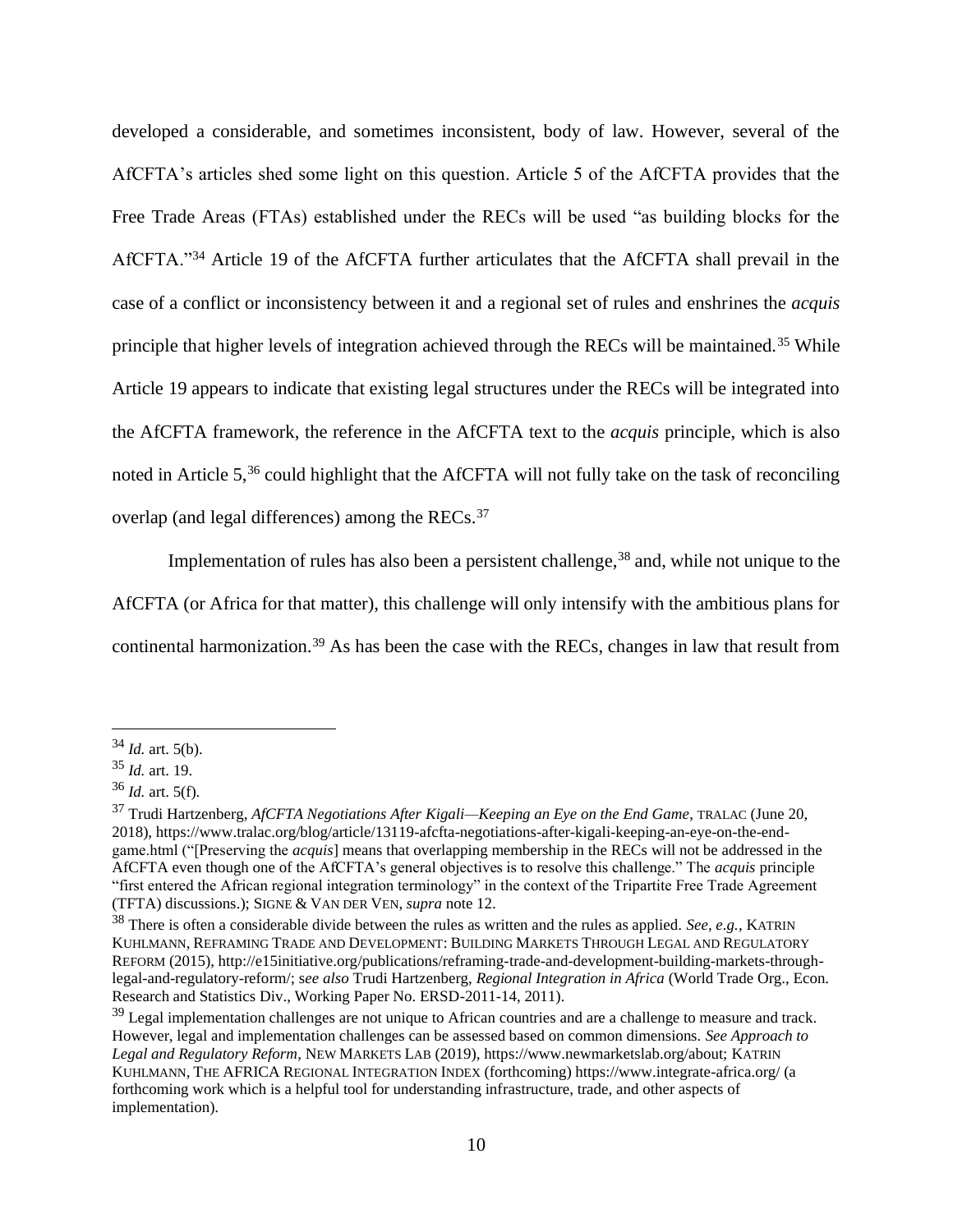the AfCFTA will also have to be domesticated into national law in the partner states $40$  and implemented through a series of steps, and this process differs depending upon a country's legal structure.<sup>41</sup>

# C*. AfCFTA and the Sustainable Development Goals*

Another challenge for the AfCFTA will be establishing a comprehensive approach to sustainable development. While the AfCFTA references sustainable development in its objectives and specifically refers to some areas covered by the SDGs (such as gender equality and food security),<sup>42</sup> full alignment with the seventeen SDGs and their 169 goals and 230 targets will require addressing a number of additional areas of law beyond those slated for Phase II and III negotiations. These include strategies to address food security, health (including rules on medicines and medical equipment, which are increasingly important in light of the COVID-19 pandemic), and environment and climate change, along with binding rules on gender, labor, and other aspects of human rights.<sup>43</sup> While a full assessment of these areas is beyond the scope of this Article, some preliminary observations are included in Section IV.

Through the AfCFTA, the world's largest regional trading bloc could now change the rules from within, returning to the multilateral forum with a much stronger negotiating position. The AfCFTA's approach to its priority "rules" areas—IP, competition, and investment (and possibly other issues at a later stage)—is likely to build upon recent trends and existing legal models within

<sup>40</sup> *See, e.g.*, Laura Páez, *A Continental Free Trade Area: Imperatives for Realizing a Pan-African Market*, 50 J. WORLD TRADE 533 (2016). It is, however, important to note that domestication practices vary among Common Law and Civil Law jurisdictions, for example.

<sup>41</sup> *See* KUHLMANN, *supra* note 28*.*

<sup>42</sup> AfCFTA, *supra* note 7, art. 3.

<sup>43</sup> Derived from Katrin Kuhlmann, Chantal Line Carpentier, Tara Francis, & Malou Le Graet, *Trade Policy for a Resilient, Inclusive, and Sustainable Development in A New International Economic Order* (June 2020), https://cb4fec8a-9641-471c-9042-

<sup>2712</sup>ac32ce3e.filesusr.com/ugd/095963\_4460da2de0e746dd81ad32e003cd0bce.pdf.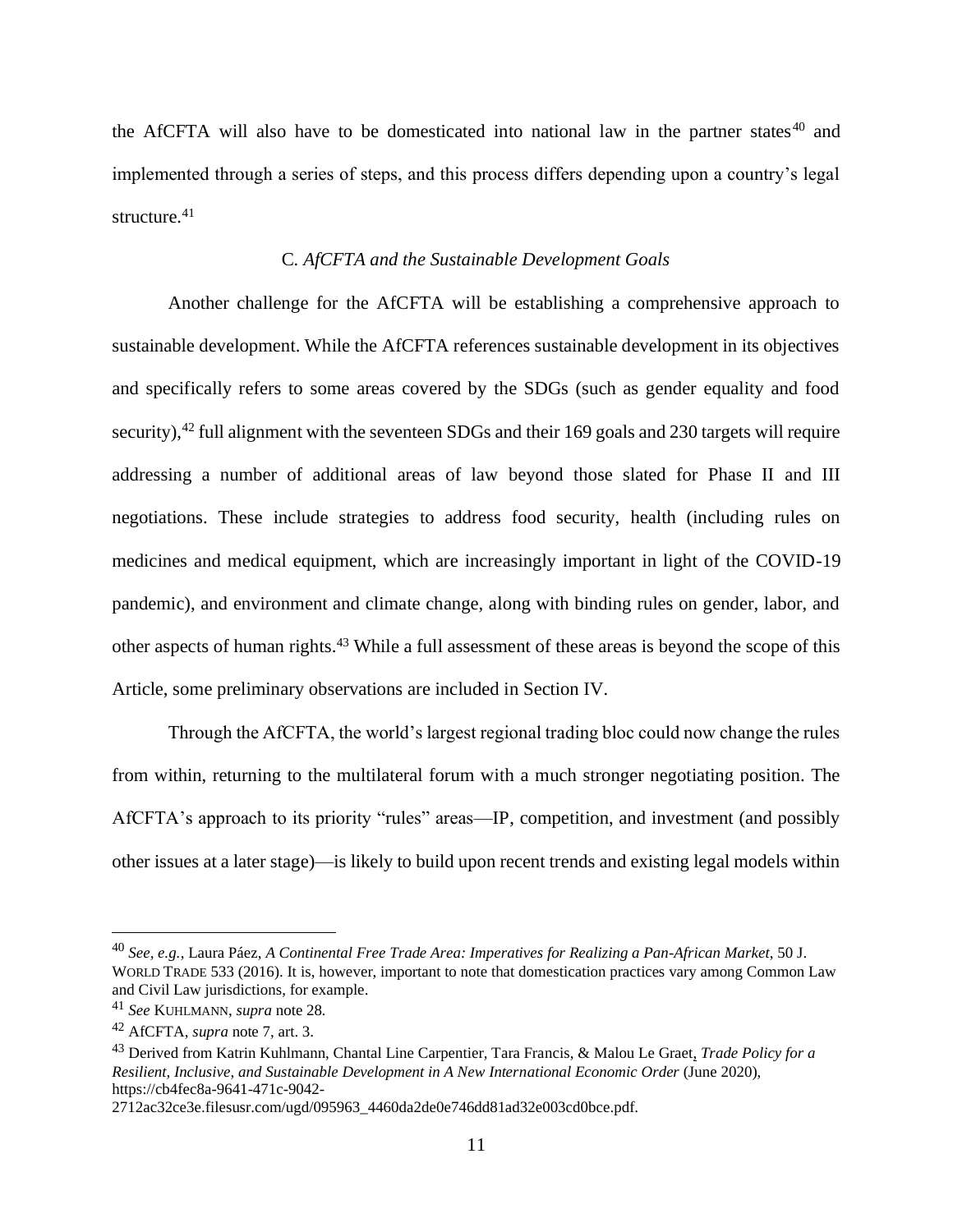the continent (see Section III) and intentionally reshape current international law. In doing so, the AfCFTA could initiate a new, sustainable development approach to rulemaking through RTAs, spurring a "WTO+" driven by the economic and social development considerations of many instead of market dominance by the few, particularly if the less legally and economically advanced nations in Africa have an equal voice in crafting emerging law. Over time, the rules-based approach, and advances in international law, established through the AfCFTA could shape other trade agreements as well as future rounds of multilateral negotiations.

This Article will assess the AfCFTA's legal model through three interconnected lines of analysis. It first evaluates the AfCFTA through the lens of S&D, drawing the conclusion that a new normative approach stems from the AfCFTA's design and scope that incorporates some traditional elements of development-led trade but paves the way for a more progressive rules-based approach to broader economic and social development.<sup>44</sup> The Article then assesses the substantive issue areas slated for Phase II of the AfCFTA (IPR, investment, and competition law), highlighting the new direction in international economic law that could emerge from the AfCFTA. The Article concludes by exploring the possibility that the AfCFTA will evolve into a more comprehensive, and hopefully more inclusive, model for trade and sustainable development over time.

II. ROLE OF SPECIAL AND DIFFERENTIAL TREATMENT IN TRADE AGREEMENTS

Trade and development scholars have traditionally approached the design of trade agreements, and how rules are applied within these agreements, through S&D.<sup>45</sup> Simply put, S&D affords "special rights" for developing countries,<sup>46</sup> as discussed below, and it has been part of the system

<sup>44</sup> An earlier work by Katrin Kuhlmann called for such an approach to S&D. *See* KUHLMANN, *supra* note 38.

<sup>45</sup> *See* Alexander Keck & Patrick Low, *Special and Differential Treatment in the WTO: Why, When, and How?* (World Trade Org. Economic Research and Statistics Division, Working Paper No. ERSD-2004-03, 2004).

<sup>46</sup> James Bacchus & Inu Manak, *The Development Dimension: What to do About Differential Treatment in Trade*, CATO INSTITUTE (Apr. 13, 2020), https://doi.org/10.36009/PA.887; s*ee also* D.B. Magraw, *Existing Legal Treatment*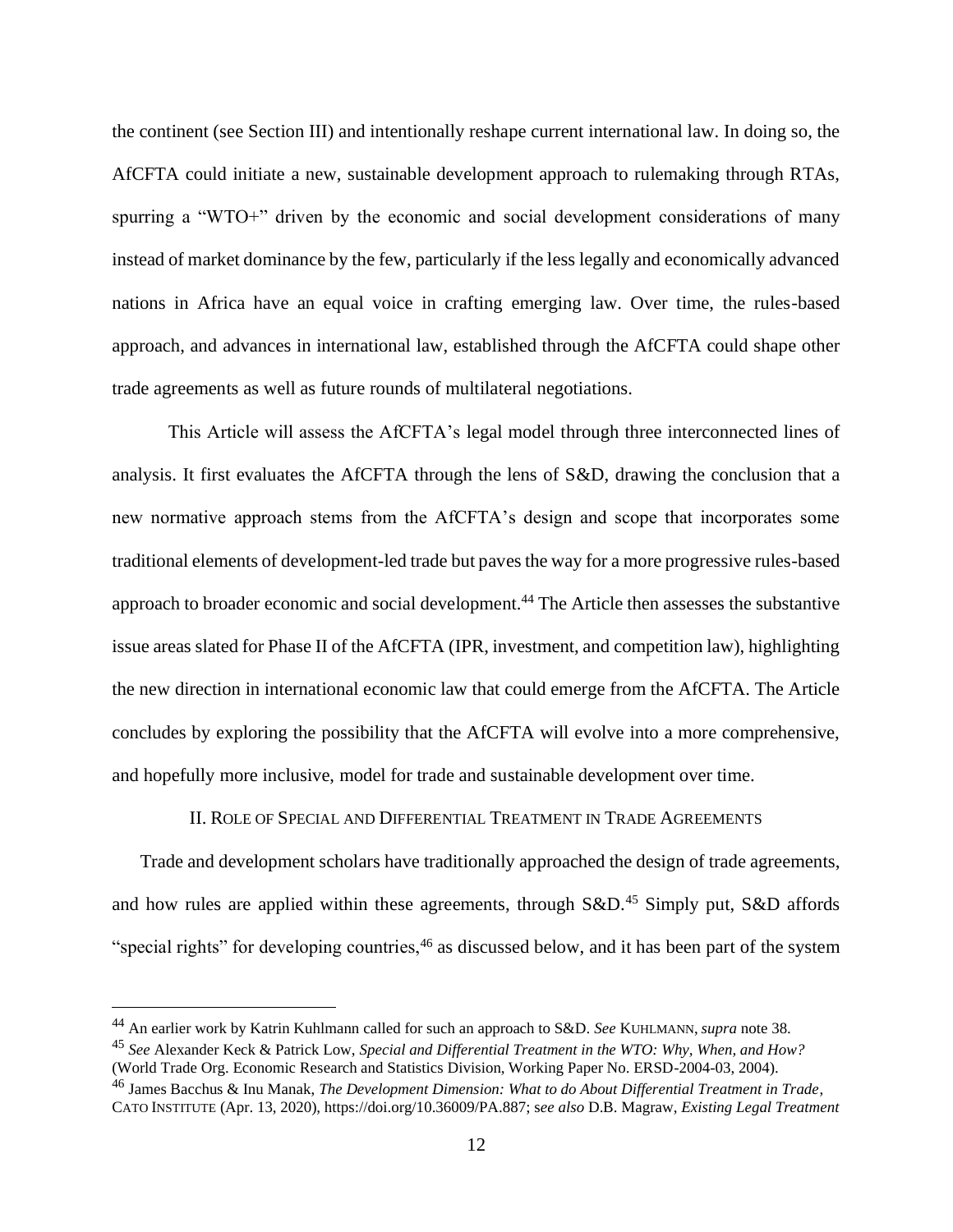of international trade in some form since the middle of the last century. While traditional aspects of S&D appear in the AfCFTA model, a new normative rules-based dimension of S&D appears to arise from the AfCFTA as well. The subsections below examine the historical context of S&D, summarize the criticisms that have been raised against its application, and present the new model for S&D that stems from the AfCFTA's design.

# A. *Historical Approaches to S&D*

Historically,<sup>47</sup> S&D has afforded special trade treatment for developing economies and least developed countries (LDCs) in particular,<sup>48</sup> usually in the form of non-reciprocal treatment, special safeguards, longer transition periods to implement legal requirements, preferential trade arrangements with developed markets, and aid for trade.<sup>49</sup>

S&D, as generally accepted, is underpinned by several broad themes and phases, which roughly track with the evolution of the international trade rules. One phase encompasses differential treatment in the form of less than full reciprocity and trade preference programs (this was the main approach to S&D during its early years under the General Agreement on Tariffs and Trade (GATT) phase), which led to non-reciprocal trade arrangements like the trade preference

<sup>48</sup> There is no definition of "developing country" in the global trading system, and countries have instead selfdesignated to receive S&D treatment, leading to some of the recent criticism against S&D. LDCs are defined based on a three-part test that assesses per capital Gross National Income (GNI), human assets, and economic vulnerability. *LDC Identification Criteria and Indicators*, UNITED NATIONS,

https://www.un.org/development/desa/dpad/least-developed-country-category/ldc-criteria.html.

<sup>49</sup> The WTO Secretariat provides a useful categorization of S&D provisions based on a six-fold typology. WTO Secretariat, *Special and Differential Treatment Provisions in WTO Agreements and Decisions*, WTO Doc. WT/COMTD/W/239 (Oct. 12, 2018). ((1) *Provisions Aimed at Increasing Trade Opportunities of Developing Country Members,* including trade preference programs; (2) *Provisions to Safeguard the Interests of Developing Country Members*, including around 100 provisions related to development across disciplines and WTO agreements; (3) *Flexibility of Commitment, of Action, and Use of Policy Instruments*; for example, GATT Article XVIII and flexibilities under the WTO Agreement on Subsidies and Countervailing Measures (4) *Transitional Time Periods*; (5) *Technical Assistance*; and (6) *Provisions Relating to LDCs,* with a note to Paragraph 2(d) of the Enabling Clause); *see also* PAUWELYN, GUZMAN, AND HILLMAN, INTERNATIONAL TRADE LAW 745–49 (3d ed.).

*of Developing Countries: Differential, Contextual and Absolute Norms*, 60 COLO. J. OF INT'L ENVTL. L. AND POL'Y 69 (1989).

<sup>47</sup> *See* Keck & Low, *supra* note 45.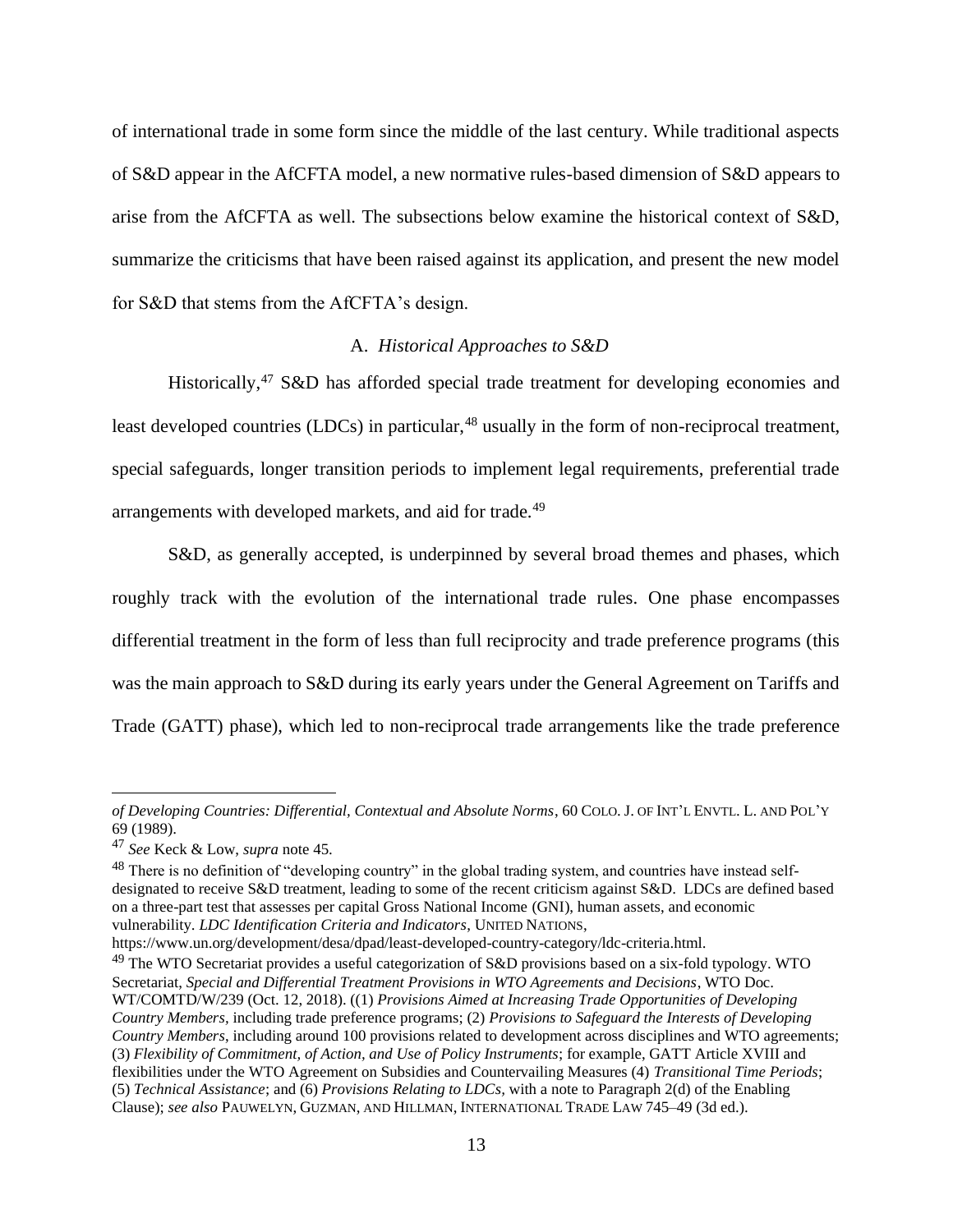programs that unilaterally opened developed country markets to trade from emerging markets.<sup>50</sup> Another phase, which coincided with the Uruguay Round of trade negotiations and establishment of the WTO, focuses on providing flexibility in implementing trade rules and safeguarding developing country trade interests.<sup>51</sup> This approach resulted in longer transition periods and exemptions from the rules in order to give developing countries some degree of flexibility and even policy autonomy in integrating and implementing new economic rules.<sup>52</sup> The need for flexibility grew in importance as multilateral rules became more comprehensive and negotiations more reciprocal (and as the rules of trade became more complex and increasingly included domestic, "behind the border" regulations across a range of substantive areas).<sup>53</sup> In addition to flexibility in adherence to the rules, capacity building and technical assistance, or aid for trade, became another staple of S&D. However, aid for trade has mainly been pursued on a "bestendeavor" basis<sup>54</sup> (i.e., not as a result of binding law). Further, while S&D is not explicitly

<sup>50</sup> These include the Generalized System of Preferences (GSP) program and duty-free quota-free (DFQF) for LDCs, which must also be "generalized," as well as region-specific programs like the African Growth and Opportunity Act, which fall outside of the standard legal authority (Enabling Clause) for preference programs. *See* Appellate Body Report, *European Communities—Conditions for the Granting of Tariff Preferences to Developing Countries*, WTO Doc. WT/DS246/AB/R (adopted Apr. 7, 2004), https://www.wto.org/english/tratop\_e/dispu\_e/cases\_e/ds246\_e.htm. While trade preference programs have played a distinct role in development, they have also been criticized for excluding goods that are essential to developing country economies, thus leaving little room for economic diversification. *See, e.g.*, KUHLMANN, *supra* note 38.

<sup>51</sup> Constantine Michalopoulos, *The Role of Special and Differential Treatment for Developing Countries in GATT and the World Trade Organization* 20 (World Bank, Policy Research Working Paper No. 2388, 2000). <sup>52</sup> *Id.* at 18.

<sup>&</sup>lt;sup>53</sup> These include issues covered by Uruguay Round agreements, including agriculture, TBT, SPS, safeguards, traderelated investment measures (TRIMS), IPR, and subsidies and countervailing measures. *See* Constantine Michalopoulos, *Trade Policy and Market Access Issues for Developing Countries* (World Bank, Policy Research Working Paper No. 2214, 1999); s*ee also* Secretariat of the U.N. Conference on Trade and Development, International Trade Negotiations, Regional Integration and South-South Trade, Especially in Commodities (Background Paper prepared for the Doha High-Level Forum on Trade and Investment, Background Paper No. 2, Dec. 2004), https://www.g77.org/doha/Doha-BP02-International\_Trade\_Negotiations.pdf.

<sup>54</sup> *See* Lily Sommer & Jamie MacLeod, *How Important is Special and Differential Treatment for an Inclusive AfCFTA?*, *in* INCLUSIVE TRADE IN AFRICA: THE AFRICAN CONTINENTAL FREE TRADE AGREEMENT IN COMPARATIVE PERSPECTIVE 71 (David Luke & Jamie MacLeod eds., Routledge 2019); *see also* Bernard Hoekman, *Operationalizing the Concept of Policy Space in the WTO: Beyond Special and Differential Treatment*, 8 J. INT'L ECON. L. 405 (2005).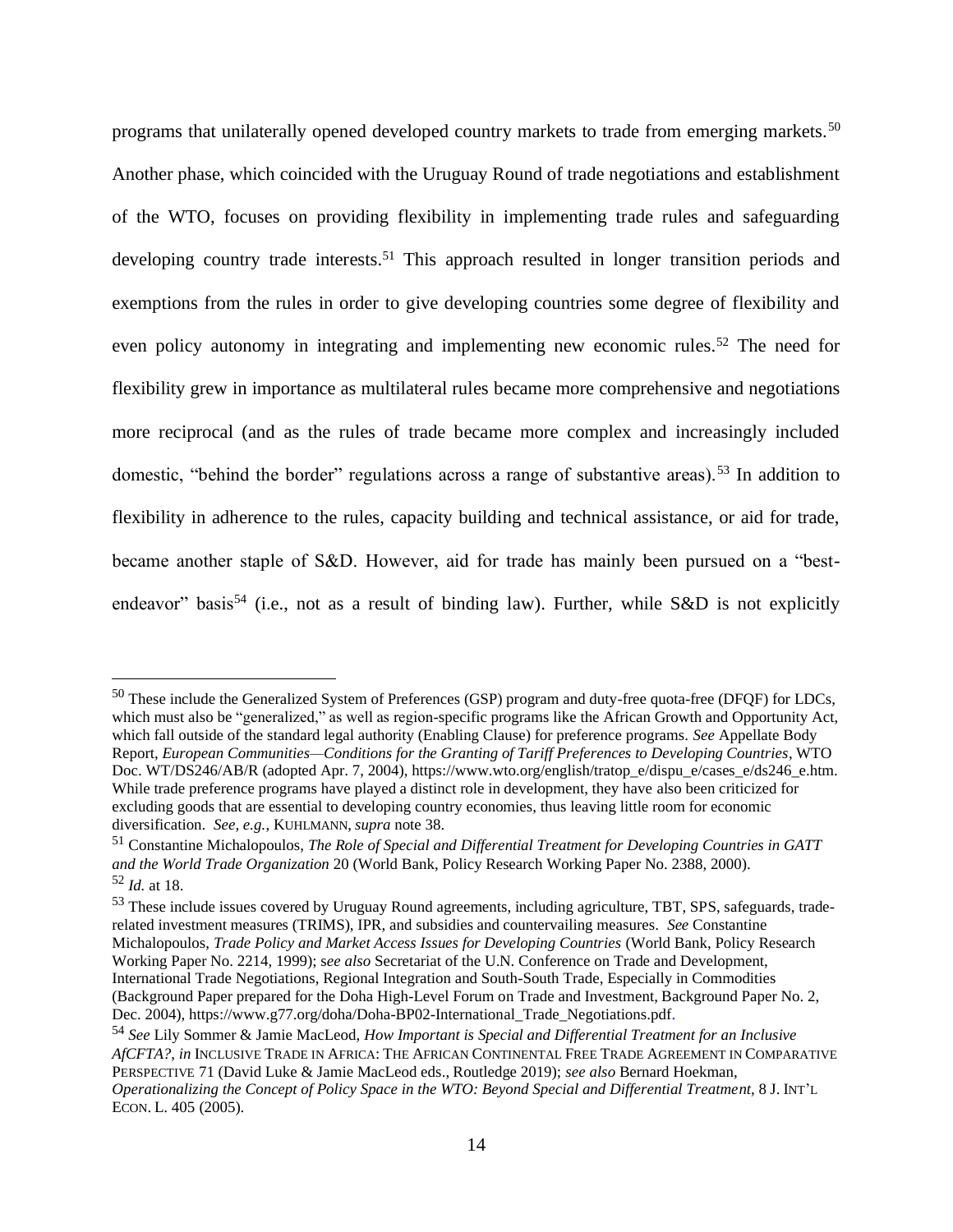mentioned in the General Agreement on Trade in Services (GATS Agreement), an interesting case has been made that the positive list approach in GATS represents another variation on S&D that provides "built-in flexibility" to allow countries to determine which sectors should be liberalized (or not) while also largely rendering insignificant the distinctions between developing countries and LDCs that have characterized S&D throughout its history.<sup>55</sup> The WTO TFA, which recognizes differences in countries' regulatory systems and capabilities and allows countries to undertake and prioritize commitments based on their specific needs, represented another significant development in S&D (and multilateral rulemaking itself).<sup>56</sup>

The request for policy autonomy has also been central to the S&D debate and involves striking a balance between "core trade policy rules" and "policy space" for developing economies to pursue policy and regulatory approaches that will best suit a country's needs as economic development advances.<sup>57</sup> Not surprisingly, policy autonomy continues to arise in the context of RTAs and has already shaped the AfCFTA's development.<sup>58</sup>

Legally, S&D has also evolved over time. While the discussion on S&D dates back to the middle of the last century, S&D was first legally enshrined in Part IV of the GATT in 1965 (Article XXXVI:8 of Part IV notably contains the principle of non-reciprocity).<sup>59</sup> Unfortunately, Part IV

<sup>55</sup> COLETTE VAN DER VEN,SPECIAL AND DIFFERENTIAL TREATMENT IN THE CONTEXT OF THE DIGITAL ERA (CUTS International 2018).

<sup>56</sup> The WTO Trade Facilitation Agreement allows countries to stage implementation based on their needs and capabilities. Countries must notify their commitments under three categories: Category A (immediate implementation), Category B (implementation following a transition period), and Category C (implementation following a transition period with capacity building support). Protocol Amending the Marrakesh Agreement Establishing the World Trade Organization, *supra* note 18, at 5.

<sup>57</sup> *See* Hoekman, *supra* note 54; s*ee also* Alvaro Santos, *Carving Out Policy Autonomy for Developing Countries in the World Trade Organization: The Experience of Brazil and Mexico*, 52 VA. J. INT'L L. 551 (2012).

<sup>58</sup> Costantinos Berhutesfa Costantinos, *The African Continental Free Trade Area: Lessons from Other Free Trade Agreements in Other Parts of the World, Navigating the Political and Economic Differences, Poor Infrastructure, Stability, Synchronising AfCFTA with Other Continental Integration Schemes* (AfCFTA interview transcript) at 2.

<sup>59</sup> General Agreement on Tariffs and Trade, Oct. 30, 1947, 61 Stat. A-11, 55 U.N.T.S. 194 [hereinafter GATT]. *See also* Bacchus & Manak, *supra* note 46.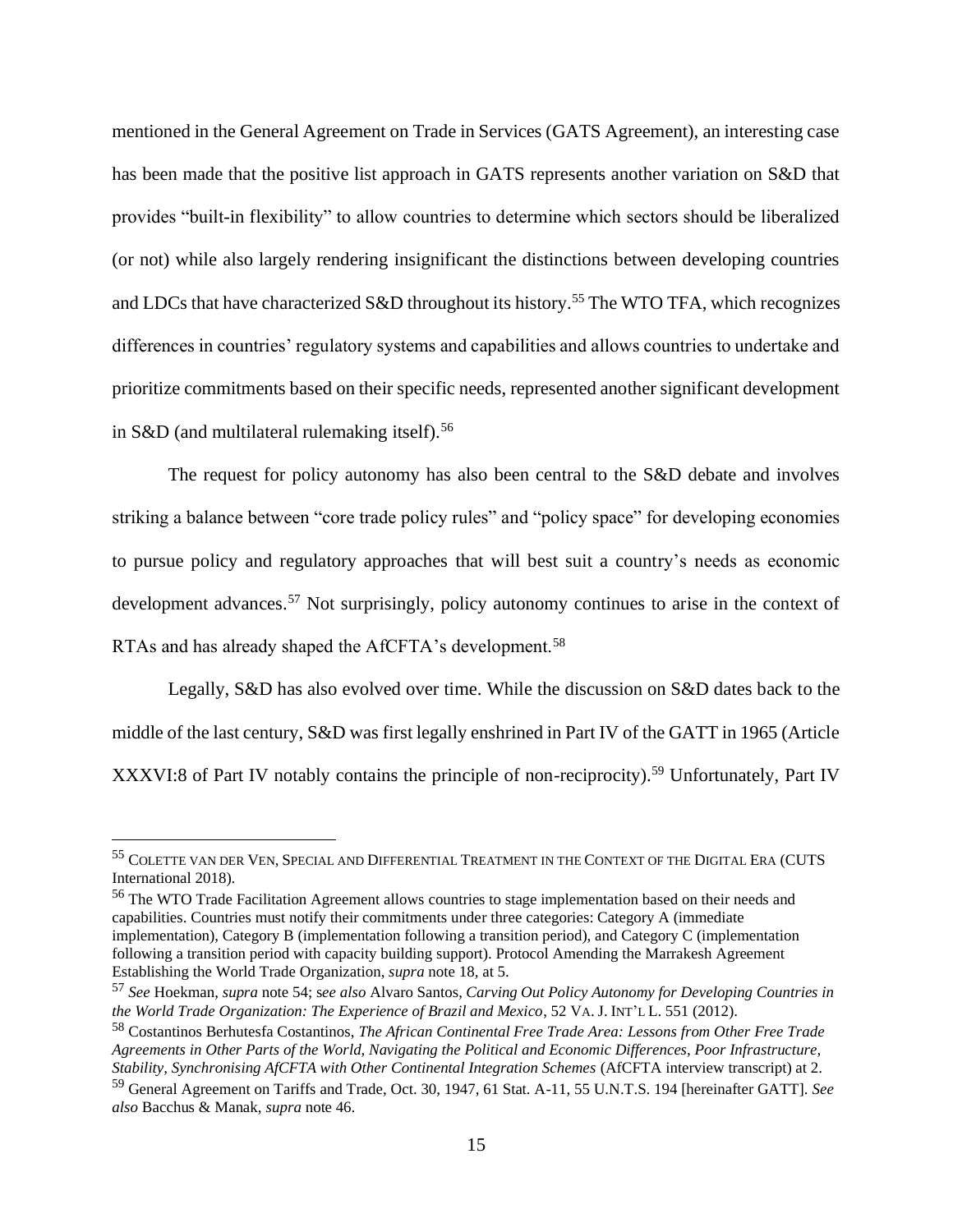of the GATT also consists largely of "best endeavor" language with no real legal force.<sup>60</sup> To address this, elements of S&D were codified through the 1979 Decision on Differential and More Favorable Treatment, Reciprocity and Fuller Participation of Developing Countries (Enabling Clause).<sup>61</sup> The Enabling Clause elaborated on S&D, stating that it should "be designed and, if necessary, modified, to respond positively to the development, financial, and trade needs of developing countries."<sup>62</sup> Yet, even though the Enabling Clause made important advances in S&D, codifying non-reciprocity, establishing a permanent waiver for trade preference programs, and establishing different rules for South-South trade agreements, S&D has remained largely nonbinding.<sup>63</sup> Other provisions, like Article XVIII of GATT 1994, which provides flexibility for developing countries in addressing balance of payments problems or the promotion of infant industries, were meant to address specific concerns, but they have proven to be challenging to administer.<sup>64</sup> In addition to GATT Part IV, GATT Article XVIII, and the Enabling Clause, various provisions on S&D are scattered throughout WTO Agreements, with 183 references overall.<sup>65</sup>

As new rules also came about in agriculture, trade in services, and IPR, concern with adopting and implementing a growing book of rules mounted, and many countries emphasized that they had not been involved in the creation of the rules to begin with.<sup>66</sup> The Doha Development

<sup>60</sup> *See* Pallavi Kishore, *Special and Differential Treatment in the Multilateral Trading System*, 13 CHI.J. INT'L L. 363 (2020).

<sup>61</sup> *Differential and More Favourable Treatment Reciprocity and Fuller Participation of Developing Countries*, ¶ 5, L/4903 (Nov. 28, 1979), GATT B.I.S.D. (26th Supp.), at 203–05 (1980) [hereinafter Enabling Clause].

<sup>62</sup> *Id.* ¶ 3(c); s*ee also* Keck & Low, *supra* note 45.

<sup>63</sup> *See, e.g.*, Kishore, *supra* note 60.

<sup>64</sup> General Agreement on Tariffs and Trade (GATT), Oct. 30, 1947, 55 U.N.T.S. 194, 258, *as incorporated and modified by* General Agreement on Tariffs and Trade 1994, Marrakesh Agreement Establishing the World Trade Organization, Apr. 15, 1994, Annex 1A, 1869 U.N.T.S. 154 [hereinafter GATT 1994].

<sup>65</sup> World Trade Organization, *Special and Differential Treatment Provisions in WTO Agreements and Decisions*, WTO Doc. WT/COMTD/W/239 (2018).

<sup>66</sup> *See* Michalopoulos, *supra* note 51, at 7.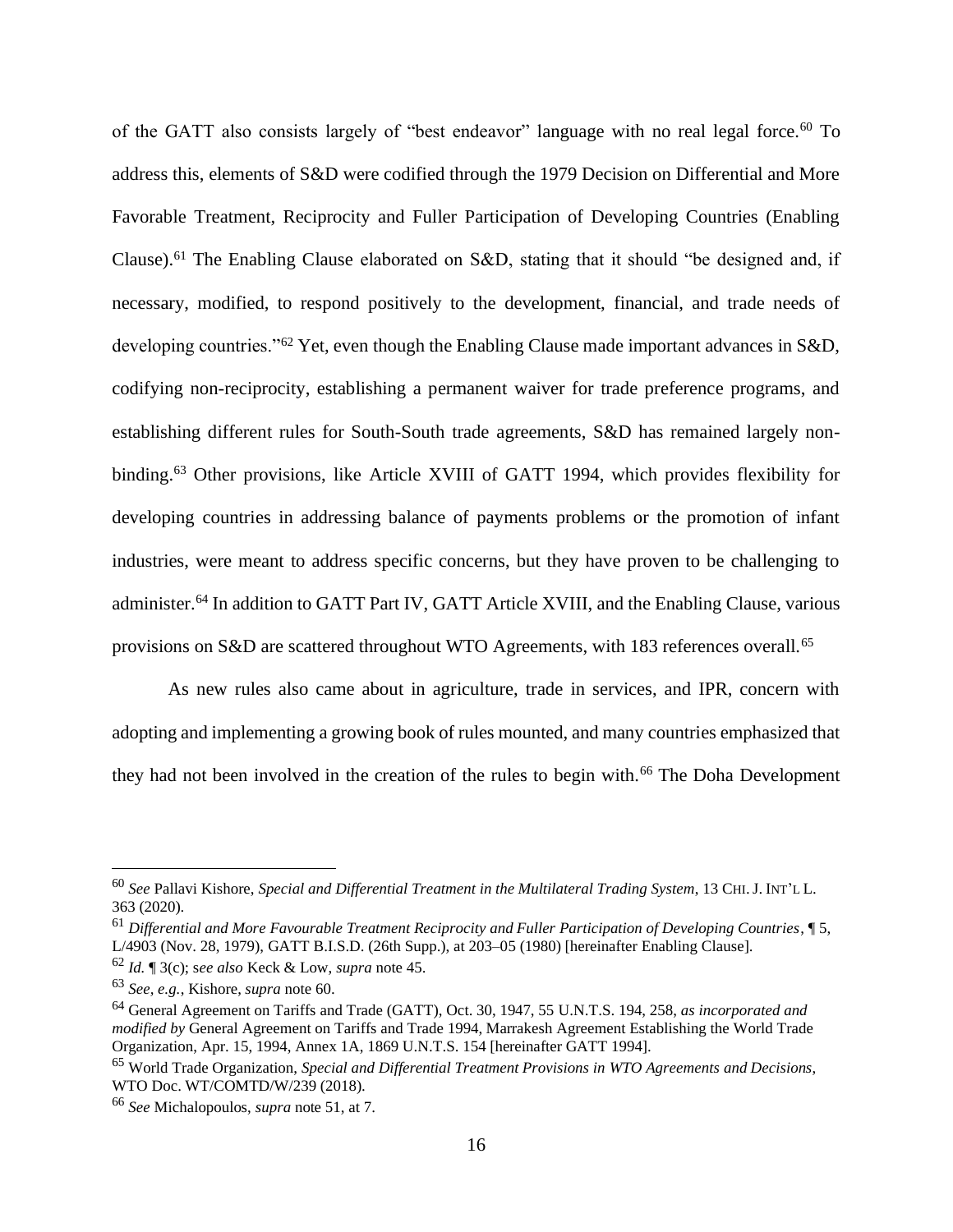Round, launched in 2001,<sup>67</sup> was meant to address a number of concerns with S&D, some of which are discussed in greater detail below, but the Round broke down in 2008 and has not been successfully revived.<sup>68</sup> Proposals for S&D reform have remained on the table, and the G90 (developing countries and LDCs) recently pressed for reform in connection with the December 2017 Buenos Aires Ministerial.<sup>69</sup> S&D has also arisen in the broader context of WTO reform, particularly with regard to the classification of developing countries,  $\frac{70}{10}$  which is discussed below.

# B. *Criticisms of S&D*

Despite the evolution in S&D, it has been subject to a range of criticism, with some stressing that S&D has not done enough to promote development through trade and others seeking a more nuanced normative approach.<sup>71</sup> A number of governments and experts are also increasingly pressing for reconsideration of what it means to be a developing country.<sup>72</sup>

Developing economies have argued that S&D flexibilities have not been an effective development tool,<sup>73</sup> resulting in part from the vague and hortatory nature of many S&D provisions

<sup>67</sup> Paragraph 44 of the Doha Declaration states: "We reaffirm that provisions for special and differential treatment are an integral part of the WTO Agreements. We note the concerns expressed regarding their operation in addressing specific constraints faced by developing countries, particularly least-developed countries...We therefore agree that *all special and differential treatment provisions* shall be reviewed with a view to strengthening them and making them more precise, effective and operational . . ." World Trade Organization, Ministerial Declaration of 14 November 2001, WTO Doc. WT/MIN(01)/DEC/1, 41 I.L.M. 746 (2002) [hereinafter Doha Declaration]; *see*  Bacchus & Manak, *supra* note 46.

<sup>68</sup> *See* David Kleinmann & Joe Guinan, *The Doha Round: An Obituary*, GLOBAL GOVERNANCE PROGRAMME, Jun. 2011, https://papers.ssrn.com/sol3/papers.cfm?abstract\_id=1881069. Indeed, the failure to agree on review of and improvements to S&D provisions contributed to the failure of the Doha Round. *See* Bacchus & Manak, *supra* note 46.

<sup>69</sup> General Council for Trade Negotiations Committee, *Draft G90 Ministerial Declaration: Special and Differential Treatment*, WTO Doc. JOB/GC/160 (Nov. 28, 2017).

 $^{70}$  EUROPEAN UNION, CONCEPT PAPER ON WTO MODERNISATION (2018). For a helpful discussion of these developments and S&D in the context of digital trade, see VAN DER VEN, *supra* note 55.

<sup>71</sup> *See, e.g.*, Keck and Low, *supra* note 45; Hoekman, *supra* note 54; BERNARD HOEKMAN, RE-THINKING ECONOMIC DEVELOPMENT IN THE WTO, (European Univ. Inst., Robert Schuman Ctr. for Advanced Studies Global Governance Programme 2013); KUHLMANN, *supra* note 38.

<sup>72</sup> *See* Bacchus & Manak, *supra* note 46.

<sup>73</sup> *Draft G90 Ministerial Declaration*, *supra* note 69.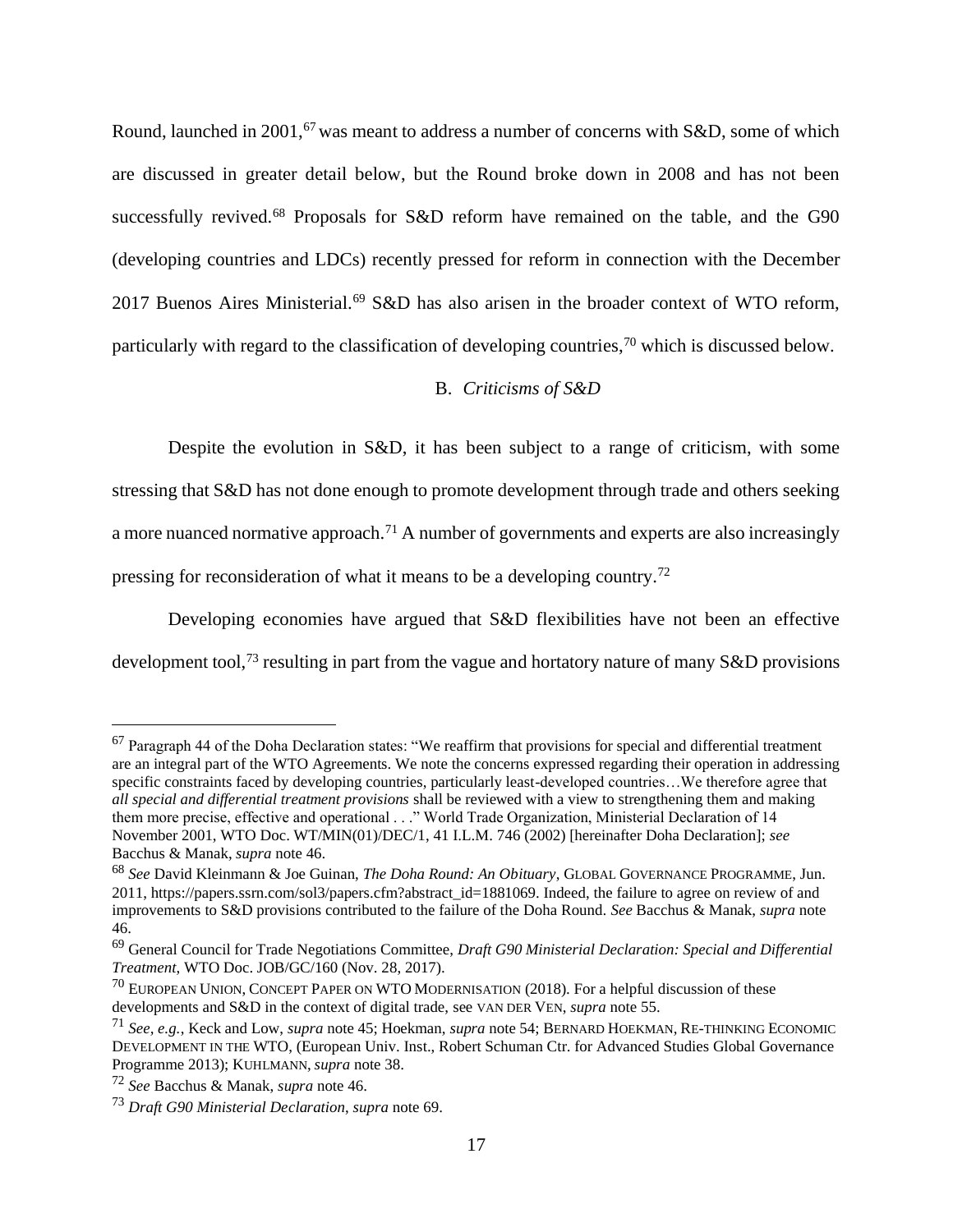and the complexity of using S&D (for example, the procedural requirements of GATT Article XVIII have proven to be difficult to navigate).<sup>74</sup> Others have highlighted that S&D has not performed well because it has lacked strategy, evidence, and economic and welfare justification.<sup>75</sup> Weak institutional and implementation capacity, which tend to remain a challenge even with extended time periods for compliance, have also been flagged as concerns.<sup>76</sup> Political and economic ideology have underpinned application of S&D as well.<sup>77</sup>

Another criticism has been the value of S&D, particularly as tariffs have decreased and preferences margins eroded.<sup>78</sup> Although additional market access for emerging economies can sometimes be negotiated through RTAs under these circumstances,<sup>79</sup> even if desirable, it is important to note that RTAs can present challenges to effective application of S&D. For example, while in some respects the EU's Economic Partnership Agreements (EPAs), which were negotiated to replace unilateral trade preferences, expand market access for developing economies and highlight a more comprehensive approach to S&D, experts and scholars have also raised issues

<sup>74</sup> *See, e.g.*, Keck & Low, *supra* note 45; Sommer & MacLeod, *supra* note 54; VAN DER VEN, *supra* note 55.

 $^{75}$  S&D is often not based on cost-benefit analysis, which could help to more effectively assess—and ultimately address—development considerations. Hoekman, *supra* note 54, at 2–3; *see also* Keck and Low, *supra* note 45. <sup>76</sup> Michalopoulos, *supra* note 51, at 16.

<sup>77</sup> *See* Katrin Kuhlmann, Post-AGOA Trade and Investment: Policy Recommendations for Deepening the U.S. Trade and Investment Relationship, Testimony before the U.S. International Trade Commission (Jan. 28, 2016); s*ee also* Bacchus & Manak, *supra* note 46.

<sup>78</sup> Nicolas Imboden, *Special and Differential Treatment: A New Approach May Be Required*, BRIDGES AFR., Nov. 2017, at 21.

<sup>79</sup> Michalopoulos, *supra* note 53, at 1.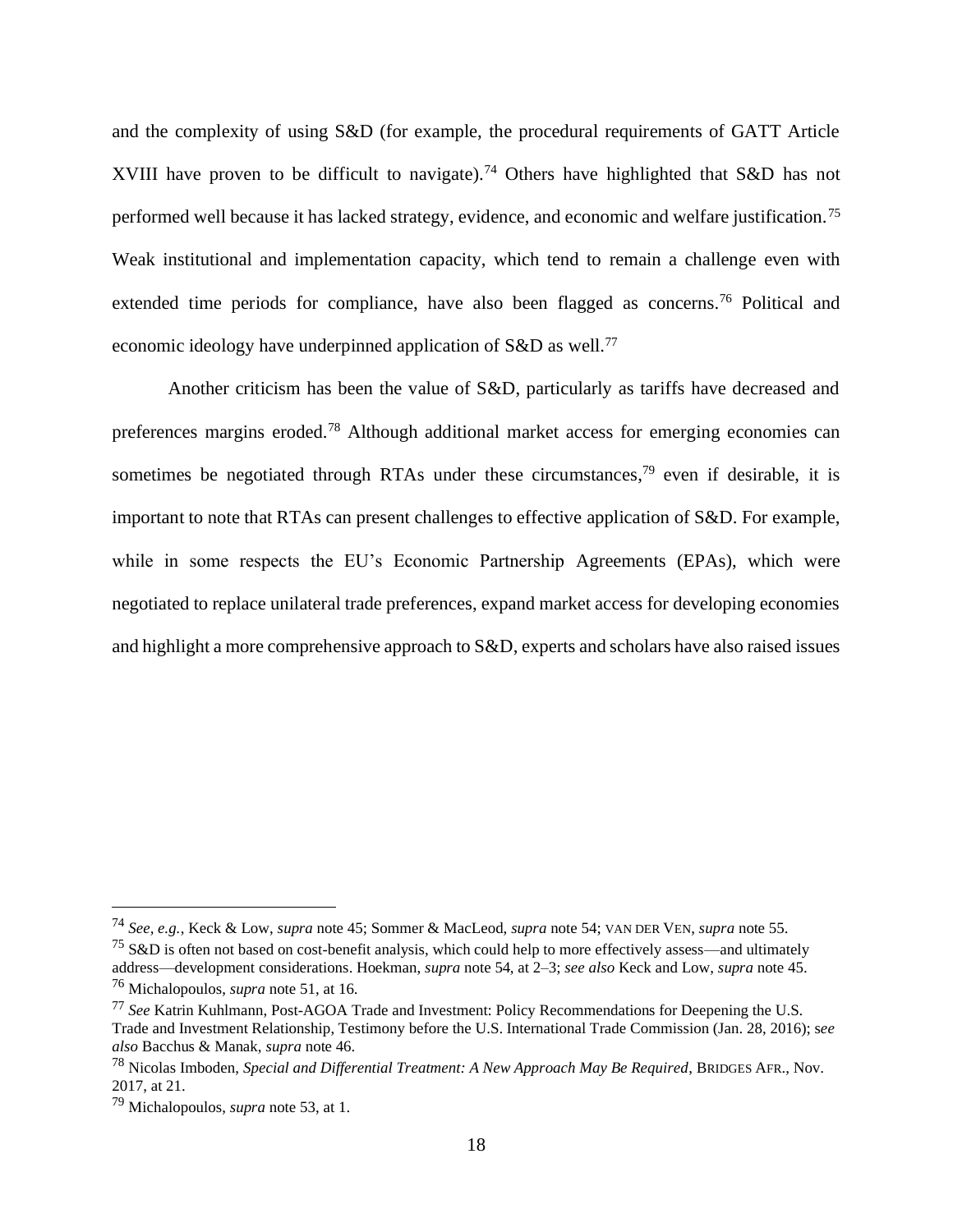with their impact.<sup>80</sup> South-south RTAs and mega-regional deals,  $81$  such as the AfCFTA, represent a different aspect of this progression.

Another ongoing challenge to S&D and trade and development is the broad categorization of "developing" countries, which raises questions of effectiveness and equity and has implications for the scope of S&D treatment as well.<sup>82</sup> In particular, developing country self-designation has recently received increased attention in the context of WTO reform.<sup>83</sup> Although varying arguments and rationales exist regarding classification of developing countries,  $84$  differentiation in S&D now appears to be the trend, which could enable S&D to operate based on more tailored development needs rather than broad generalizations.

Finally, the normative basis of S&D also requires reassessment. In order for trade agreements to function as tools for economic and social development, <sup>85</sup> the design of agreements

<sup>80</sup> The EPA model applies S&D to liberalize trade in 80 percent of goods, while carving out 20 percent of trade as "sensitive." If not approached carefully, this can lock in the status quo and discourage further growth and diversification. Patrick Messerlin, *Economic Partnership Agreements: How to Rebound*, *in* UPDATING ECONOMIC PARTNERSHIP AGREEMENTS TO TODAY'S GLOBAL CHALLENGES 22 (Emily Jones & Darlan F. Marti eds., German Marshall Fund 2009). The EPAs have proven to be a challenging model for S&D and contain elements that discourage, rather than encourage, regional trade and integration. Kimenyi & Kuhlmann, *supra* note 1, at 21.

<sup>81</sup> Imboden, *supra* note 78, at 3.

<sup>82</sup> Joost Pauwelyn, *The End of Differential Treatment for Developing Countries? Lessons from the Trade and Climate Regimes*, 22 REV. EUR. COMMUNITY & INT'L ENVTL. L. 29, 29 (2013) ("In practice, huge differences between countries have existed and will continue to exist, be it in terms of land mass, population, gross domestic product (GDP), GDP per capita, military capacity, natural resources, industrial production, private or public wealth, environmental conditions, history, culture, etc.").

<sup>&</sup>lt;sup>83</sup> The United States, in particular, has challenged self-designation of developing country status in the WTO and is also reassessing the parameters for trade preference programs. *See* Communication from the United States, *An Undifferentiated WTO: Self-Declared Development Status Risks Institutional Irrelevance*, WTO Doc. WT/GC/W/757 (Jan. 16, 2019); The White House, Memorandum on Reforming Developing-Country Status in the World Trade Organization (July 26, 2019); Bacchus & Manak, *supra* note 46.

<sup>&</sup>lt;sup>84</sup> Developed countries have advocated for a differentiated approach based on economic, trade, and institutional dimensions, while developing countries have pressed for a "human-centered" approach, consistent with the work of Amartya Sen. *See* AMARTYA SEN, DEVELOPMENT AS FREEDOM (Random House 1999). For an insightful review of the differentiation debate, *see* Bacchus & Manak, *supra* note 46. In the African context, some have also argued that too many distinctions among countries could further splinter S&D. *See* Sommer & MacLeod, *supra* note 54.

<sup>&</sup>lt;sup>85</sup> For a summary of other development-focused aspects of RTAs, see Katrin Kuhlmann, Post-AGOA Trade and Investment: Policy Recommendations for Deepening the U.S. Trade and Investment Relationship, Testimony before the U.S. International Trade Commission (Jan. 28, 2016). *See also* NEW MKTS. LAB & HARV. L. & INT'L DEV. SOC'Y, *supra* note 17.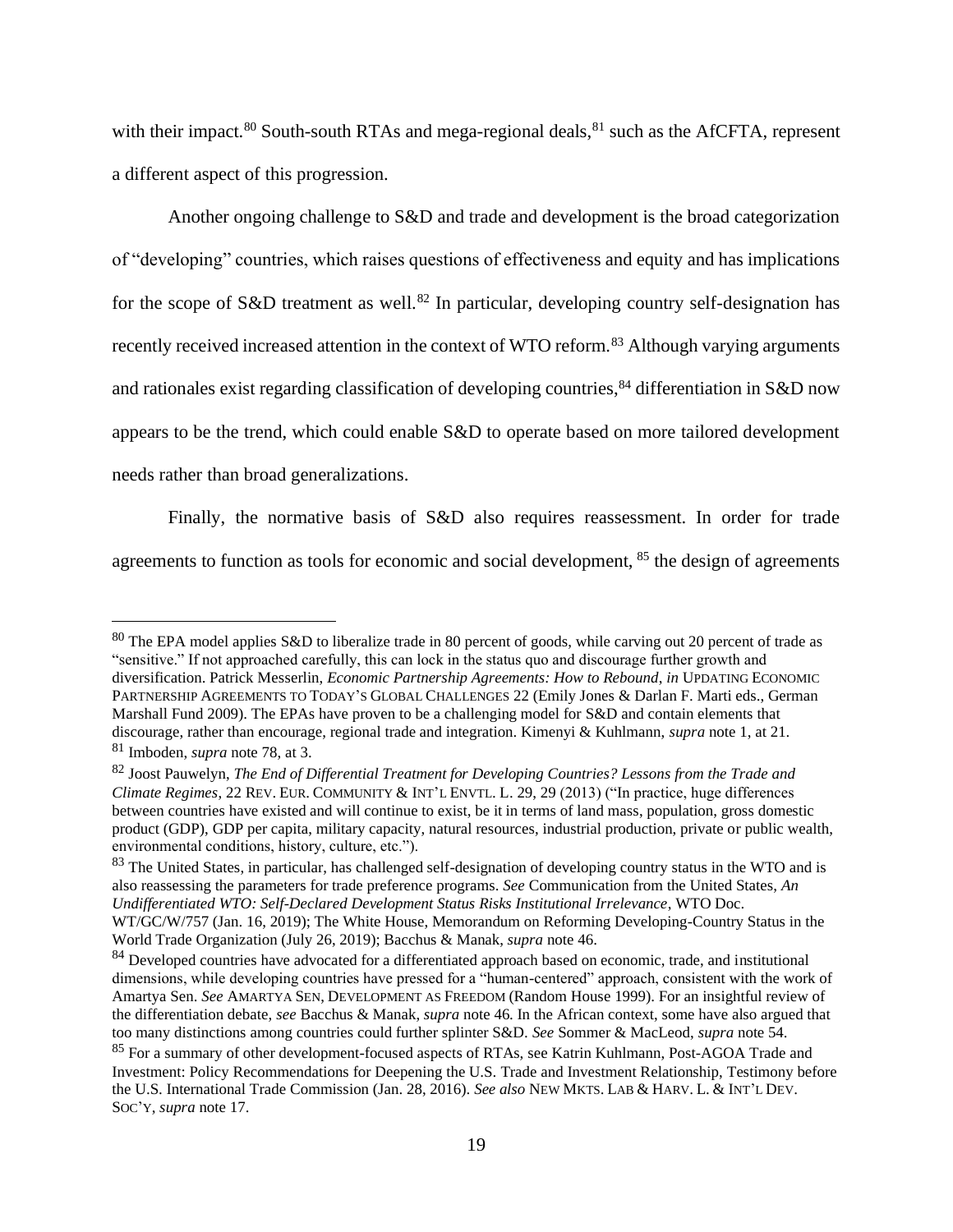and their provisions, effect on domestic law, and implementation of rules will need to be better incorporated into S&D from the outset.<sup>86</sup> To date, with some exceptions, S&D approaches have been more reactive than proactive.<sup>87</sup> However, not only could S&D help encourage buy-in for an agreement's obligations,<sup>88</sup> it could be used to give countries a hand in shaping the rules that they will ultimately have to implement.

#### C. *S&D in the AfCFTA*

The AfCFTA incorporates S&D in several ways, building upon traditional S&D to create the space for a new, progressive, rules-based approach to S&D. The Principles underpinning the AfCFTA (Article 5) explicitly refer to "flexibility and special and differential treatment,"<sup>89</sup> even though "reciprocity" will be recognized,<sup>90</sup> and S&D is included in a number of the AfCFTA's provisions, as discussed below. While the S&D provisions in the AfCFTA are relatively comprehensive, partner states likely will continue to grapple with challenges inherent in S&D, such as weak administration (provisions are currently not automatic, which may leave out countries with less legal and institutional capacity), lack of clarity, and insufficient tools for monitoring and sharing best practices.<sup>91</sup>

Responding to one challenge with traditional S&D, the AfCFTA clearly represents more of a "differentiated" or "customized" S&D model.<sup>92</sup> It is clear from the way the provisions are

<sup>86</sup> KUHLMANN, *supra* note 38.

<sup>87</sup> *See, e.g.*, Hoekman, *supra* note 54; HOEKMAN, *supra* note 71; KUHLMANN, *supra* note 86; Bacchus & Manak, *supra* note 46.

<sup>88</sup> Sommer & MacLeod, *supra* note 54.

<sup>89</sup> AfCFTA, *supra* note 7, art. 5(d).

<sup>90</sup> *Id.* art. 5(i).

<sup>91</sup> AfCFTA, Protocol on Trade in Goods, Mar. 21, 2018, 58 I.L.M. 1028, 1043 [hereinafter Protocol on Trade in Goods]; s*ee also* Sommer & MacLeod, *supra* note 54, at 81–83.

<sup>92</sup> *See* Keck and Low, *supra* note 45; *see also* Pauwelyn, *supra* note 82.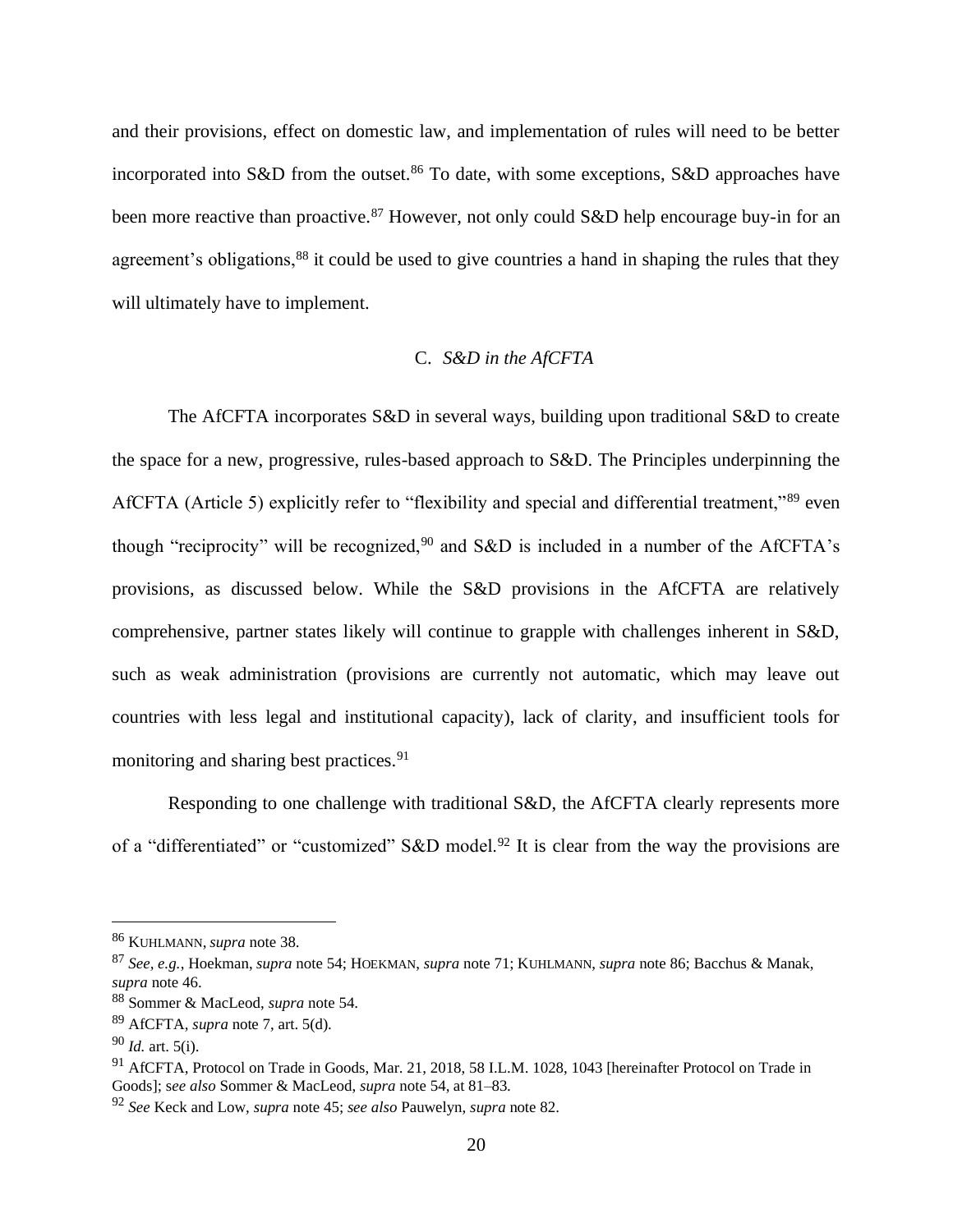crafted that they are driven by Africa's particular economic, geographic, and even legal circumstances, with S&D provided based on need. For example, the AfCFTA's Protocol on Trade in Goods recognizes different levels of development among the state parties and the need to provide flexibilities, special and differential treatment, and technical assistance to state parties with special needs.<sup>93</sup> The Preamble to the Protocol on Trade in Services also acknowledges particular needs of "least developed, land locked, island states, and vulnerable economies in view of their special economic situation and their development, trade, and financial needs."<sup>94</sup> Article 6 of the Protocol on Trade in Goods also supports a more nuanced and differentiated approach:

> In conformity with the objective of the AfCFTA in ensuring comprehensive and mutually beneficial trade in goods, State Parties shall, provide flexibilities to other State Parties *at different levels of economic development or that have individual specificities* as recognised by other State Parties. These flexibilities shall include, among others, special consideration and an additional transition period in the implementation of this Agreement, on a case by case basis (*emphasis added*).<sup>95</sup>

Article 7 of the Protocol on Trade in Services further advances this approach to S&D by noting that state parties should take into account challenges faced by other state parties and "grant flexibilities such as transitional periods, *on a case by case basis, to accommodate special economic situations and development, trade and financial needs of the state parties*."<sup>96</sup> These provisions go beyond the usual distinctions, which have been based primarily on economic measurements, and

<sup>&</sup>lt;sup>93</sup> The Preamble to the Protocol on Trade in Goods, Article 6 of the Protocol on Trade in Goods states: "In conformity with the objective of the AfCFTA in ensuring comprehensive and mutually beneficial trade in goods, State Parties shall, provide flexibilities to other State Parties at different levels of economic development or that have individual specificities as recognised by other State Parties. These flexibilities shall include, among others, special consideration and an additional transition period in the implementation of this Agreement, on a case by case basis," Protocol on Trade in Goods, *supra* note 91, art. 6.

<sup>&</sup>lt;sup>94</sup> AfCFTA. Protocol on Trade in Services, Mar. 21, 2018, 58 I.L.M. 1028, 1053 [hereinafter Protocol on Trade in Services].

<sup>95</sup> Protocol on Trade in Goods, *supra* note 91, art. 6.

<sup>96</sup> Protocol on Trade in Services, *supra* note 94, art. 7.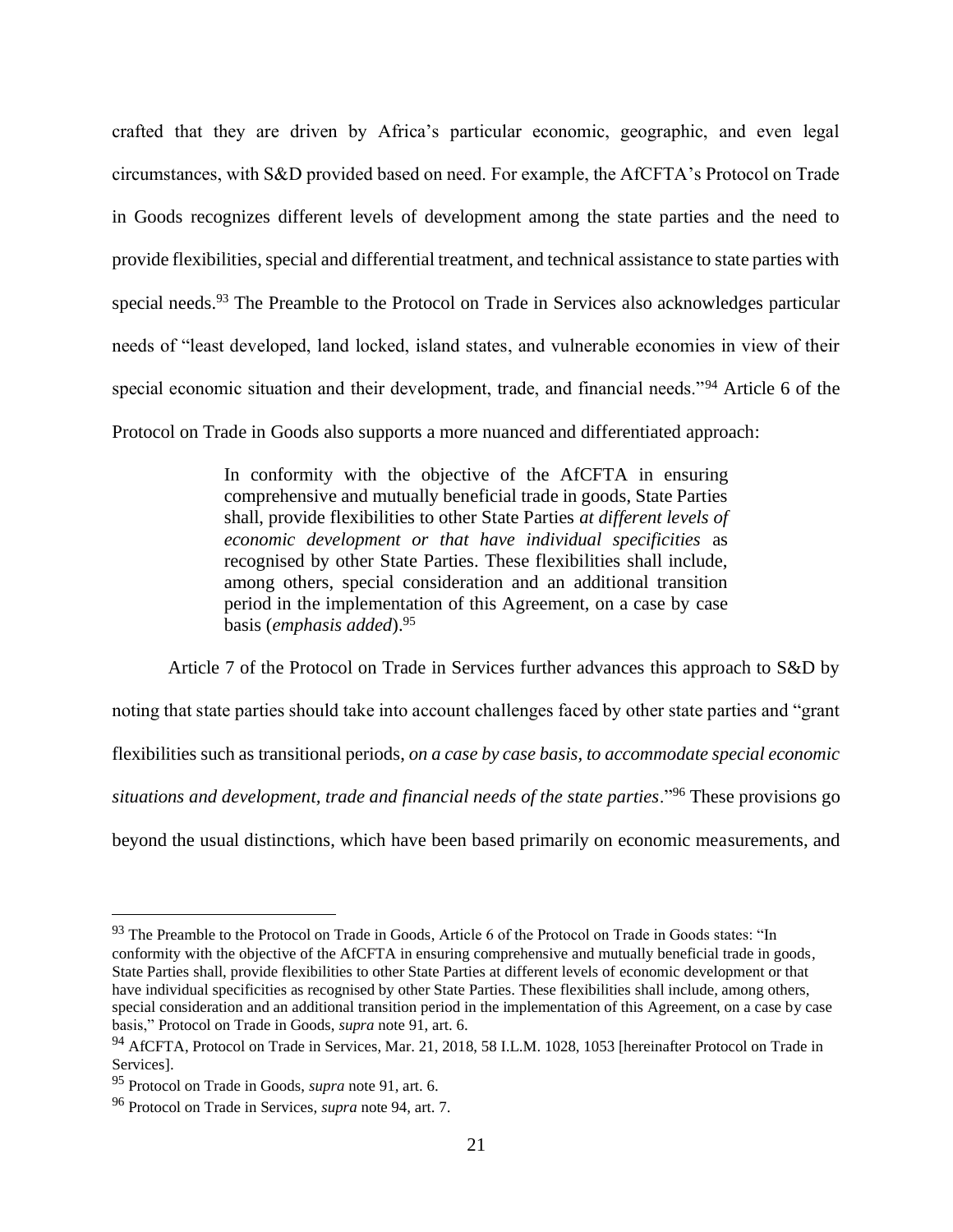allow for "differentiated opportunities" and "targeted supports" based on other factors, such as level of industrialization, size of the agricultural sector, resource endowments, proximity to ports, and conflict status.<sup>97</sup>

Article 7 of the Protocol on Trade in Services also incorporates the need for "special consideration" in (progressive) services liberalization to "promote critical sectors of growth, social and sustainable economic development" as well as "special consideration" for technical assistance and capacity building.<sup>98</sup> The AfCFTA includes other provisions related to S&D, including the provisions in Article 15 that allow the Council of Ministers to waive obligations based on "exceptional circumstances."<sup>99</sup> Additional S&D flexibilities also exist in both the Protocol on Trade in Goods and Protocol on Trade in Services.<sup>100</sup> While the AfCFTA's S&D provisions do not create an absolute legal right to S&D, they do establish the legal basis for a "case-by-case" application of S&D.<sup>101</sup>

The AfCFTA is also based on the principle of "variable geometry" (also referenced in the AfCFTA's Principles),<sup>102</sup> which allows for issues and agreements to be "broken into parts" and

<sup>97</sup> Sommer & MacLeod, *supra* note 54.

<sup>98</sup> Protocol on Trade in Services, *supra* note 94, art. 7.

<sup>99</sup> AfCFTA, *supra* note 7, art. 15.

 $100$  In the Protocol on Trade in Goods, these include Article 11 (modification of tariff concessions), Article 17 (trade remedies), Article 24 (infant industries), Articles 26 (general exceptions), Article 27 (security exceptions), and Article 28 (balance of payments difficulties), with Article 29 covering technical assistance and capacity building. Protocol on Trade in Goods, *supra* note 91. In the Protocol on Trade in Services, they include Article 14 (balance of payment difficulties), Article 15 (general exceptions), Article 16 (security exceptions), Article 23 (modification of schedules and concessions), and Article 27 (technical assistance and capacity building). Protocol on Trade in Services, *supra* note 94; s*ee also* Sommer & MacLeod, *supra* note 54, at 80.

<sup>101</sup> Sommer & MacLeod, *supra* note 54, at 78. James Bacchus and Inu Manak argue for a case-by-case approach to S&D at the multilateral level. *See* Bacchus & Manak, *supra* note 46.

<sup>102</sup> AfCFTA, *supra* note 7, art. 5(c).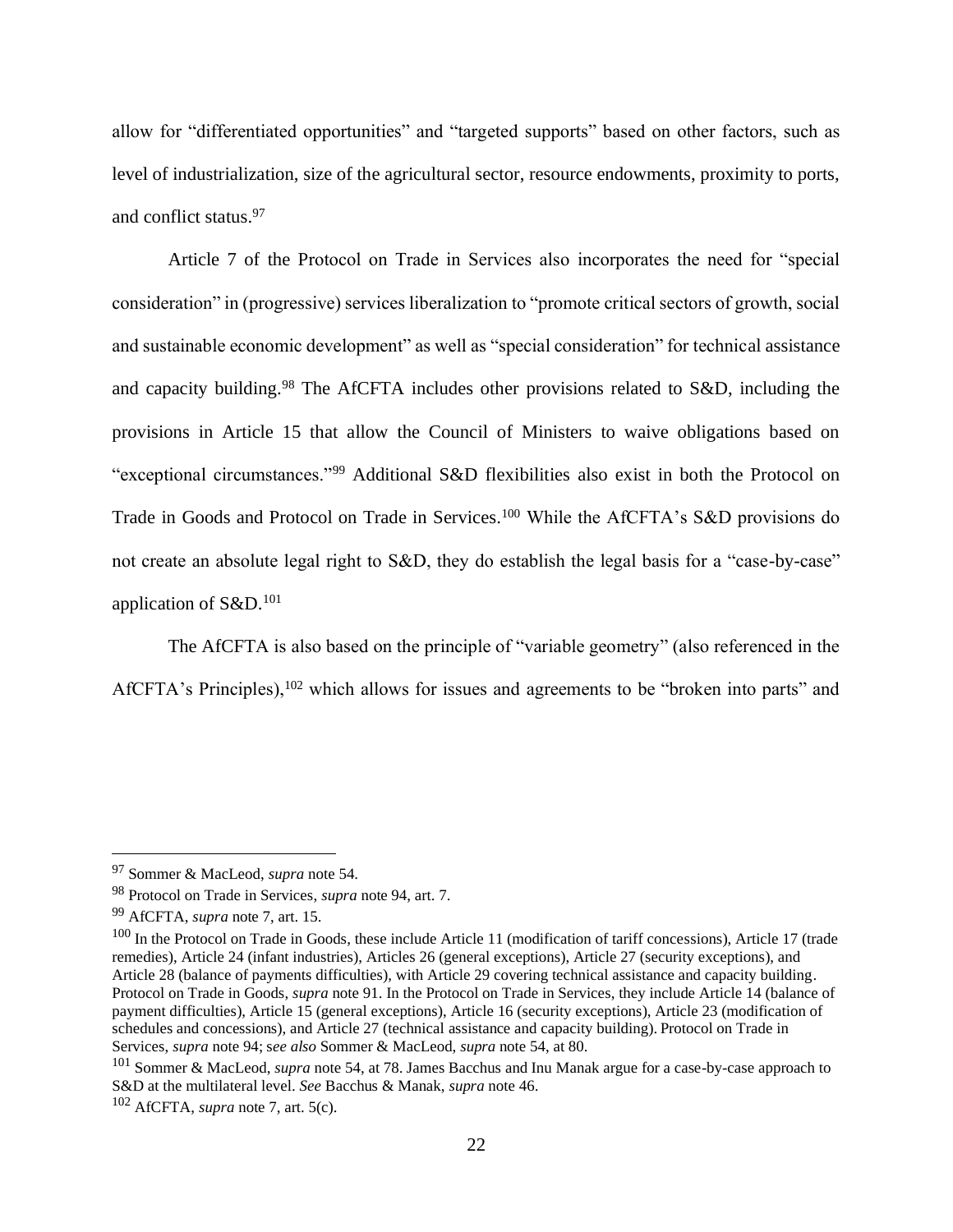approached in stages,<sup>103</sup> further customizing the agreement's design and impact.<sup>104</sup> Variable geometry is evident in the AfCFTA's approach as an incremental trade agreement, and aspects of variable geometry can be seen in some of the AfCFTA's provisions.

Overall, the AfCFTA's structure, incorporation of variable geometry,<sup>105</sup> more tailored and differentiated approach, and focus on incremental rulemaking based on African law developed through the RECs as building blocks,<sup>106</sup> appear to signal a normative shift in S&D away from a "defensive" approach towards a more "affirmative" approach to  $S\&D^{107}$  that allows for use of substantive law to advance development.<sup>108</sup> This unique formula for  $S&D$  and incremental legal change should be leveraged to shape new rules as they are developed and as regional provisions are integrated. Further, because the AfCFTA incorporates sustainable development into the agreement text, as discussed above, this paves the way for a broader development-focused approach to design and implementation of the rules.

Ultimately, however, while this form of development-led rulemaking represents a more proactive, rules-based approach to S&D, it still has its limitations. First, policy space will continue to be an issue. RECs, as is true of WTO rules, allow for flexibility in domestic regulation, within limits. In the AfCFTA, the framework rules should incorporate good practices from across the continent, and countries will need to maintain the flexibility to tailor rules and regulations to

<sup>103</sup> Hoekman, *supra* note 54; *see also* Katrin Kuhlmann, *Post-AGOA Trade and Investment: Policy Recommendations for Deepening the U.S. Trade and Investment Relationship*, Testimony before the U.S. International Trade Commission, Washington, D.C., January 28, 2016.

 $104$  This approach to trade agreements can also be referred to as a "building block approach," which can be customized and advanced incrementally. Kuhlmann, *supra* note 103, at 2.

<sup>105</sup> *See* HOEKMAN, *supra* note 71.

<sup>106</sup> AfCFTA, *supra* note 7, art. 5.

<sup>&</sup>lt;sup>107</sup> Traditional S&D represents a "defensive" approach rather than a "positive or offensive" approach focused on development priorities. HOEKMAN, *supra* note 71, at 3.

<sup>108</sup> For a discussion on reframing S&D to focus on economic law and regulation, see KUHLMANN, *supra* note 38.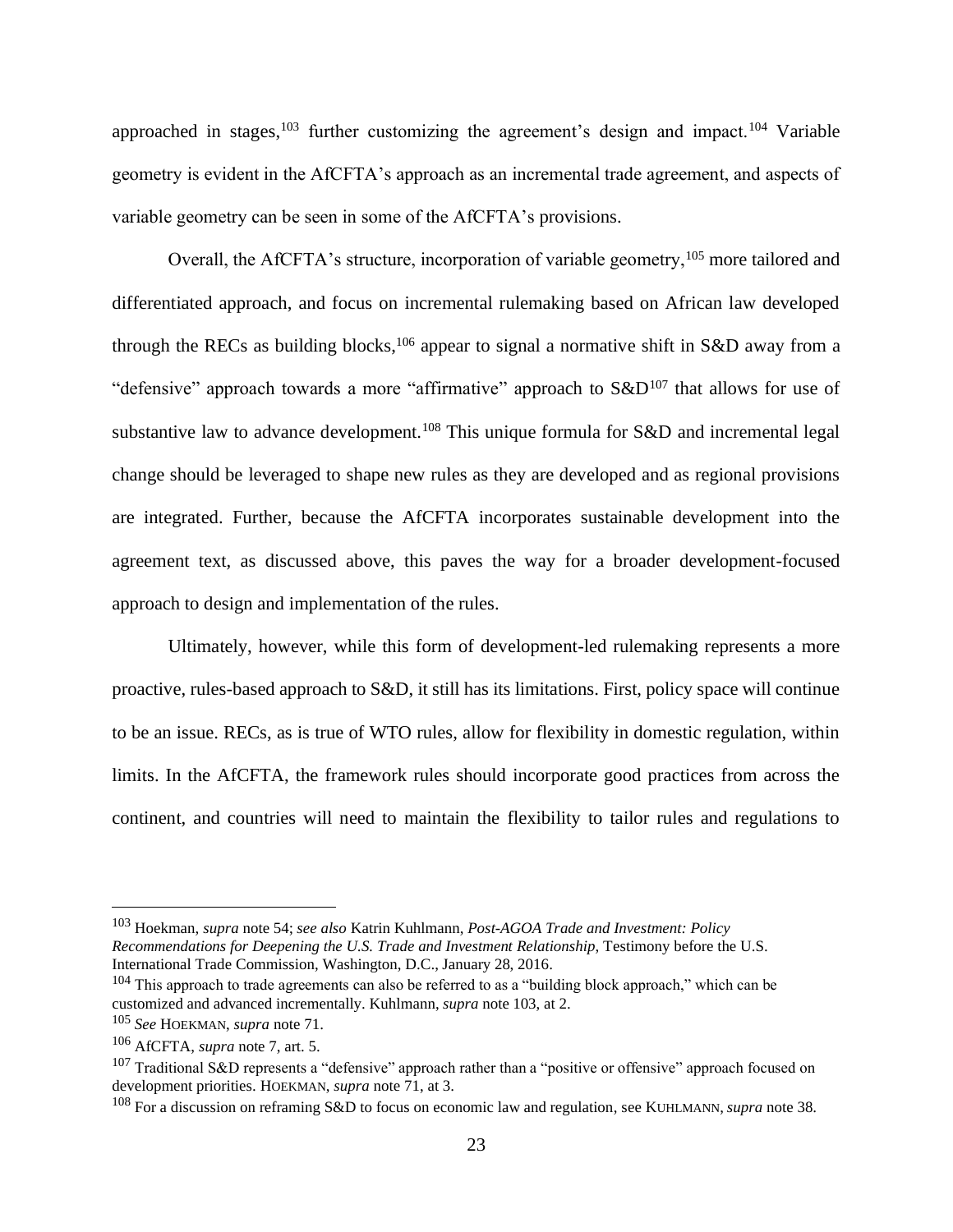particular circumstances at the national (and sometimes even sub-national) levels.<sup>109</sup> As the AfCFTA advances, it will also be important to ensure that rules are developed in a balanced, inclusive way and that nations with less developed legal systems and weaker bargaining power are not left out. Regulatory capacity will also remain a challenge and is not easy to address through trade agreements or S&D approaches,<sup>110</sup> so a better understanding of comparative law, diverse regulatory good practices, and practical solutions will be needed.

Ultimately, generating development through trade could depend upon adopting legal frameworks that will improve countries' ability to diversify trade, compete in export markets, and strengthen domestic economic systems to the benefit of small entrepreneurs and larger investors alike.<sup>111</sup> While the AfCFTA is still in its early stages, it could deliver on some of these goals as it reshapes future law on the continent, and perhaps beyond.<sup>112</sup> Section III will examine the range of rules in priority negotiating areas (IP, investment, and competition law) that could form the basis for a development-focused rules-based approach.

### III. COMPARATIVE ASSESSMENT OF THE AFCFTA IN KEY ISSUE AREAS

With the next round of the AfCFTA focused on a set of substantive rules, the new normative model for S&D discussed in the previous section is likely to result in developmentfocused changes in law in several key areas, namely IPR, investment, competition law, and,

<sup>109</sup> *See, e.g.*, Hoekman, *supra* note 71.

<sup>110</sup> KUHLMANN, *supra* note 38.

<sup>111</sup> KUHLMANN, *supra* note 38.

 $112$  It is also possible that African leaders will continue to press for more nuanced approaches at the multilateral level, although this will likely vary by issue and perhaps even economic and geographic differences. Past proposals have focused on changes in the rules on agriculture and other issues, highlighting the differences of countries that are net importers rather than net exporters. *See* World Trade Organization, Declaration of the 2nd Meeting of the African Ministers of Trade (AMOT) of 13 December 2016, WTO Doc. WT/L/1004 (2016). The AfCFTA could become a stepping stone to "deep integration where African countries are prepared to test their ability to participate in multilateral negotiations." Regis Yann Simo, *The African Continental Free Trade Agreement in a Decaying Multilateral Trading System: Questioning the Relevance of the Enabling Clause* 5 (Nov. 30, 2019) (presented at the International Economic Law (IEL) Collective Inaugural Conference, University of Warwick, November 2019).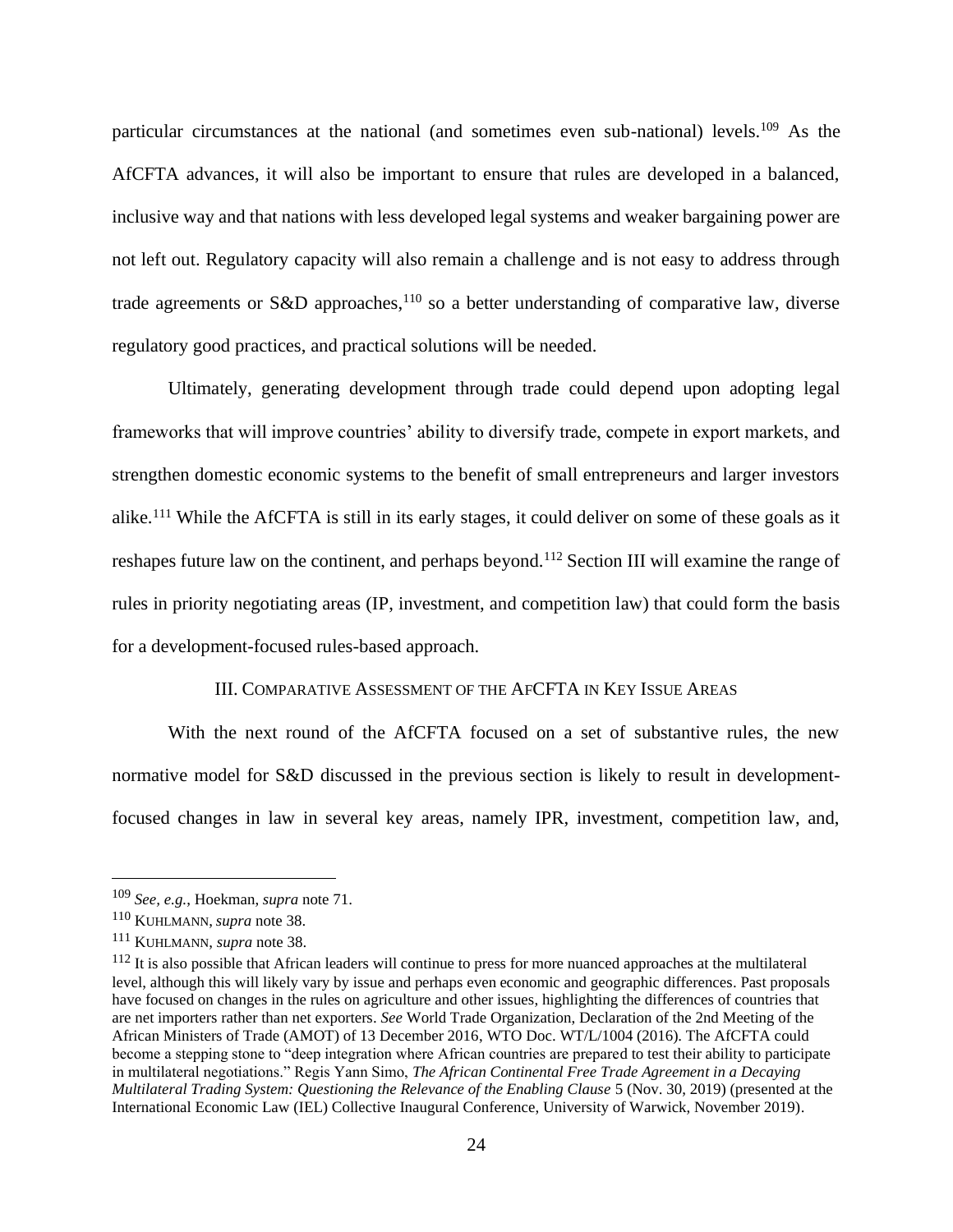perhaps on a longer timeframe, other issues. This section will include a brief comparative analysis of African national and regional law, international law, and other relevant practices and approaches within these substantive areas to highlight how the AfCFTA may prompt change in regional and broader international law. This is in line with the comparative approach in the AfCFTA, which highlights the consideration of best practices in the RECs, state parties, and International Conventions binding upon the African Union.<sup>113</sup> Practically, regional integration and some degree of harmonization of existing regional rules will have to be considered, keeping in mind the *acquis*  principle, as will implementation gaps and the reality that changes in continental law will ultimately depend upon national law and domestication of harmonized rules. New rules made under the AfCFTA should also balance the agreement's objectives on industrial, economic, and agricultural development with a degree of regulatory autonomy for state parties, allowing for flexibility and differentiated regulatory approaches while establishing a system of rules that can attract investment to a historically fragmented market of fifty-five nations.

In assessing what the rules *could* take into account, it is important to consider what they *should* take into account, given the AfCFTA's focus on sustainable development. The AfCFTA presents both the opportunity—and the challenge—of developing new rules in a way that advances economic and social development and balances the priorities of a diverse (and large) group of countries, incorporating good practices from both small and large economies. This is a departure from many historical approaches, but it would set a refreshing new precedent. The AfCFTA text supports this view, calling for "consensus" in rulemaking and highlighting the importance of building upon "best practices" among RECs, state parties, and international conventions.<sup>114</sup> In

<sup>113</sup> AfCFTA, *supra* note 7, art. 5.

<sup>114</sup> AfCFTA, *supra* note 7, art, 5(k)–(l).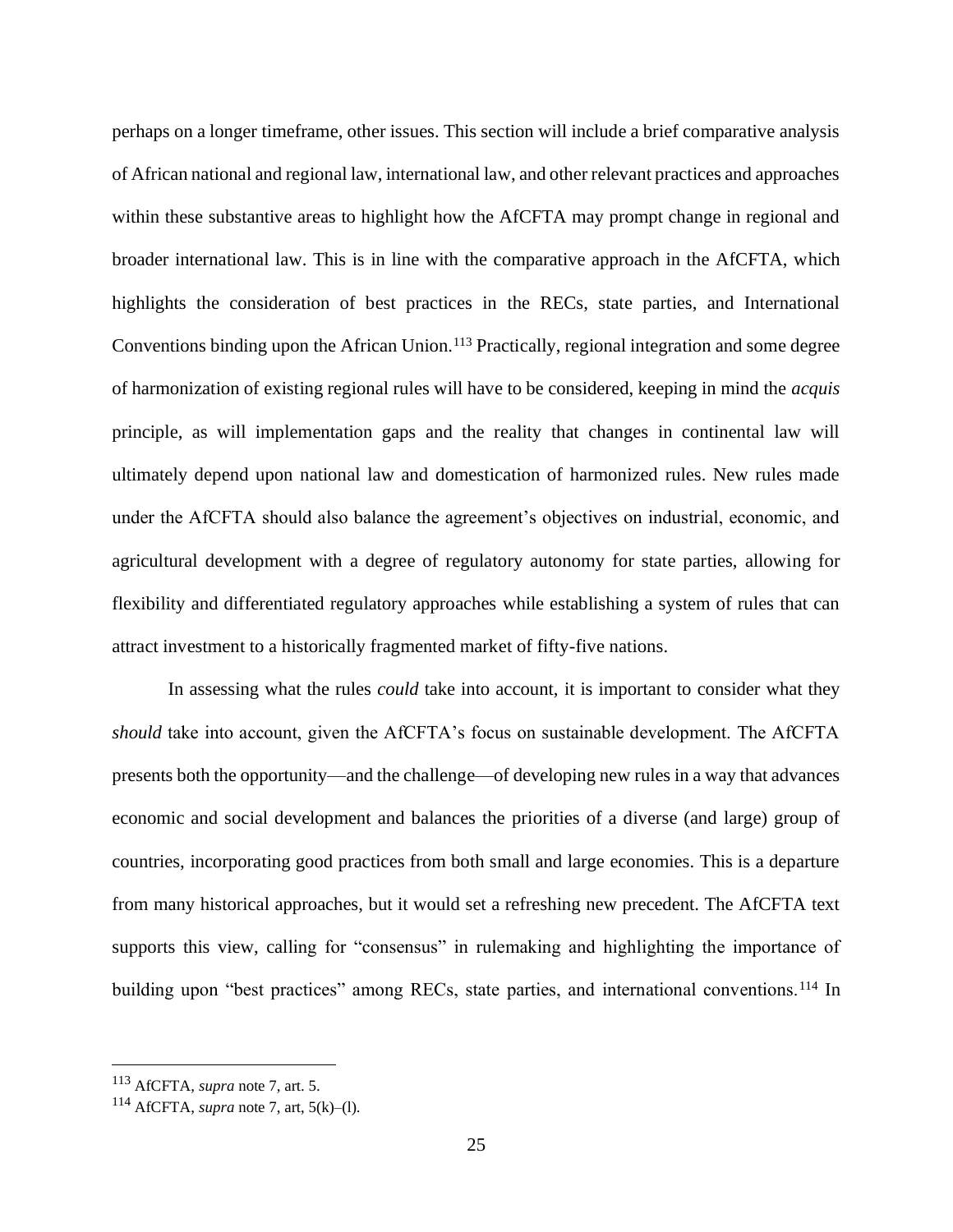doing so, the AfCFTA should reflect "best practices" of a range of state parties, including nations with more developed legal systems and smaller nations whose systems may not be as developed. Based on additional research, some smaller economies' rules and regulations contain important flexibilities for smaller producers and informal actors that will be important to achieving broader development goals.<sup>115</sup> Priority should be placed on identifying and preserving legal practices that give rights to more vulnerable groups, such as small businesses, informal economic actors, and farming communities, as the AfCFTA evolves.

#### A. *Intellectual Property Rights*

One of the main issues for AfCFTA Phase II is IPR, which has been frequently highlighted in the context of both S&D and trade and development due to its impact on developing economies and their citizens.<sup>116</sup> There are many aspects of an IP regime that could be included in the AfCFTA, ranging from a tailored continental approach on traditional IP issues (copyright, trademarks, patents) to coverage of issues that have largely fallen outside of trade rules, such as protection for genetic resources and traditional knowledge.<sup>117</sup> The impact of more concentrated efforts on IP rules could be far reaching, contributing to achievement of a number of SDGs, such as SDG 1 (No Poverty), SDG 2 (Zero Hunger), SDG 3 (Good Health and Well-Being), SDG 8 (Decent Work and

[https://papers.ssrn.com/sol3/papers.cfm?abstract\\_id=3668668;](https://papers.ssrn.com/sol3/papers.cfm?abstract_id=3668668) *see also*, Kuhlmann and Dey, *Regulatory Flexibilities Bridge Gaps Between Seed Systems,* AGRILINKS (June 25, 2020), https://www.agrilinks.org/post/regulatoryflexibilities-bridge-gaps-between-seed-systems.

<sup>115</sup> *See* Katrin Kuhlmann & Bhramar Dey, *Using Regulatory Flexibility s to Bridge Market Informality: A Global Study on Building Inclusive Seed Systems,* available at

<sup>116</sup> *See* Daniel Gervais, *Intellectual Property, Trade & Development: The State of Play*, 74 FORDHAM L. REV. 505 (2005).

<sup>117</sup> *See* Donald Harris, *TRIPS After Fifteen Years: Success or Failure, as Measured by Compulsory Licensing*, 18 J. INTELL.PROP. L. 367, 371 (2011).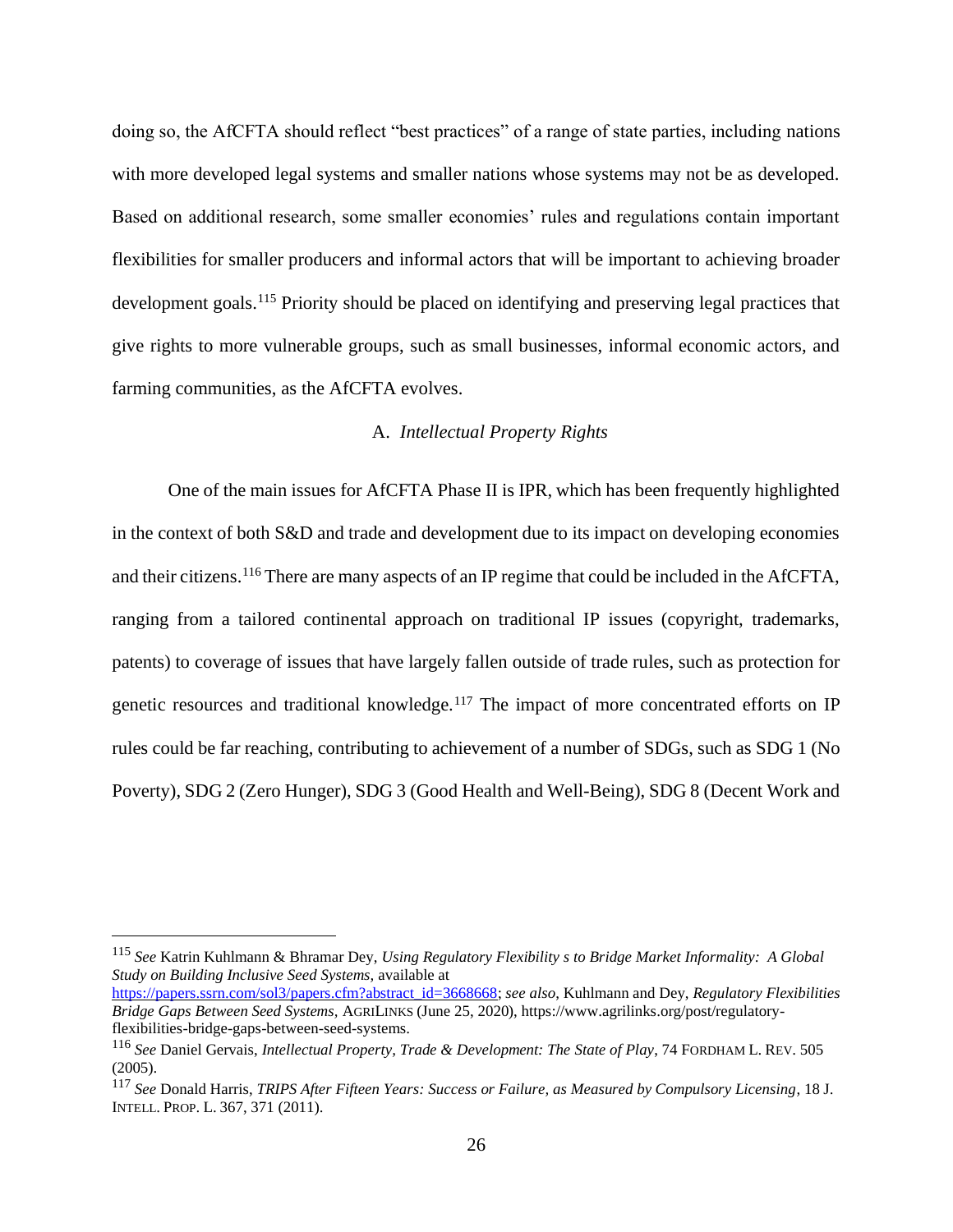Economic Growth), SDG 9 (Industry, Innovation, and Infrastructure), and SDG 15 (Life on Land), among others.<sup>118</sup>

IP rules vary among African nations and within regional bodies,  $119$  calling for a nuanced approach to S&D that combines both traditional flexibility in implementing rules once they are set and a proactive approach to designing the rules themselves. Regional IP rules have been developed within the RECs to a degree, with substantive IP discussions slated under the TFTA.<sup>120</sup> Harmonized rules have also been advanced through other institutional bodies including the African Regional Intellectual Property Organization (ARIPO),<sup>121</sup> *Organisation Africaine de la Propriété Intellectuelle* (OAPI),<sup>122</sup> which notably establishes a unitary IP system among Civil Code countries,<sup>123</sup> and the Pan-African Intellectual Property Organization (PAIPO),<sup>124</sup> making the AfCFTA's focus timely. African countries that are members of the WTO have also incorporated provisions of the Agreement on Trade-Related Aspects of Intellectual Property Rights (TRIPS

<sup>118</sup> *See* Yeukai Mupangavanhu, *The Protection of Intellectual Property Rights Within the Continental Free Trade Area in Africa: Is a Balance of Innovation and Trade Possible?*, 15 INT'L J. BUS. ECON. & L. 4, 16 (2018); s*ee also*  Katrin Kuhlmann, *U.S. Trade and Investment with Sub-Saharan Africa: Recent Trends and New Developments*, Testimony before the United States International Trade Commission (July 30, 2019).

<sup>119</sup> *See* Y. Mupangavanhu, *African Union Rising to the Need for Continental IP Protection? The Establishment of the Pan-African Intellectual Property Organization*, 59 J. AFR. L. 1, 1–2 (2015).

 $120$  "In view of the imminence of these negotiations, however, it would be prudent to consolidate them [with negotiations under the AfCFTA] to avoid duplication and proceed from a single undertaking approach." United Nations Econ. Comm'n for Afr., African Union, African Dev. Bank & United Nations Conference on Trade and Dev., *Assessing Regional Integration in Africa IX: Next Steps for the African Continental Free Trade Area* 109 (2019).

<sup>&</sup>lt;sup>121</sup> Agreement on the Creation of the African Regional Intellectual Property Organization, Dec. 9, 1976, https://www.wipo.int/edocs/lexdocs/treaties/en/ap001/trt\_ap001\_002en.pdf [hereinafter Lusaka Agreement].

<sup>&</sup>lt;sup>122</sup> Agreement Relating to the Creation of an African Intellectual Property Organization, Constituting a Revision of the Agreement Relating to the Creation of an African and Malagasy Office of Industrial Property, Mar. 2, 1977, https://www.wipo.int/edocs/lexdocs/treaties/en/oa002/trt\_oa002.pdf [hereinafter Bangui Agreement].

<sup>123</sup> *See* NEW MARKETS LAB, ECONOMIC IMPACT ASSESSMENT AND LEGAL REVIEW AND ANALYSIS OF THE EAST AFRICAN COMMUNITY SEED AND FERTILIZER LEGISLATION (forthcoming 2020).

<sup>124</sup> Statute of the Pan-African Intellectual Property Organization, Jan. 30, 2016, https://au.int/en/node/32549.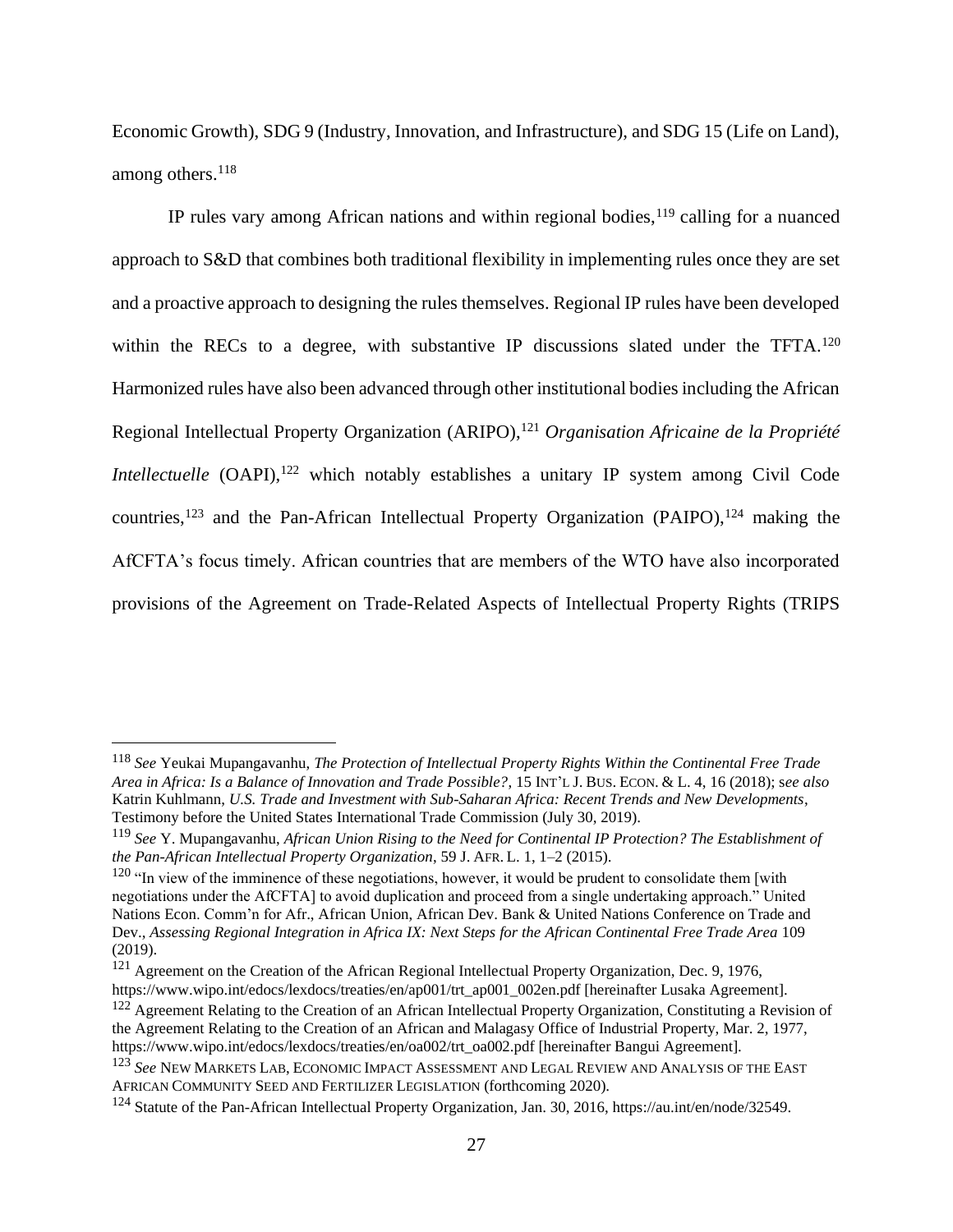Agreement)<sup>125</sup> into domestic law and have used S&D under the TRIPS Agreement to differing degrees. $126$ 

One overarching issue that must be considered is how the AfCFTA partner states will structure some form of continental IP law. A recent report by the United Nations Economic Commission for Africa (UNECA), AU, African Development Bank, and the United Nations Conference on Trade and Development (UNCTAD) notes three options, which reflect approaches in current structures: (a) establishing regional cooperation in IP (e.g., the approach under the AU); (b) creating a regional IP filing system (e.g., ARIPO's regional trademark filing system, which extends to its nineteen member states); and (c) developing one unified continental law or unifying law on a regional basis (e.g., OAPI's system).<sup>127</sup> A unified legal approach would be the most challenging to achieve under the AfCFTA and would represent a departure from some existing regional models, including ARIPO. While it could be beneficial to harmonize IP law, too rigid a continental structure might leave less room for individual countries to regulate according to their needs. The WTO TFA model, which contains differentiated and staggered commitments, could also be instructive when considering the Protocol's structure.<sup>128</sup>

Africa's existing law and broader proposals on  $IP^{129}$  are illustrative of where the AfCFTA might substantively press forward to reshape international law and re-balance the rights of different

<sup>&</sup>lt;sup>125</sup> TRIPS: Agreement on Trade-Related Aspects of Intellectual Property Rights, Apr. 15, 1994, Marrakesh Agreement Establishing the World Trade Organization, Annex 1C, 1869 U.N.T.S. 299, 33 I.L.M. 1197 (1994) [hereinafter TRIPS Agreement].

<sup>126</sup> *See* Gervais, *supra* note 116, at 533.

<sup>127</sup> United Nations Econ. Comm'n for Afr. et al., *supra* note 120, at 107.

<sup>128</sup> *See* SIGNE & VAN DER VEN, *supra* note 12, at 8.

 $129$  While African nations have pressed for changes in IP law multilaterally, many of these proposals have failed to gain sufficient traction in multilateral negotiations (which themselves have faced setbacks, including the stalled Doha Development Round). *See* Council for Trade-Related Aspects of Intellectual Property Rights, *Joint Communication from the African Group: Taking Forward the Review of Article 27.3(b) of the TRIPS Agreement*, WTO Doc. IP/C/W/404 (June 26, 2003) [hereinafter Joint Communication].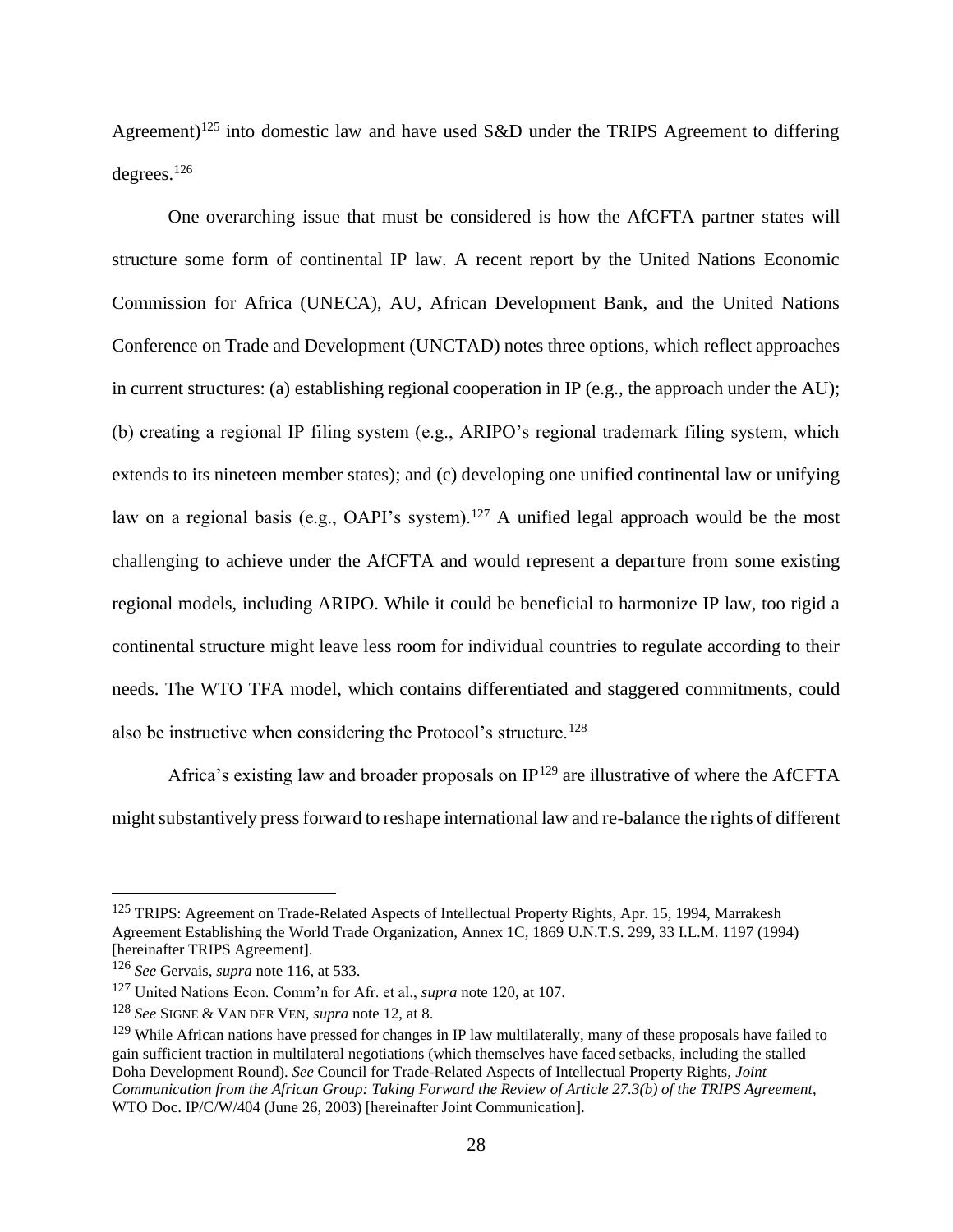stakeholders.<sup>130</sup> Based on legal trends in sub-Saharan Africa and other RTAs, the AfCFTA's Protocol on Intellectual Property Rights is likely to address the following issues:<sup>131</sup>

1. **Tailored Approach to Traditional IP Issues**, which would include a number of forms of IP, building upon international law but leveraging appropriate flexibilities to enable the rules to work for the greater benefit as Africa's markets develop.<sup>132</sup> For example, due to the large informal sector in African economies, areas of IP that affect informal innovation (and informal enterprises as they become more integrated in formal markets) could be prioritized, such as trade secrets and confidential information.<sup>133</sup> The Protocol on Intellectual Property Rights could also include a greater focus on other forms of IP important to the continent's development, such as a framework on geographic indications (this could be done through a *sui generis* system or a system of certification and collection marks),<sup>134</sup> that advances the AU's Continental Strategy for Geographical Indications in Africa 2018-2023.<sup>135</sup> It could also include a regional approach to IP exhaustion, which could support regionally integrated markets.<sup>136</sup>

# 2. **Continental Approach on Plant Variety Protection (PVP)**, which balances the needs of

breeders with protection for traditional and farmers' varieties in order to preserve

 $130$  Efforts to include IP protection for access to medicines may be illustrative of how a change in law in this area could be incorporated at the multilateral level. Bethel Uzoma Ihugba & Ikenna Stanley Onyesi, *International Intellectual Property Agreements as Agents of Sustainable Development of Developing Countries*, 9 AFR.J. LEGAL STUD. 1, 10 (2016).

<sup>131</sup> *See* Doha Declaration*, supra* note 67; *see also* United Nations Econ. Comm'n for Afr. et al., *supra* note 120, at 103.

<sup>132</sup> *See, e.g.*, Ruth L. Okediji, *Does Intellectual Property Need Human Rights?*, 51 N.Y.U. J. INT'L L. & POL. 1 (2018).

<sup>133</sup> Mupangavanhu, *supra* note 118, at 18.

<sup>134</sup> United Nations Econ. Comm'n for Afr. et al., *supra* note 120, at 129.

<sup>&</sup>lt;sup>135</sup> Afr. Union Dep't Rural Econ. & Agric., Continental Strategy for Geographical Indications in Africa 2018–2023 (2019), https://au.int/sites/default/files/documents/36127-doc-au\_gis\_continental\_strategy\_enng\_with-cover-1.pdf. <sup>136</sup> United Nations Econ. Comm'n for Afr. et al., *supra* note 120, at 129.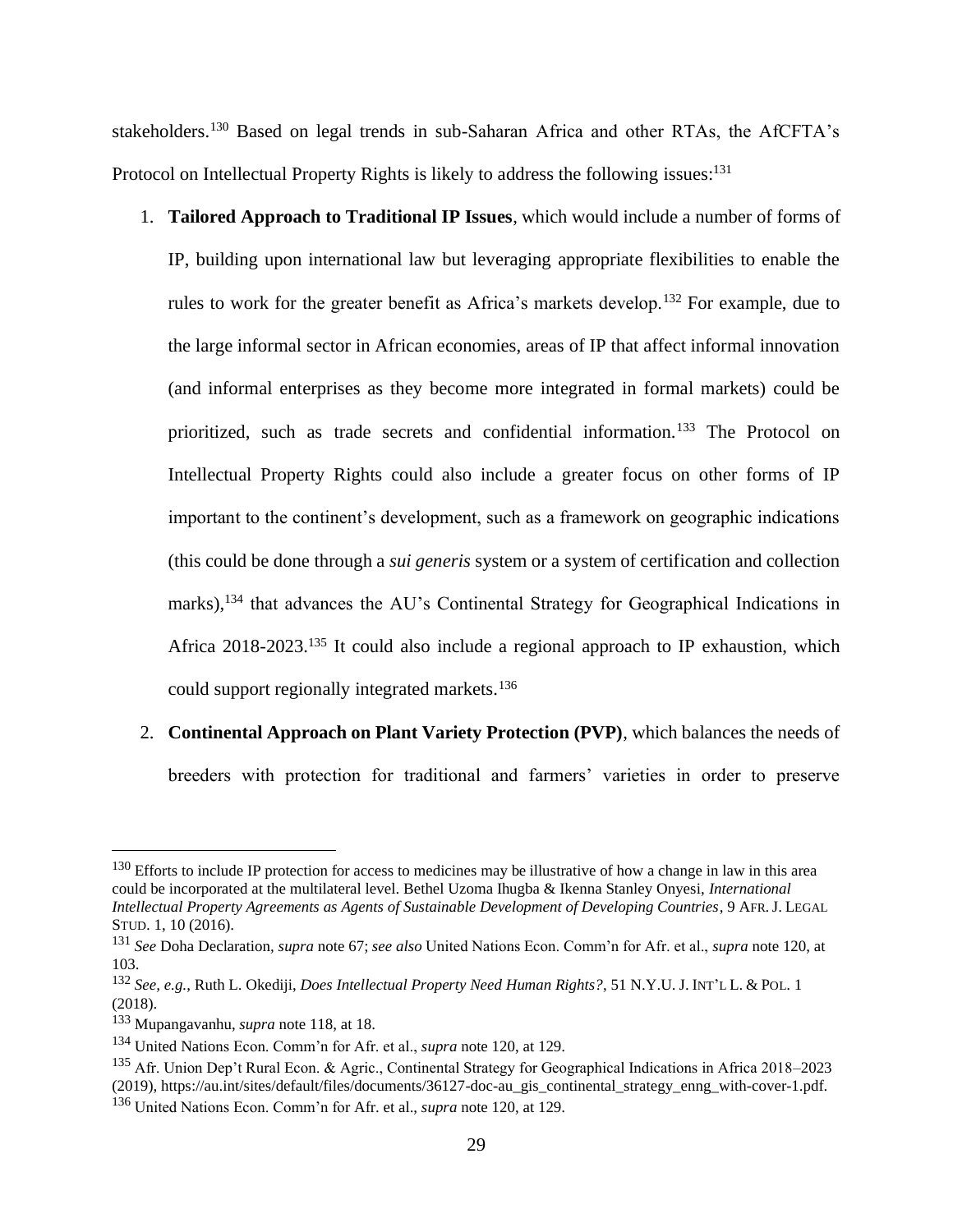biodiversity and improve food security.<sup>137</sup> An approach in this area could incorporate elements of international law, including the WTO TRIPS Agreement, International Convention for the Protection of New Varieties of Plants (UPOV Convention), <sup>138</sup> and other legal instruments discussed below, as well as African national law. It might also reference relevant aspects of the OAU African Model Legislation for the Protection of the Rights of Local Communities, Farmers, and Breeders, and for the Regulation of Access to Biological Resources (OAU Model Law),<sup>139</sup> which, for example, recognizes communal intellectual property rights based on customary law and traditional practices.<sup>140</sup> Flexibilities that currently exist in African national law, such as provisions in some countries' national laws (Uganda and Burundi, for example) that provide for farmers' rights alongside PVP, should also be preserved.<sup>141</sup>

# 3. **Protection for Developing Countries' Genetic Resources and Traditional Knowledge**,

including through mandatory disclosure requirements, a strengthened system for patent research, and traditional knowledge registries in order to recognize rightsholders of genetic resources and traditional knowledge, prevent misappropriation by outside rightsholders,

<sup>137</sup> *See* Bram De Jonge & Peter Munyi, *A Differentiated Approach to Plant Variety Protection in Africa*, 19 J. WORLD INTELL. PROP. 28 (2016). While the WTO TRIPS Agreement contains a provision on *sui generis* protection for plant varieties (TRIPS Agreement), traditional varieties and landraces are often not eligible for plant variety protection, and local communities cannot hold rights in most countries. *See* NEW MARKETS LAB, LOCAL SEED COLLECTION AND PROTECTION OF FARMER-DEVELOPED SEED VARIETIES: REGIONAL AND INTERNATIONAL FRAMEWORKS (2018).

<sup>138</sup> International Convention for the Protection of New Varieties of Plants, Dec. 2, 1961, 1861 U.N.T.S. 282 (revised on 10 Nov. 10, 1972, Oct. 23, 1978, and Oct. 28, 1973).

<sup>&</sup>lt;sup>139</sup> Organization of African Unity, African Model Legislation for the Protection of the Rights of Communities, Farmers, and Breeders, and Access to Biological Resources (2000).

<sup>140</sup> *Id.* arts. 1, 17, 23.

<sup>&</sup>lt;sup>141</sup> These countries' laws incorporate a farmer's privilege flexibility that existed under UPOV 1978 but is not part of UPOV 1991, although, based on UPOV 1991, it appears that this privilege could still be maintained if explicitly established under national (and, by extension, regional or continental) law. *See* NEW MARKETS LAB, *supra* note 123.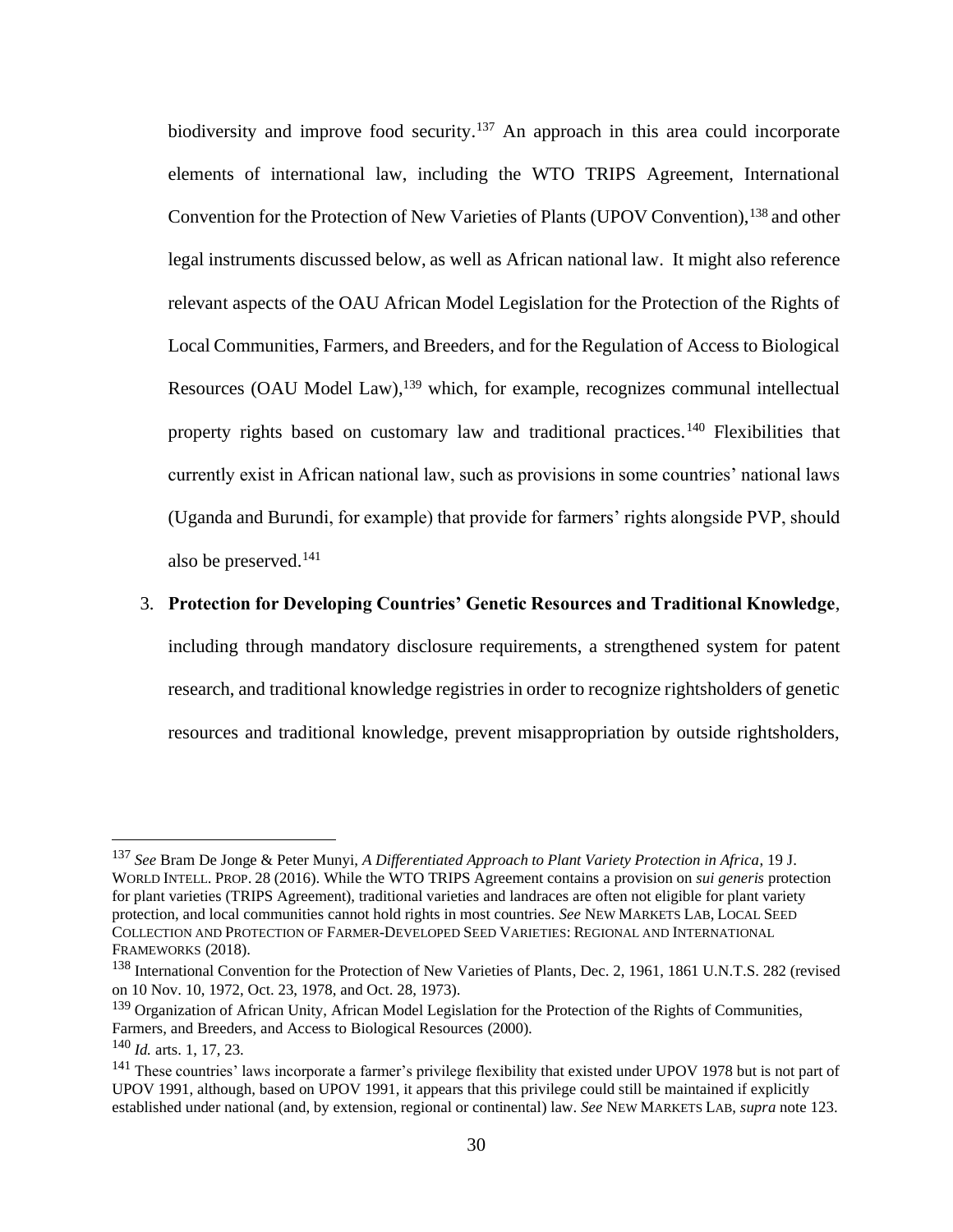and protect cultural rights and biodiversity.<sup>142</sup> A *sui generis* right to traditional knowledge, as reflected in the OAU Model Law, could also be explored.<sup>143</sup> Rulemaking in this area would address gaps in international law and reflect legal trends evident in some African national and regional legal systems, as discussed below.

- 4. **Incorporation of Measures on Public Health**, including alignment with TRIPS Article 31 *bis,* which allows for flexible use of compulsory licenses to respond to public health needs (this includes both use of compulsory licenses to produce generic medicines and importation of generic pharmaceuticals by countries that do not have manufacturing capability).<sup>144</sup> These measures could perhaps be expanded in light of the global COVID-19 health crisis to include a broader range of medicines, vaccines, medical equipment, and medical devices, <sup>145</sup> as well as better administration of available flexibilities.
- 5. **A System for Effective Implementation and Enforcement** that corresponds to national and regional needs and capacities and incorporates S&D and targeted technical assistance.

Among these issues, protection for genetic resources and traditional knowledge is likely to be highlighted as a priority in discussions on the AfCFTA Protocol on Intellectual Property Rights and is the focus of the comparative discussion that follows.<sup>146</sup> The practice of "bioprospecting" has received increasing scrutiny, particularly as research, development, and commercialization of

https://www.wipo.int/edocs/pubdocs/en/wipo\_pub\_1047\_19.pdf.

<sup>142</sup> *See Joint Communication*, *supra* note 129.

<sup>143</sup> Loretta Feris, *Protecting Traditional Knowledge in Africa: Considering African Approaches*, 4 AFR. HUM. RTS. L.J. 242, 243 (2004).

<sup>144</sup> TRIPS Agreement art. 31 *bis*; s*ee also* Harris, *supra* note 117, at 386.

<sup>145</sup> *See* Jennifer A. Hillman, *Six Proactive Steps in a Smart Trade Approach to Fight COVID-19*, COUNCIL ON FOREIGN REL. (Mar. 20, 2020), https://www.thinkglobalhealth.org/article/six-proactive-steps-smart-trade-approachfighting-covid-19.

<sup>&</sup>lt;sup>146</sup> Traditional knowledge is a living body of knowledge passed on from generation to generation within a community. *See* WORLD INTELL. PROP. ORG. (WIPO), KEY QUESTIONS ON PATENT DISCLOSURE REQUIREMENTS FOR GENETIC RESOURCES AND TRADITIONAL KNOWLEDGE (2017),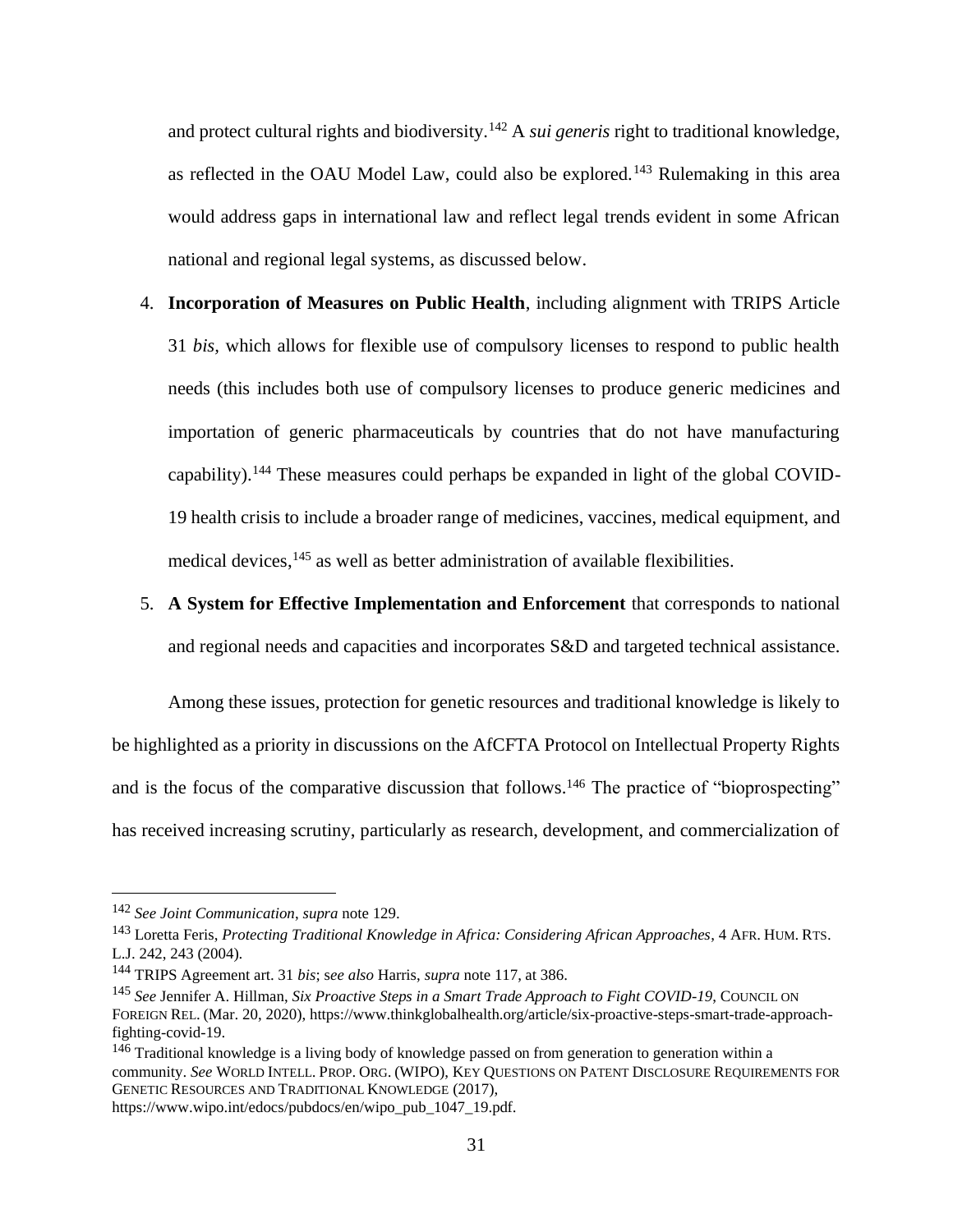biotechnology-based products have increased,<sup>147</sup> with allegations of "biopiracy" in cases in which indigenous knowledge is patented for profit.<sup>148</sup> Under existing law, indigenous communities are often not allowed to reap the full economic benefits of their traditional knowledge and practices.<sup>149</sup>

While trade rules on traditional knowledge and genetic resources have been proposed at the multilateral level, including through African proposals to the WTO that have highlighted the importance of strengthening provisions for genetic resources and traditional knowledge in international legal regimes and the TRIPS Agreement, these issues remain outside of the multilateral system of rules.<sup>150</sup> Requests to address this gap have only intensified since the Doha Round due to an increase in the use of genetic resources,<sup>151</sup> but they have not been successfully operationalized. The AfCFTA is likely to become a platform for legal change in this area, building upon domestic and international law both within and outside of the international trade space.

In the area of genetic resources and indigenous rights, related treaties (namely the Convention on Biological Diversity,<sup>152</sup> Nagoya Protocol on Access to Genetic Resources and the Fair and Equitable Sharing of Benefits arising from their Utilization to the Convention on Biological Diversity (Nagoya Protocol),<sup>153</sup> and International Treaty on Plant Genetic Resources for Food and Agriculture (ITPGRFA))<sup>154</sup> would provide a foundation for trade law and platform

<sup>147</sup> *See* Grant E. Isaac & William A. Kerr, *Bioprospecting or Biopiracy?: Intellectual Property and Traditional Knowledge in Biotechnology Innovation*, 7 J. INTELL.PROP. 35 (2004).

<sup>148</sup> *See, e.g.*, Kasim Musa Waziri & Awomolo O Folasade, *Protection of Traditional Knowledge in Nigeria: Breaking the Barriers*, 29 J. OF L.POL'Y & GLOBALIZATION 176 (2014).

<sup>149</sup> *Id.*

<sup>150</sup> Doha Declaration, *supra* note 67, ¶ 19.

<sup>151</sup> *See* ISAAC RUTENBERG, MARISELLA OUMA & PETER MUNYI, INTELLECTUAL PROPERTY IN KENYA (2019).

<sup>152</sup> Convention on Biological Diversity, June 5, 1992, 1760 U.N.T.S. 79.

<sup>153</sup> Nagoya Protocol on Access to Genetic Resources and the Fair and Equitable Sharing of Benefits Arising from their Utilization to the Convention on Biological Diversity to the Convention on Biological Diversity, Oct. 29, 2010, UNEP/CBD/COP/DEC/X/1.

<sup>154</sup> International Treaty on Plant Genetic Resources for Food and Agriculture, Nov. 3, 2001, 2400 U.N.T.S. 303.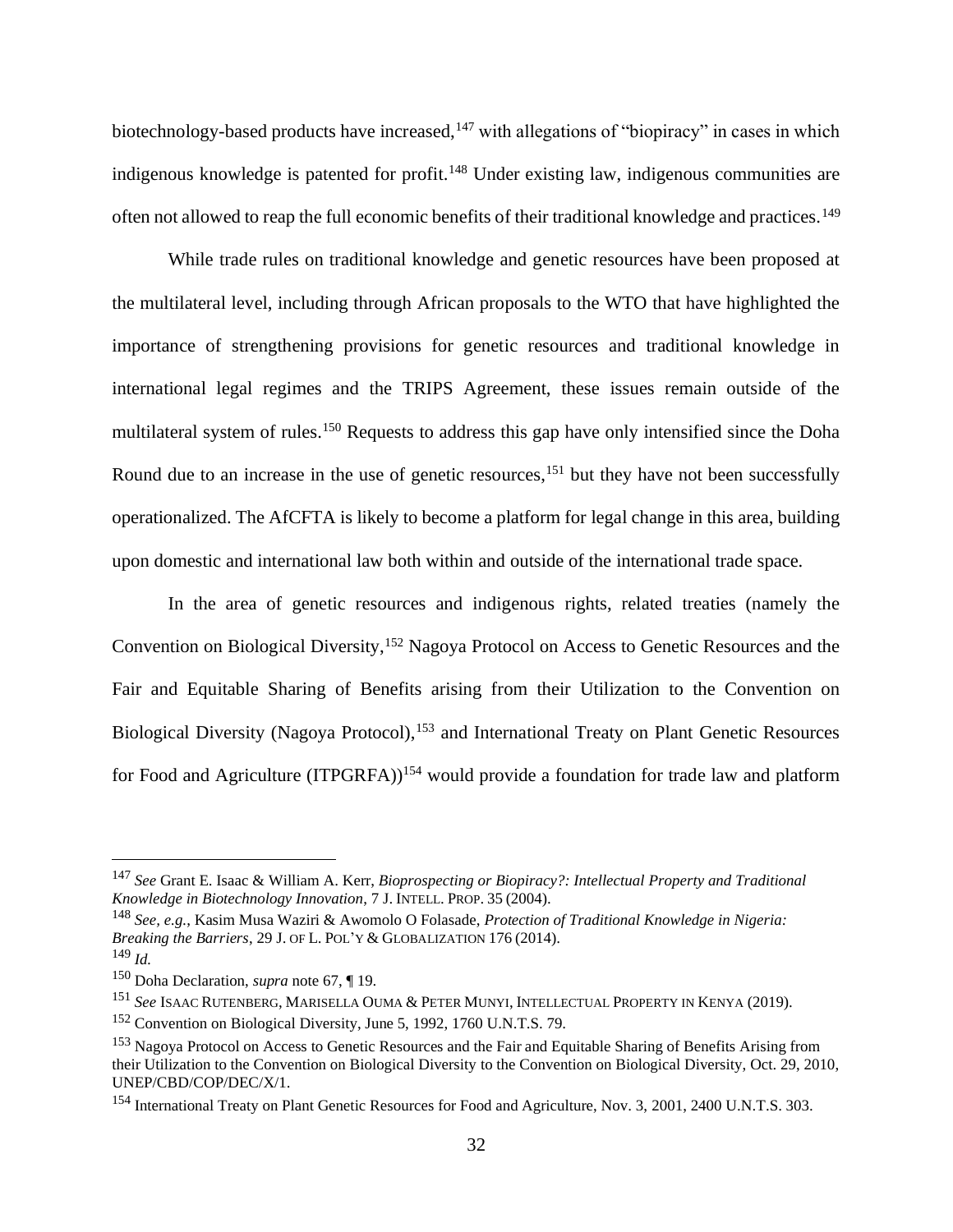for consultation in developing more robust legal protection. The AfCFTA could address the gap on trade rules to protect genetic resources and indigenous communities by integrating relevant protections into the Protocol on Intellectual Property Rights, including through provisions such as mandatory disclosure requirements, traditional knowledge registries, and a clear system for patent research when indigenous knowledge and communities are involved. The AfCFTA is likely to go beyond existing law in some cases, such as disclosure requirements for patent examination, perhaps extending the TRIPS disclosure requirement to genetic resources and traditional knowledge. If incorporated into the AfCFTA, an expanded disclosure requirement for traditional knowledge would also need to be assimilated into national law and implemented in order to ensure that traditional knowledge and genetic resources are protected. The AfCFTA could also define affirmative IP rights for traditional knowledge and genetic resources, enhancing international law in this area.

#### 1. Relevant Aspects of African Regional IP Law

Existing African regional law provides insight into the direction that the AfCFTA Protocol on Intellectual Property Rights might take. For example, the ARIPO Swakopmund Protocol provides the foundation for ARIPO member states to enact laws for the protection of traditional knowledge and traditional cultural expressions. It also ensures the protection of traditional knowledge and cultural expressions based on access and benefit sharing.<sup>155</sup> The ARIPO Harare Protocol on Patents and Industrial Designs requires a clear and complete disclosure of an invention,

<sup>&</sup>lt;sup>155</sup> Swakopmund Protocol on the Protection of Traditional Knowledge and Expressions of Folklore Within the Framework of the African Regional Intellectual Property Organization, § 9, Aug. 9, 2010.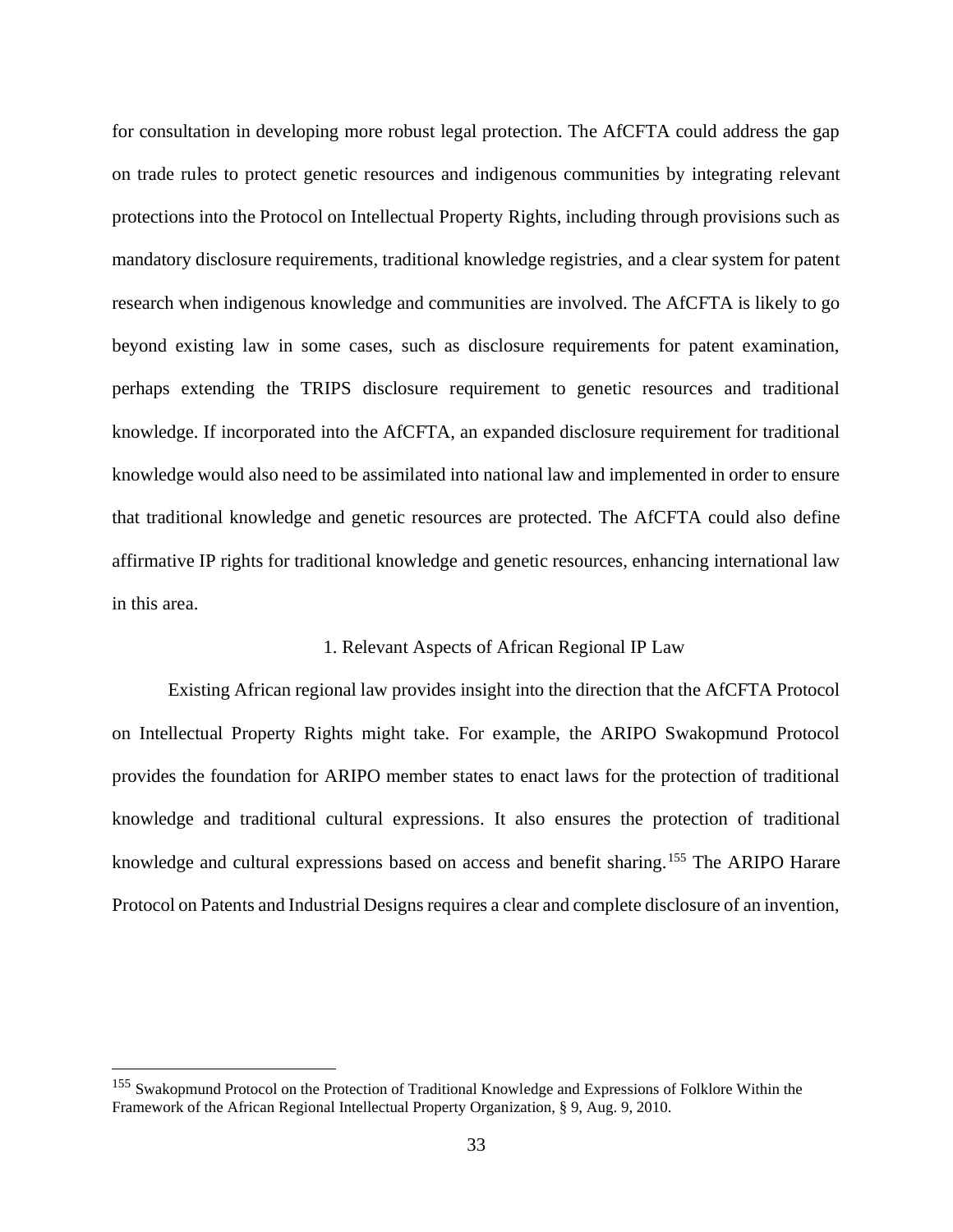in terms that can be understood, before it can be carried out,<sup>156</sup> and similar disclosure requirements could be applied to traditional knowledge and genetic resources.

Relevant measures exist at the REC level as well, although a number of these are in the form of policies that do not have the same binding effect as regional law. COMESA has put in place a Policy on Intellectual Property Rights and Cultural Industries and is developing guidelines for national IP policies in this area.<sup>157</sup> The EAC has an IP policy on health-related flexibilities, which is particularly noteworthy given the current global health situation.<sup>158</sup> SADC has also been working on a regional IP framework, building on the 2017 Protocol for the Protection of New Varieties of Plants (Plant Breeders' Rights) in SADC.<sup>159</sup>

2. Traditional Knowledge and Genetic Resources in African National IP Law

Several African nations include protection for traditional knowledge and genetic resources in their IP regimes, which could indicate how the AfCFTA's provisions may evolve in this area. The Constitution of Kenya recognizes the role of science and indigenous technologies in the country's development,<sup>160</sup> and requires that the Kenyan state ensure sustainable exploitation, management, and conservation of genetic resources and the environment; ensure equitable benefit sharing, protection, and enhancement of biodiversity and IP in indigenous knowledge; and ensure that environmental and natural resources benefit the people of Kenya.<sup>161</sup> Kenya's Traditional Knowledge Act of 2016 provides for the protection of traditional knowledge "that is generated,

<sup>158</sup> *See* EAC SECRETARIAT, EAC REGIONAL INTELLECTUAL PROPERTY POLICY ON THE UTILISATION OF PUBLIC HEALTH-RELATED WTO-TRIPS FLEXIBILITIES AND THE APPROXIMATION OF NATIONAL INTELLECTUAL PROPERTY LEGISLATION (Feb. 2013), https://ipaccessmeds.southcentre.int/wp-content/uploads/2019/12/EACTRIPSPolicy.pdf. <sup>159</sup> United Nations Econ. Comm'n for Afr. et al., *supra* note 120, at 109.

<sup>&</sup>lt;sup>156</sup> Protocol on Patents and Industrial Designs Within the Framework of the African Regional Intellectual Property Organization (ARIPO), § 3(10), Dec. 10, 1982 [hereinafter *Harare Protocol on Patents and Industrial Designs*]. <sup>157</sup> *See* COMESA, COMESA POLICY ON INTELLECTUAL PROPERTY RIGHTS, http://www.ip-watch.org/weblog/wpcontent/uploads/2013/05/Comesa-IP-policy-May-2013.pdf (last visited Aug. 3, 2020).

 $160$  CONSTITUTION art. 11(2) (2010) (Kenya).

 $161$  *Id.* art. 69(1).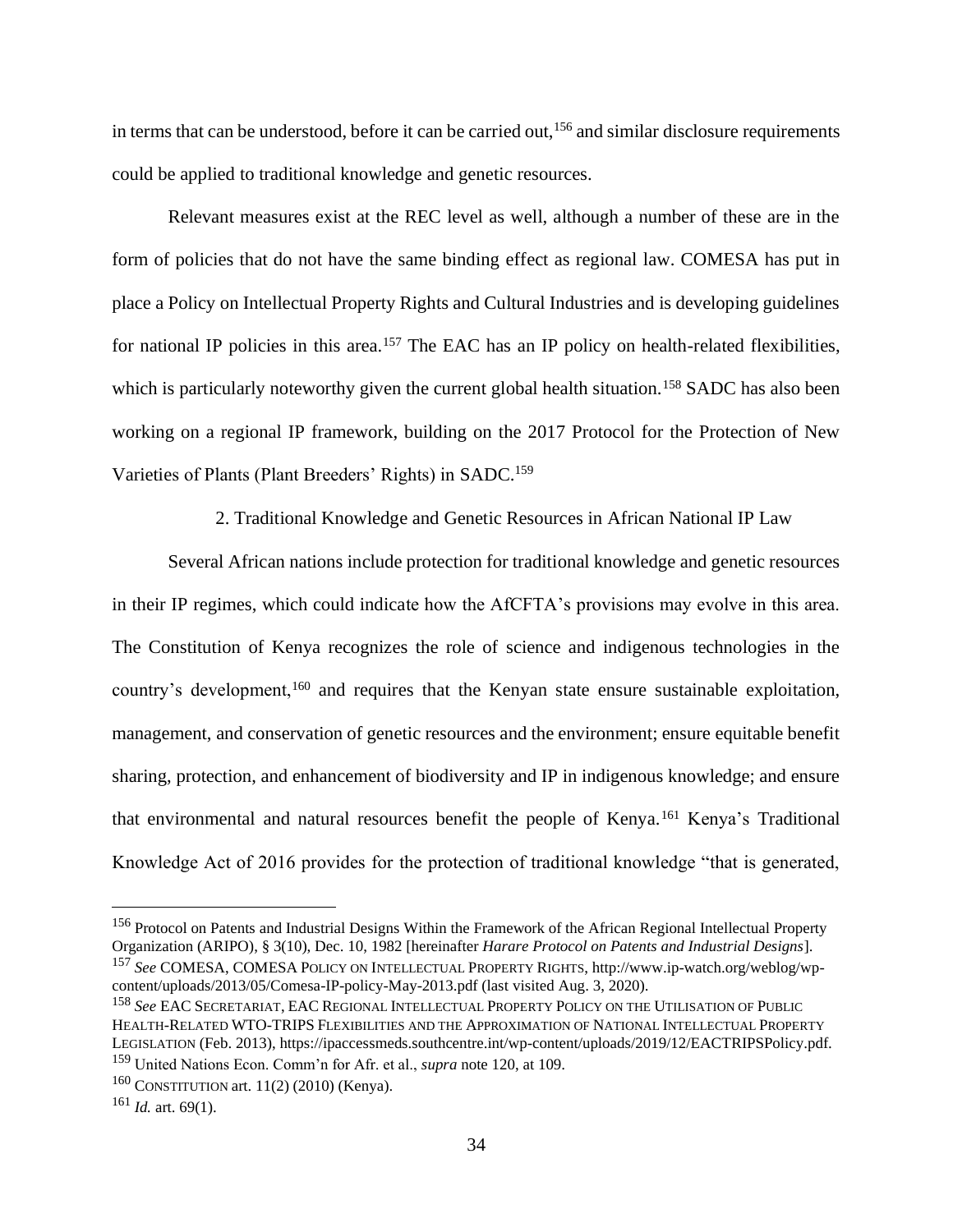preserved and transmitted from one generation to another but within a community for economic, ritual, narrative, or recreational purposes individually or collectively."<sup>162</sup> Rights are granted to holders of traditional knowledge to authorize exploitation of their traditional knowledge and to prevent exploitation and use without consent.<sup>163</sup> Kenya's 2016 Act provides for the development of a registry of rights holders and their traditional knowledge to protect the rights of local communities in case of a violation;<sup>164</sup> this could be a practice that is spread continent-wide through the AfCFTA.<sup>165</sup>

South Africa's 2013 Intellectual Property Law also provides some protection for traditional knowledge.<sup>166</sup> The 2013 amendment to the law (Amendment Act No. 28 of 2013) incorporated the recognition of certain traditional and indigenous terms or expressions; however, there is no duty to disclose relevant information to the South African Patent Office.<sup>167</sup>

Other African nations, including Ethiopia, Djibouti, Tanzania, and Zambia, also include a level of protection for traditional knowledge and genetic resources in their legal systems.<sup>168</sup> For example, Ethiopia's rules provide for access and benefit sharing of traditional knowledge and

<sup>&</sup>lt;sup>162</sup> The Protection of Traditional Knowledge and Cultural Expressions Act, No. 33, Part 2.6 (2016) KENYA GAZETTE SUPPLEMENT No. 154.

<sup>163</sup> *Id.* at 25.

 $164$  *Id.* at 8.

<sup>165</sup> The Kenya Industrial Property Institute (KIPI) also established a "Traditional Knowledge (TK) and Genetic Resources (GR) Unit" within the patent division to address issues of intellectual property rights relating to traditional knowledge associated with genetic resources (including access and benefit sharing and disclosure requirements) for indigenous and local communities. *Id.* § 10.

<sup>166</sup> *See* Intellectual Property Laws Amendment Act 28 of 2013 (S. Afr.).

<sup>167</sup> *See id.*

<sup>168</sup> Proclamation No. 482/2006 Access to Genetic Resources and Community Knowledge, and Community Rights Proclamation (2006), FEDERAL NEGARIT GAZETA (Ethiopia); Law No. 50/AN/09/6th on the Protection of Industrial Property (Djibouti); Traditional and Alternative Medicine Act, No. 23 (2002) (Tanzania); The Protection of Traditional Knowledge, Genetic Resources and Expressions of Folklore Act, No. 16 (2016) (Zam.).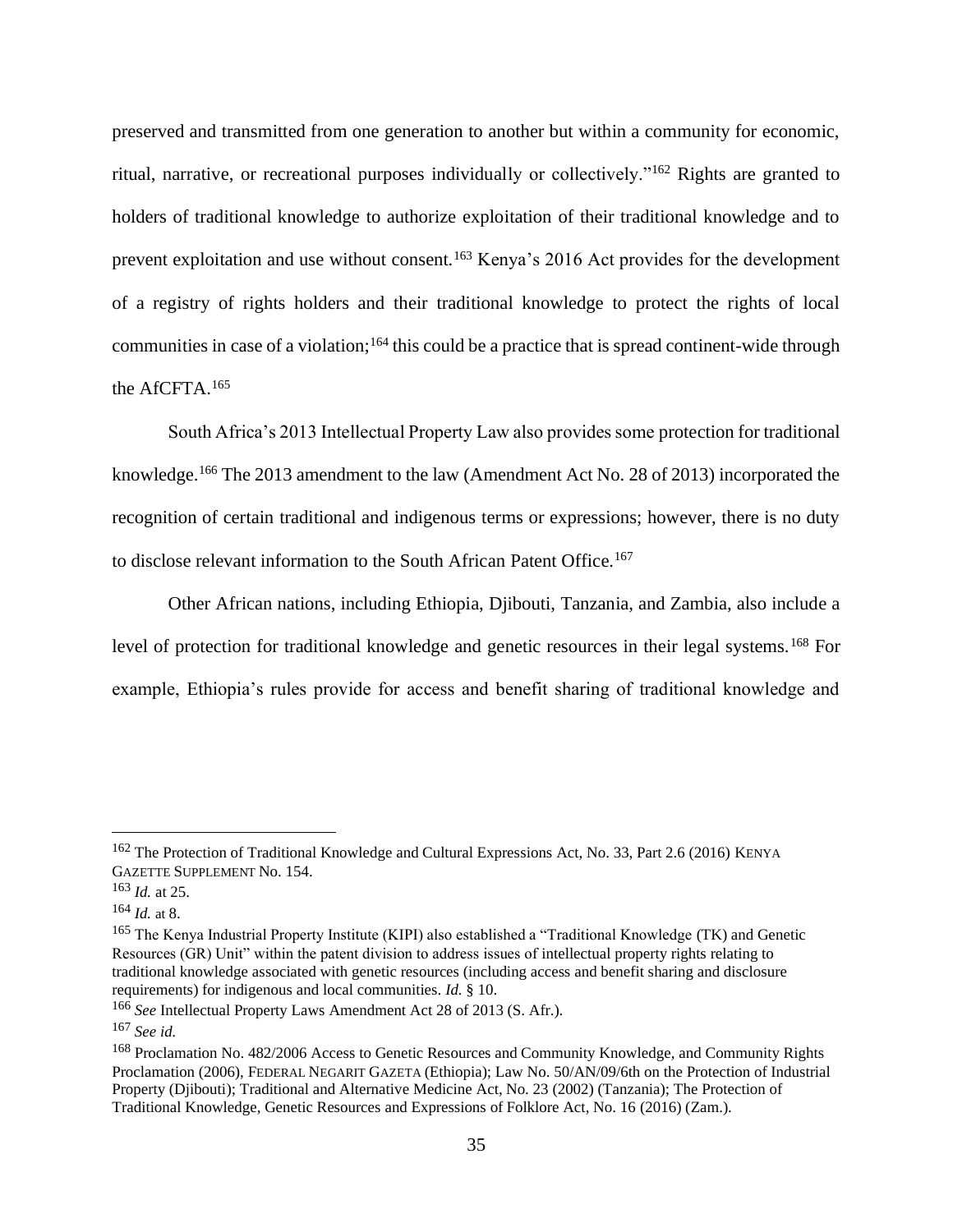genetic resources,<sup>169</sup> as does Zambia's law,<sup>170</sup> which extends to folklore as well. Djibouti's law on industrial property includes a disclosure requirement for inventions obtained from traditional knowledge and genetic resources.<sup>171</sup>

3. Provisions on Traditional Knowledge and Genetic Resources in Other RTAs

Other RTAs are beginning to incorporate similar issues, although law is not well developed in this area, as noted above. For example, Article 18.16 of the Comprehensive and Progressive Agreement for Trans-Pacific Partnership (CPTPP) provides for the recognition of traditional knowledge, quality patent examination for traditional knowledge, and cooperation by all parties through their local agencies to enhance their understanding of traditional knowledge in relation to genetic resources.<sup>172</sup> In the Andean region, Bolivia, Colombia, Ecuador, Peru, and Venezuela has established protection for genetic resources and preservation of indigenous communities' right to determine how traditional knowledge will be used, including through disclosure requirements.<sup>173</sup>

As this section highlights, the AfCFTA could be a driver for development-focused IP rules, particularly in areas like traditional knowledge and genetic resources where current trade law falls short. S&D flexibilities will continue to be important, particularly as countries develop law in new areas, but it will be equally important that African nations and their stakeholders use the rulemaking process to advance their rights, consistent with the AfCFTA's approach to S&D.

<sup>169</sup> Proclamation No. 482/2006 Access to Genetic Resources and Community Knowledge, and Community Rights Proclamation (2006) at 3.18, FEDERAL NEGARIT GAZETA (Ethiopia).

<sup>&</sup>lt;sup>170</sup> The Protection of Traditional Knowledge, Genetic Resources and Expressions of Folklore Act, No. 16 (2016) at 3.20 (Zam§§

<sup>&</sup>lt;sup>171</sup> Law No. 50/AN/09/6th on the Protection of Industrial Property at art. 34 (Djibouti).

<sup>&</sup>lt;sup>172</sup> Comprehensive and Progressive Agreement for Trans-Pacific Partnership (CPTPP) art. 18.16, Mar. 8, 2018.

<sup>&</sup>lt;sup>173</sup> Andean Community, Decision No. 391 Establishing the Common Regime on Access to Genetic Resources  $\P$ 7, Jul. 2, 1996, http://www.sice.oas.org/trade/JUNAC/decisiones/DEC391e.asp.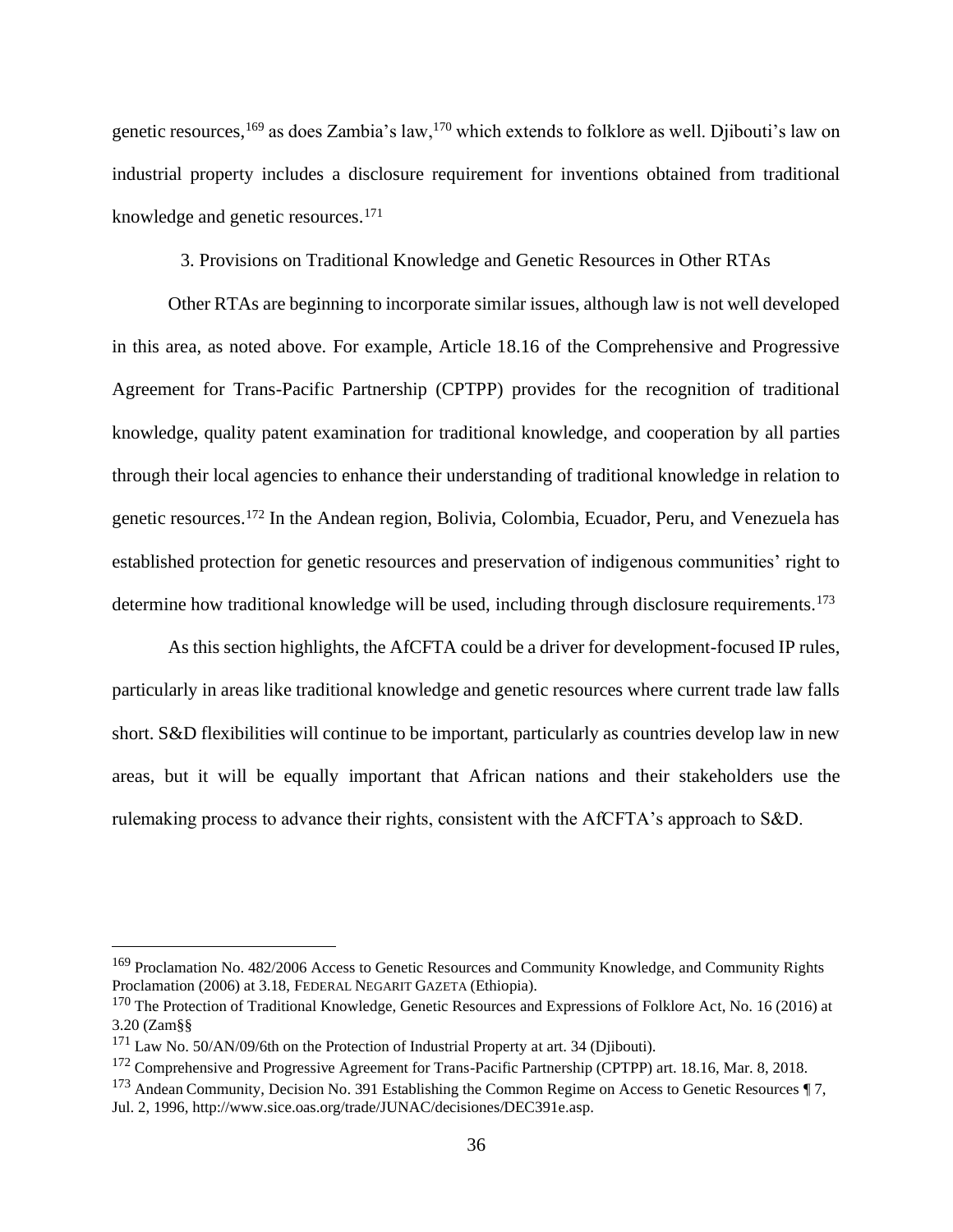#### B. *Investment Law*

International investment law is also undergoing significant reform and, once again, the AfCFTA could provide a legal basis to rewrite the rules in a way that better integrates the interests of African nations, companies of all sizes, and communities. Investment rules relate to a number of SDGs, including SDG 1 (No Poverty), 2 (Zero Hunger), SDG 3 (Good Health and Well Being), SDG 8 (Decent Work and Economic Growth), 9 (Industry, Innovation and Infrastructure), and SDG 13 (Climate Action), and others, which have a clear link with investment, although all of the SDGs are relevant in the investment context.<sup>174</sup>

While the AfCFTA's Protocol on Investment is likely to cover only intra-African investment, the overall investment policy landscape is insightful. Currently, the investment policy landscape within Africa is fragmented and, in some cases shifting (such as South Africa's recent changes to its investment regime, discussed below). There are currently 854 bilateral investment treaties (BITs) (514 in force), of which 169 are intra-African (forty-four in force).<sup>175</sup>

While investment is regarded as critical to Africa's growth,<sup>176</sup> investment agreements, including the BITs, have recently been subject to criticism and targeted reform.<sup>177</sup> Several of the overarching criticisms of investment regimes in general center around their failure to consider Africa's unique circumstances;<sup>178</sup> their lack of ability to preserve policy or regulatory space and

<sup>174</sup> Kuhlmann, *supra* note 118, at 4.

<sup>175</sup> United Nations Econ. Comm'n for Afr. et al., *supra* note 120, at 215.

<sup>176</sup> *See* Albert H. De Wet & Renee Van Eyden, *Capital Mobility in Sub-Saharan Africa: A Panel Data Approach*, 73 S. AFR. J. ECON. 22 (2005).

<sup>177</sup> *See* Nicolette Butler & Surya Subedi, *The Future of International Investment Regulation: Towards a World Investment Organization*, 64 NETHERLANDS INT'L L. REV. 43 (2017).

<sup>178</sup> *See* Talkmore Chidede, *The Right to Regulate in Africa's International Investment Regime*, 20 OR. R. INT'L L. 437, 461 (2019).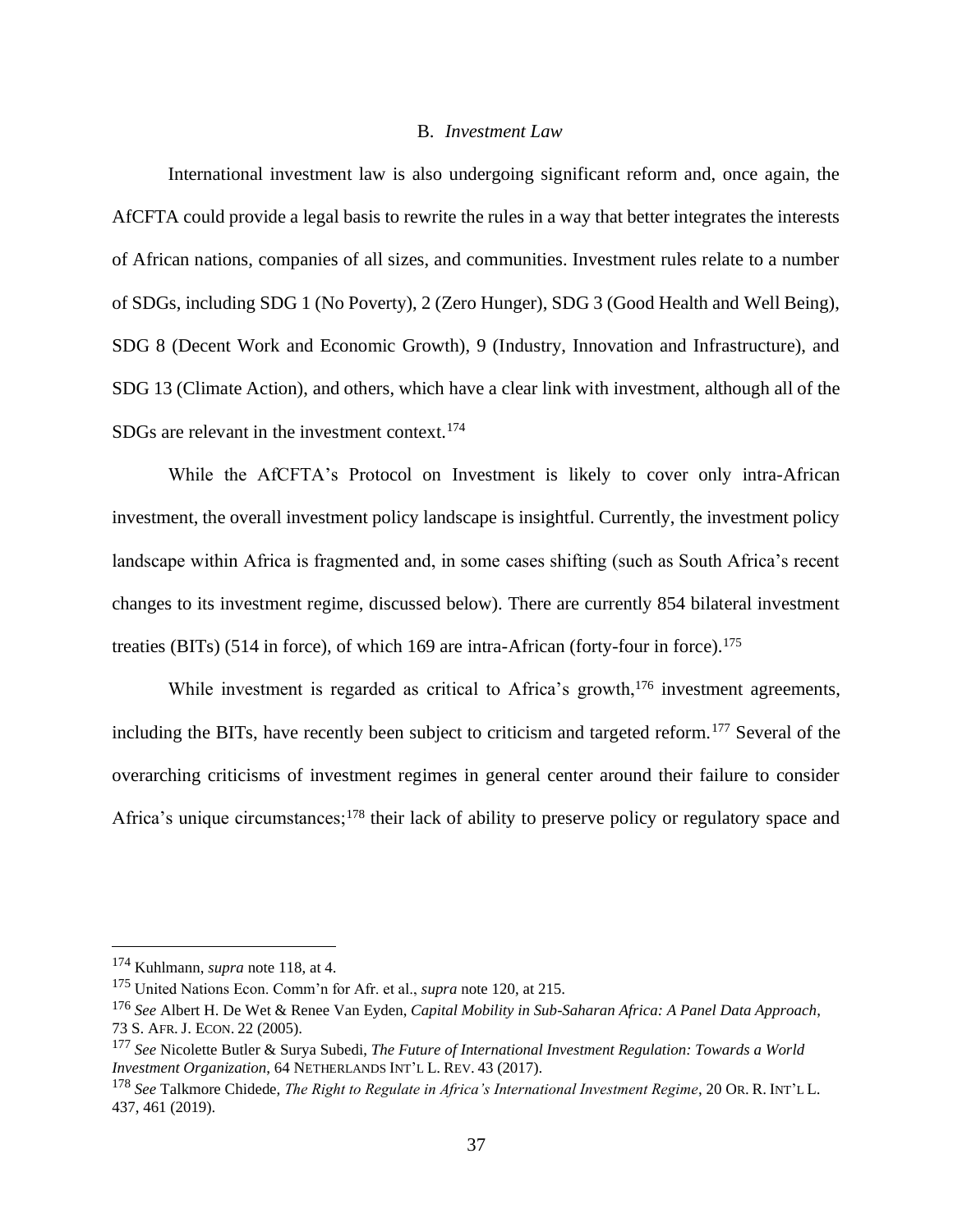the host state's right to regulate;<sup>179</sup> rules and procedures that favor foreign investors over domestic stakeholders;<sup>180</sup> inconsistency in arbitral jurisprudence under investor-state dispute settlement (ISDS);<sup>181</sup> lack of transparency in the selection of independent arbitrators and application of due process;<sup>182</sup> and failure to focus on areas that are central to development, such as infrastructure and downstream activities.<sup>183</sup>

Within Africa, national and regional initiatives, discussed below, have addressed some of these issues. At the same time, global reform efforts are also underway. UNCTAD Investment Policy Framework for Sustainable Development calls for a number of reforms, including, for example, legal reform and investment in key SDG-related sectors, including basic infrastructure, food security, climate change mitigation and adaptation, and health and education. <sup>184</sup>

ISDS has been a particular area of focus for reforms,<sup>185</sup> as has the movement away from fair and equitable treatment to a "right to regulate" model, as evidenced by recent changes to the SADC Protocol on Finance and Investment and more broadly.<sup>186</sup> As this section will highlight, the AfCFTA is likely to incorporate elements of national legal reforms (such as South Africa's 2015 Protection of Investment Act<sup>187</sup> and abrogation of BITs), regional investment approaches, and pan-

<sup>&</sup>lt;sup>179</sup> African nations have been "rule takers" in investment treaties; while developed nations have entered into investment treaties to protect investors, African nations have entered into these agreements to attract investment, which have lacked "substantial provisions on the host state's right to regulate." *Id*. at 467.

<sup>180</sup> *See* Simon Lester, *Reforming the International Investment Law System*, 30 MD.J. INT'L L. 70 (2015).

<sup>181</sup> Butler & Subedi, *supra* note 177, at 44.

<sup>182</sup> Emily Osmanski, *Investor-State Dispute Settlement: Is there a Better Alternative?*, BROOK. J. INT'L L. 639, 658 (2018).

<sup>183</sup> *See* Alec R. Johnson, *Rethinking Bilateral Investment Treaties In Sub-Saharan Africa*, 59 EMORY L.J. 919, 921 (2010).

<sup>184</sup> United Nations Conference on Trade and Development, *Investment Policy Framework for Sustainable Development*, 123, U.N. Doc. UNCTAD/DIAE/PCB/2015/5 (2015).

<sup>185</sup> Osmanski, *supra* note 182.

<sup>186</sup> South African Development Community Protocol on Finance and Investment art. 14, Aug. 18, 2006(hereinafter SADC Protocol on Finance and Investment); Chidede, *supra* note 178, at 452.

<sup>187</sup> South Africa Protection of Investment, Act 22 of 2015 (S. Afr.).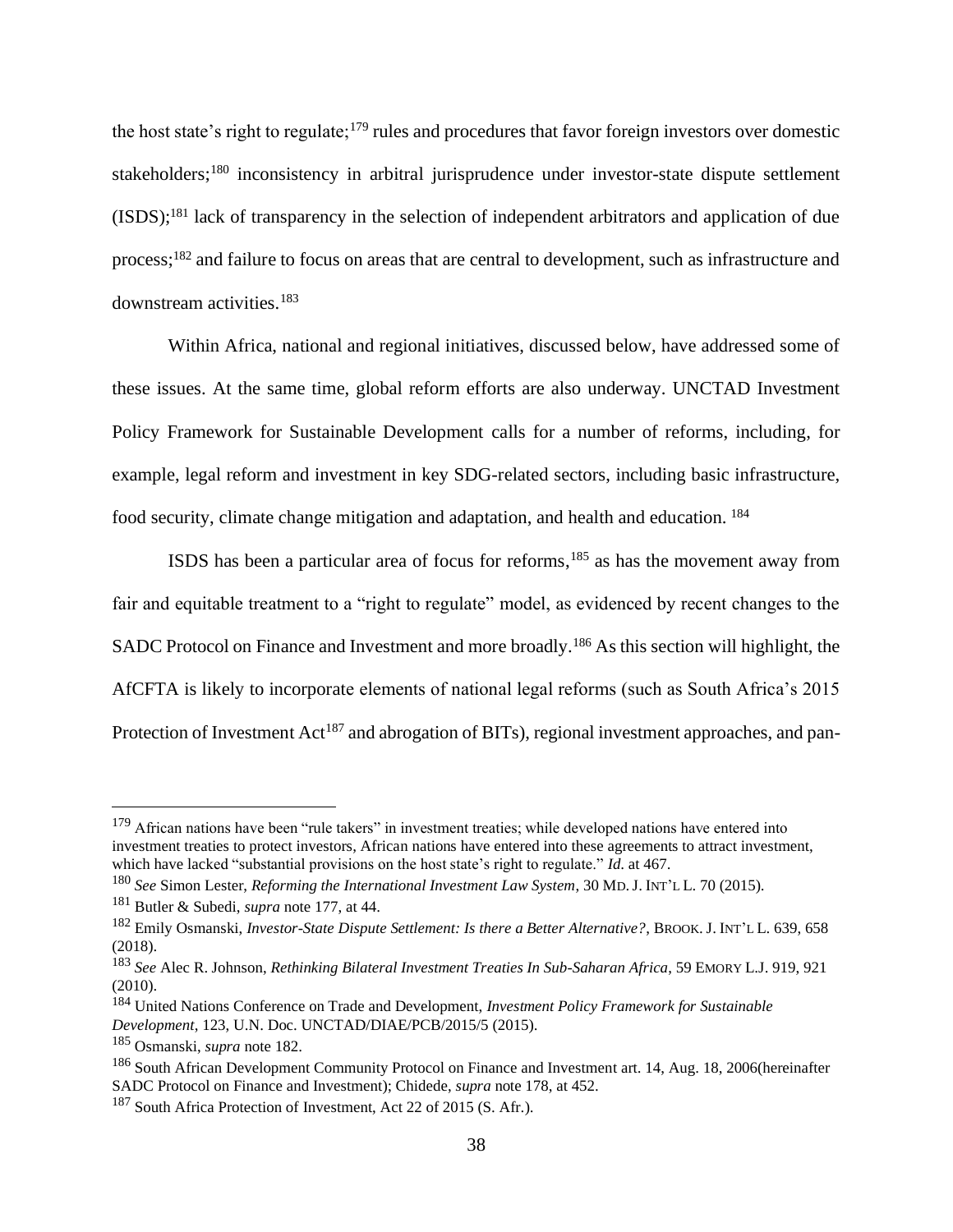African developments. With respect to the latter, the draft Pan African Investment Code (PAIC) is emerging as a "unique legal instrument" due to its "Africa-specific" and development-led model,<sup>188</sup> which could clearly establish important guidance for the AfCFTA's Investment Protocol. However, a decision was reached at the 2017 AfCFTA Negotiating Forum not to annex the PAIC to the AfCFTA at this stage since it is not yet a binding agreement.<sup>189</sup>

Based on legal trends in sub-Saharan Africa and other RTAs, the AfCFTA Protocol on Investment is likely to address the following issues:

1. **Tailored Dispute Resolution**: ISDS may not be included in the AfCFTA and could be replaced with state-to-state dispute resolution, which would be consistent with changes to African regional and national law (for example, the SADC Protocol on Finance and Investment and South Africa's revised Investment Act discussed below). This would represent a departure from exhaustion of local remedies before parties can proceed to arbitration,<sup>190</sup> as it removes the right of an investor to bring claims against host states in international tribunals.<sup>191</sup> It is also likely that alternative dispute resolution will be integrated into the AfCFTA, as reflected in the PAIC and SADC Model BIT, perhaps with a sharing of costs between the investor and the host state.<sup>192</sup> These approaches to dispute

<sup>188</sup> Makane Moïse Mbengue & Stefanie Schacherer, *The 'Africanization' of International Investment Law: The Pan-African Investment Code and the Reform of the International Investment Regime*, 18 J. WORLD INV. & TRADE 3, 414, 415 (2017).

<sup>189</sup> United Nations Econ. Comm'n for Afr. et al., *supra* note 120, at 215.

<sup>&</sup>lt;sup>190</sup> See Martin Dietrich Brauch, Exhaustion of Local Remedies in International Investment Law (2017),

https://www.iisd.org/library/iisd-best-practices-series-exhaustion-local-remedies-international-investment-law.

<sup>&</sup>lt;sup>191</sup> U.N. CONFERENCE ON TRADE AND DEVELOPMENT, WORLD INVESTMENT REPORT 2017, at 110, U.N. Sales No. E.17.II.D.3 (2017).

<sup>192</sup> Jack J. Coe Jr., *Settlement of Investor-State Disputes through Mediation—Preliminary Remarks on Processes, Problems and Prospects*, *in* ENFORCEMENT OF ARBITRAL AWARDS AGAINST SOVEREIGNS 74 (R. Doak Bishop ed., 2009).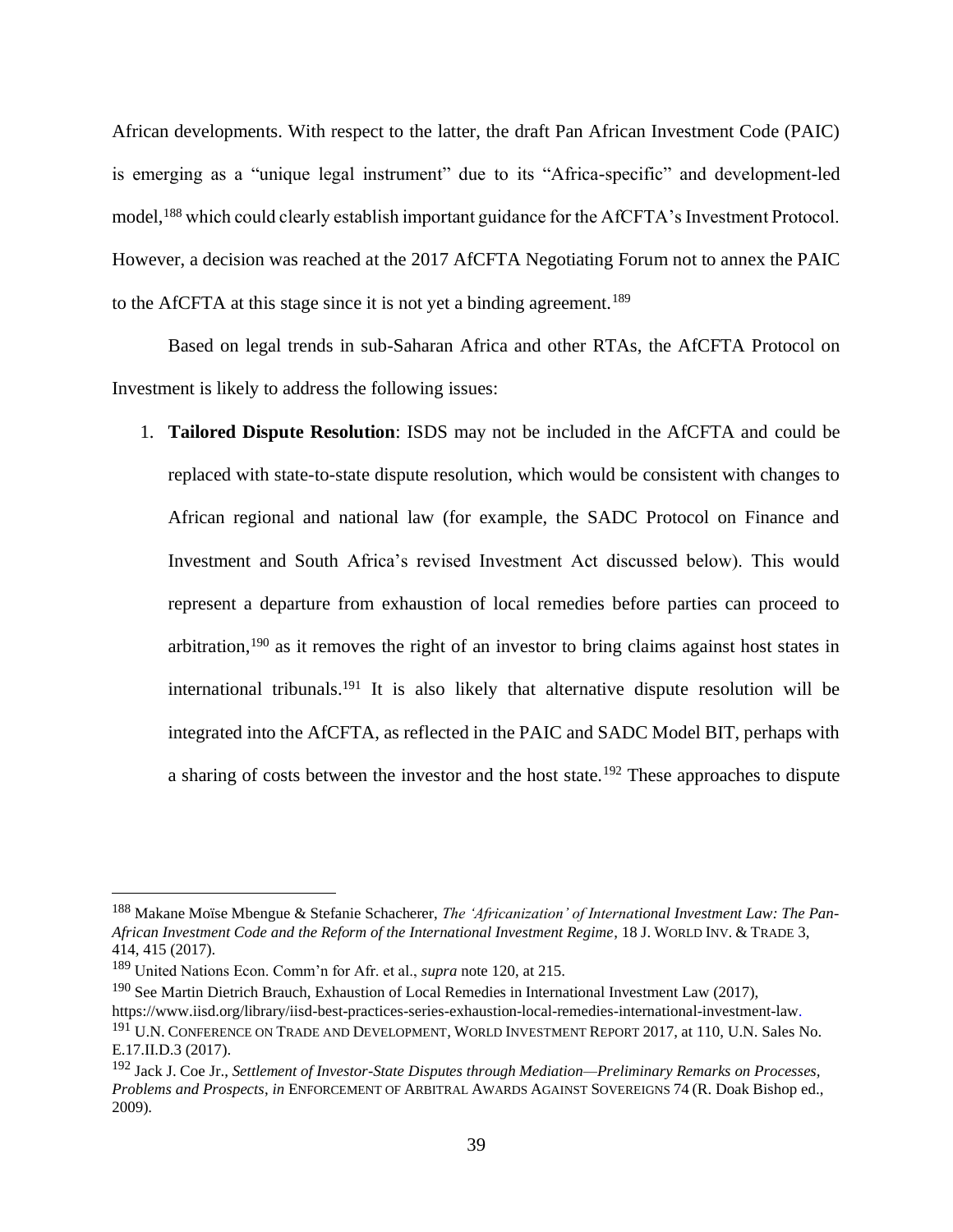resolution and ISDS would also align with recent changes in other RTAs, as discussed below.

- 2. **Safeguarding the Right to Regulate**: As recent changes in African regional law, such as the SADC Protocol on Finance and Investment, highlight, $193$  the right to regulate is likely to be an issue in the AfCFTA Investment Protocol. While some African regional rules include FET,  $194$  the right to regulate is gaining ground as a way to balance the rights of foreign investors with the rights and needs of domestic stakeholders, including investors. A related possible approach would be to include standard protection coupled with exceptions that act as safeguards for the host state.
- 3. **Establishment of an African Investment Institution**: This proposal has been floated by a number of institutions and could take a variety of forms, including even an African Investment Court.<sup>195</sup> If an African Investment Court is established (UNCTAD's 2015 "Investment Policy Framework for Sustainable Development" envisions replacing ad hoc arbitral tribunals with a standing court with appointed or elected judges and an appeals chamber), this would involve various legal considerations, such as the competence of the court and consensus from states for its establishment.<sup>196</sup>
- 4. **Inclusion of Sustainable Development Provisions**: Sustainable development provisions could be included in the AfCFTA Protocol on Investment, which would be consistent with the AfCFTA's reference to sustainable development. In addition, given recent changes in

<sup>193</sup> SADC Protocol on Finance and Investment, *supra* note 186, art. 6; *see also* Tinashe Kondo, *A Comparison With Analysis of the SADC FIP Before and After Its Amendment*, 20 POTCHEFSTROOM ELEC. L.J. (2017).

<sup>&</sup>lt;sup>194</sup> For example, COMESA's Investment Agreement maintains FET. Investment Agreement for the COMESA Common Investment Area art. 14, May 23, 2007.

<sup>195</sup> U.N. Conference on Trade and Development, *Investment Policy Framework for Sustainable Development*, 108, U.N. Doc. UNCTAD/DIAE/PCB/2015/5 (2015).

<sup>196</sup> *See* Bernasconi, N., *"Rethinking Investment-Related Dispute Settlement," International Institute for Sustainable Development*, 6 INV. TREATY NEWS 2 (May 2015).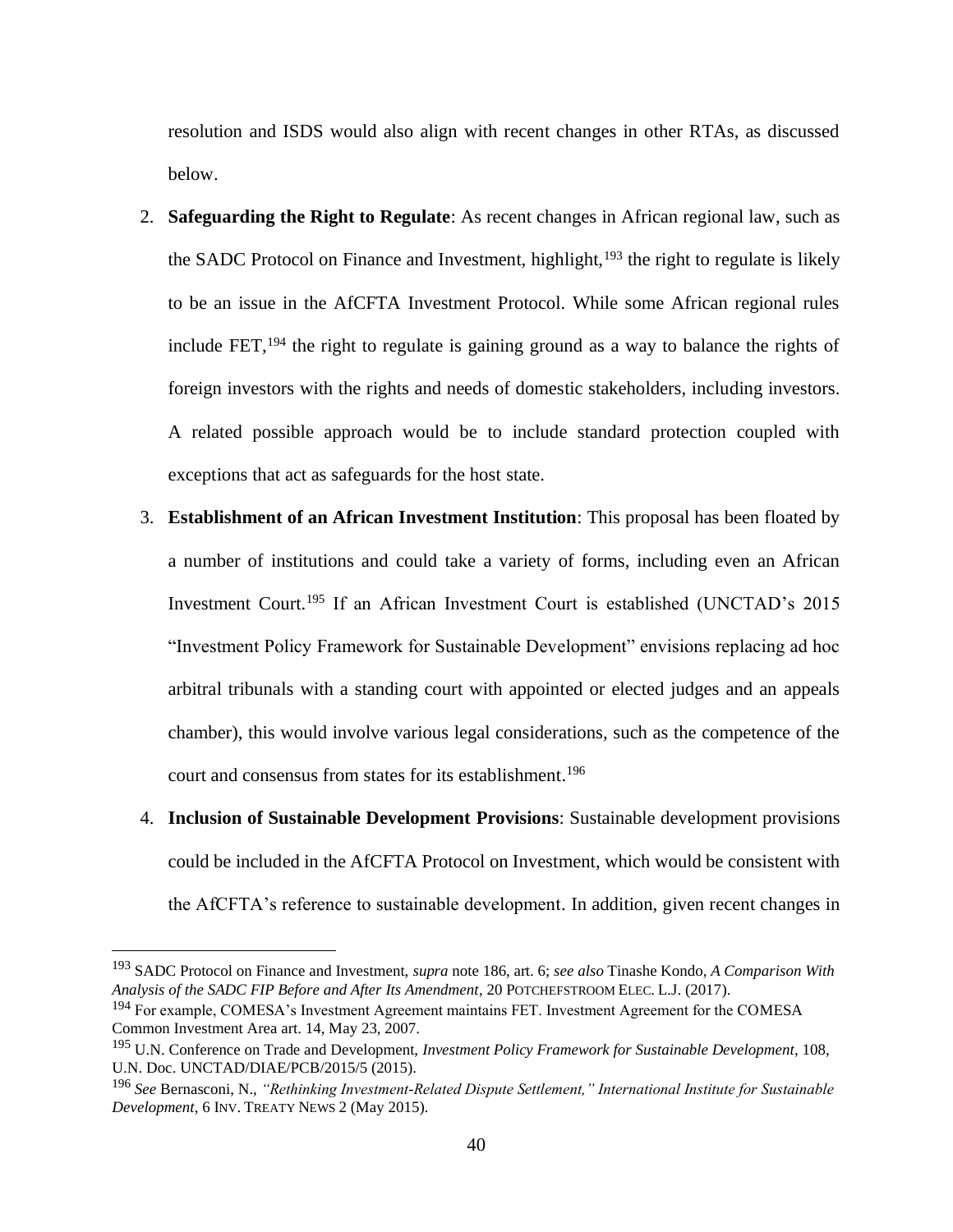African national law, such as South Africa's move to abrogate its BITs and amend its investment regime, as discussed below, BIT reform is likely to connect with the AfCFTA discussions to a degree. Sustainable development may also be part of broader BIT reform (the SADC Model Bilateral Investment Treaty Template, discussed below, makes this link), and as BITs are reformed, transition and survival clauses could help ensure a smooth shift to new provisions as old treaties are replaced.

5. **Enactment of Special Provisions Extending Investment Protection to Small and Medium-Sized Enterprises (SMEs):** Integrating SME-focused provisions into the AfCFTA's Protocol on Investment would be in keeping with the agreement's overall development focus, and provisions could be designed to engage a broader range of stakeholders.

In particular, the removal of ISDS and focus on the "right to regulate" will likely be important issues for the AfCFTA, as discussions in the context of the PAIC,<sup>197</sup> the SADC Protocol on Finance and Investment,<sup>198</sup> and individual country experiences highlight.

# 1. Pan-African Investment Code

AfCFTA officials have emphasized the influential role the PAIC will have in drafting the AfCFTA's Protocol on Investment,<sup>199</sup> although it has not been formally linked to the AfCFTA as noted above. The PAIC text, which was finalized in late 2015 but is not yet in force, resulted from efforts to focus on trade and investment for economic growth and sustainable development in

<sup>197</sup> Mbengue & Schacherer, *supra* note 188, at 442.

<sup>198</sup> SADC Protocol on Finance and Investment, *supra* note 186, art. 14; *see also* Tinashe Kondo, *supra* note 193. <sup>199</sup> INTERNATIONAL INSTITUTE FOR SUSTAINABLE DEVELOPMENT, SHIFTING INTERNATIONAL INVESTMENT LAW TOWARD SUSTAINABLE DEVELOPMENT: STRATEGIES FOR RENEGOTIATION, REFORM AND DEFENCE 8 (2019). https://www.iisd.org/events/12th-annual-forum-developing-country-investment-negotiators..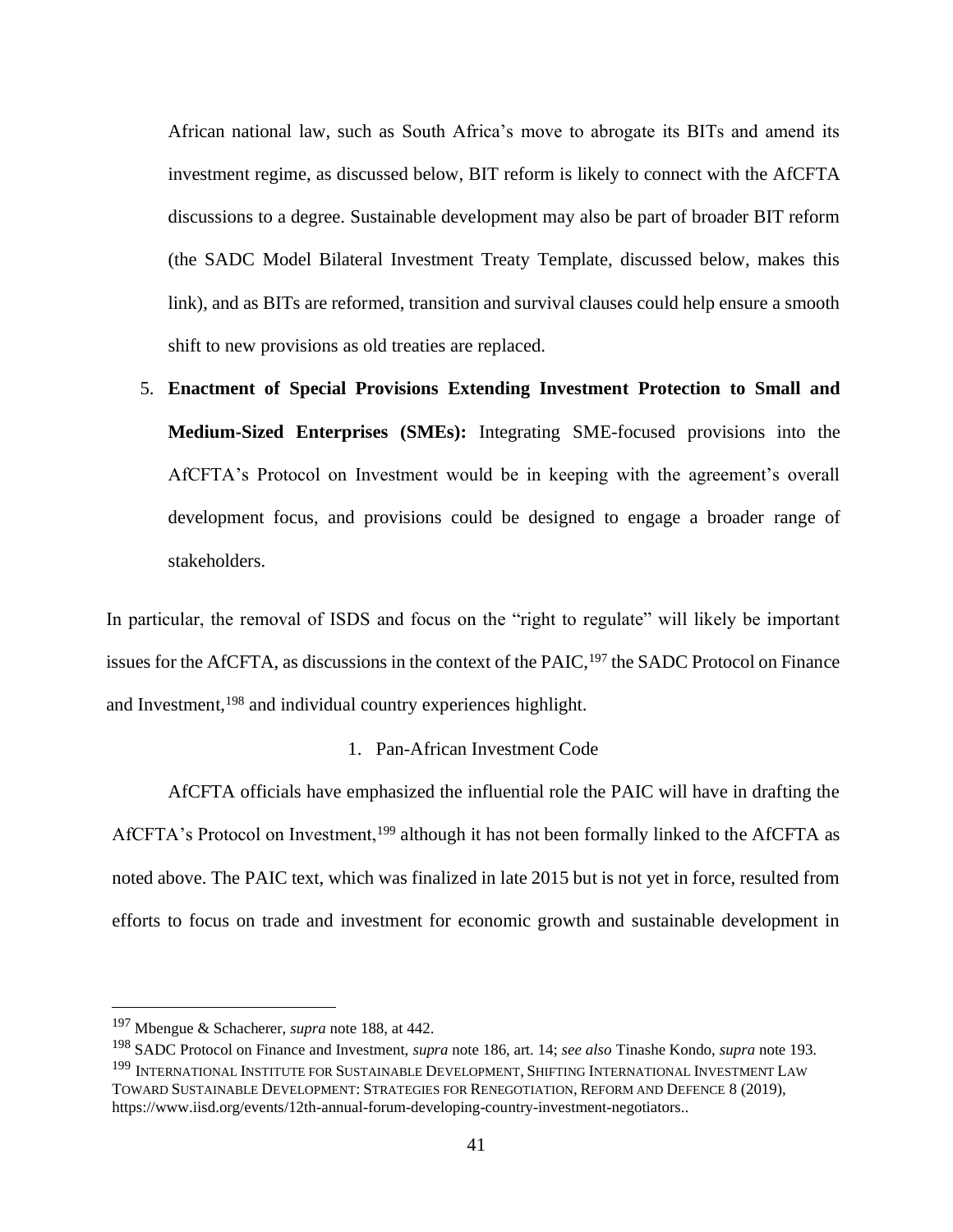Africa,<sup>200</sup> and contains substantial changes in investment rules seen as important to Africa, including incorporation of the right to regulate.<sup>201</sup> The PAIC provides for the introduction of investment incentives and incorporates MFN and national treatment, with exceptions based on the specific needs of member states,<sup>202</sup> reflecting the differentiated approach discussed in Section II.

The PAIC also provides for state-to-state dispute resolution through consultations, negotiations, or mediation and, if all else fails, recourse to the African Court of Justice for a final and binding decision.<sup>203</sup> States may still apply ISDS based on a governing agreement; however, disputes should first go through some form of alternative dispute resolution (this may include negotiation, consultation, and/or non-binding third party mediation or other mechanisms), with arbitration as a last resort. Arbitration will be governed by the United Nations Commission on International Trade Law (UNCITRAL) rules and is subject to the exhaustion of local remedies.<sup>204</sup>

#### 2. African Regional Investment Law

There is also a body of African regional law on investment, which likely will be integrated into the AfCFTA Protocol on Investment based on AfCFTA Article 19, with national domestication and implementation to follow over time. Among the regional investment regimes, the SADC Protocol on Finance and Investment (SADC Protocol) would perhaps prompt the most significant changes.<sup>205</sup> The SADC Protocol reflects common MFN and national treatment

<sup>200</sup> African Union Comm'n, Econ. Aff. Dep't, *Draft Pan-African Investment Code* (Dec. 2016),

https://au.int/sites/default/files/documents/32844-doc-draft\_pan-african\_investment\_code\_december\_2016\_en.pdf [hereinafter Pan-African Investment Code].

<sup>201</sup> Mbengue & Schacherer, *supra* note 188, at 439.

 $202$  Including preferential treatment in market schemes to encourage specific investors; financial incentives in the form of grants, loans and insurance at lower rates; and fiscal incentives, such as tax holidays and reduced tax rates. Pan-African Investment Code, *supra* note 200, arts. 6–8, 10.

<sup>203</sup> Pan-African Investment Code, *supra* note 200, art. 41.

<sup>204</sup> Pan-African Investment Code, *supra* note 200, art. 41.

<sup>205</sup> SADC Protocol on Finance and Investment, *supra* note 186.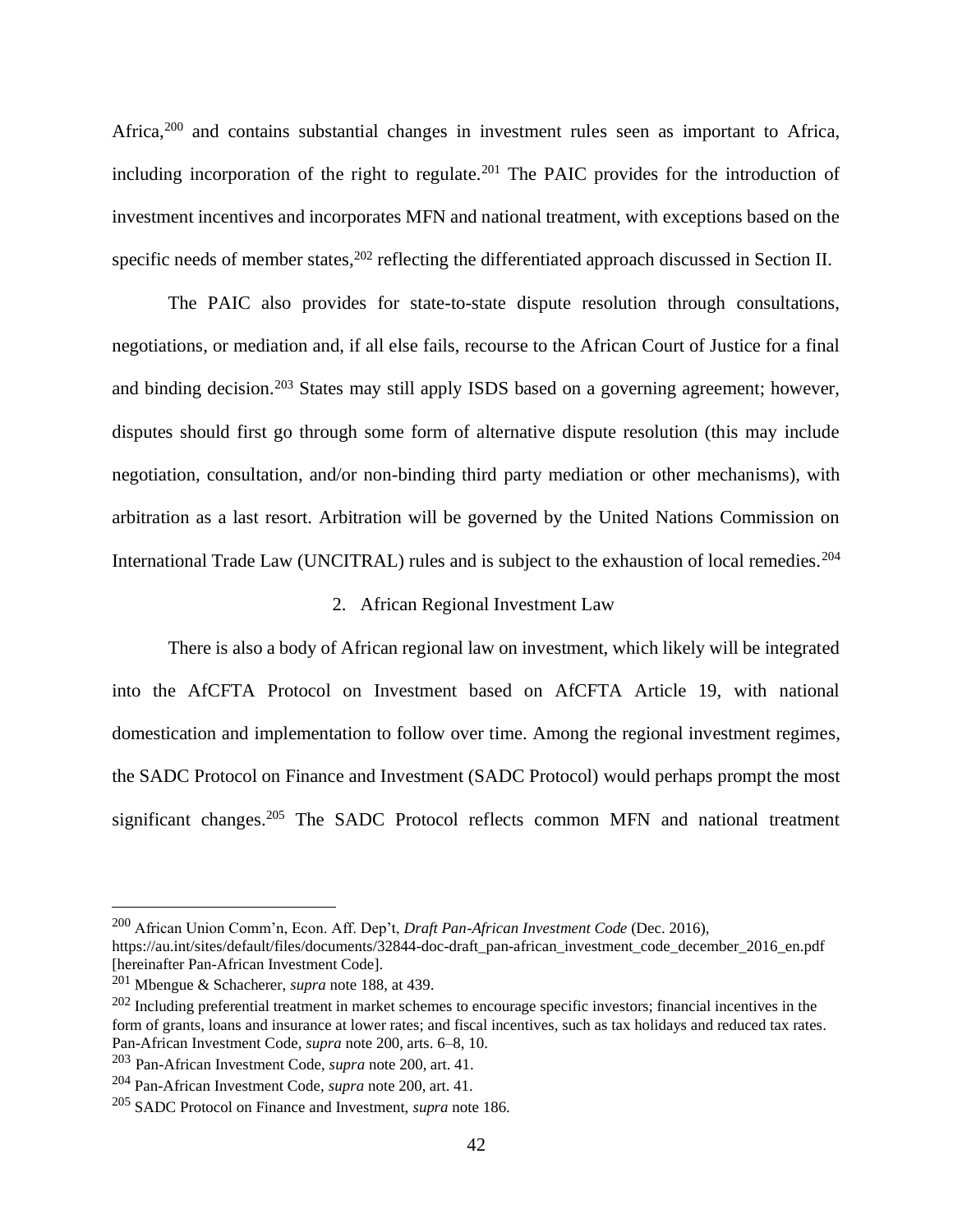protections<sup>206</sup> and prohibits expropriation or nationalization except for public purposes, following due process of law and "subject to the payment of prompt, adequate, and effective compensation."<sup>207</sup> The SADC Protocol also incorporates S&D through preferential treatment for LDCs in the form of non-reciprocity and cooperation and capacity building programs.<sup>208</sup>

Perhaps one of the most notable features of the SADC Protocol is that it no longer includes a provision on Fair and Equitable Treatment (FET), since SADC member states voted to delete that aspect of the Protocol in August  $2016$ <sup>209</sup> This change reflects an expanded right to regulate that affords greater policy space to SADC member states.<sup>210</sup> Generally, the right to regulate is not absolute and can be limited under investment agreements.<sup>211</sup> Investment tribunals have interpreted standard FET clauses to encompass a broad scope of states' obligations in publicly sensitive areas like renewable energy, waste management, public health issues, and access to water.<sup>212</sup> The SADC Protocol is clear in its right to regulate and also sets limits on foreign investment in sensitive sectors, which include restriction on foreign ownership in the extractives sector (such as mining and oil and gas), transport and telecommunications, banking and insurance, and media.<sup>213</sup>

In 2012, SADC also finalized a non-binding Model Bilateral Investment Treaty Template to be used as guidance for SADC member state governments with regard to future investment

<sup>206</sup> SADC Protocol on Finance and Investment, *supra* note 186, art. 6.

<sup>207</sup> SADC Protocol on Finance and Investment, *supra* note 186, art. 5.

<sup>208</sup> SADC Protocol on Finance and Investment, *supra* note 186, art. 20.

<sup>209</sup> SADC Protocol on Finance and Investment, *supra* note 186, art. 20.

<sup>210</sup> SADC Protocol on Finance and Investment, *supra* note 186, art. 14..

<sup>211</sup> *See* YULIA LEVASHOVA, THE RIGHT OF STATES TO REGULATE IN INTERNATIONAL INVESTMENT LAW: THE SEARCH FOR BALANCE BETWEEN PUBLIC INTEREST AND FAIR AND EQUITABLE TREATMENT 1, 4 (Kluwer Law International, 2019).

<sup>212</sup> *See id.* at 2.

<sup>213</sup> SADC Protocol on Finance and Investment, *supra* note 186, art. 1.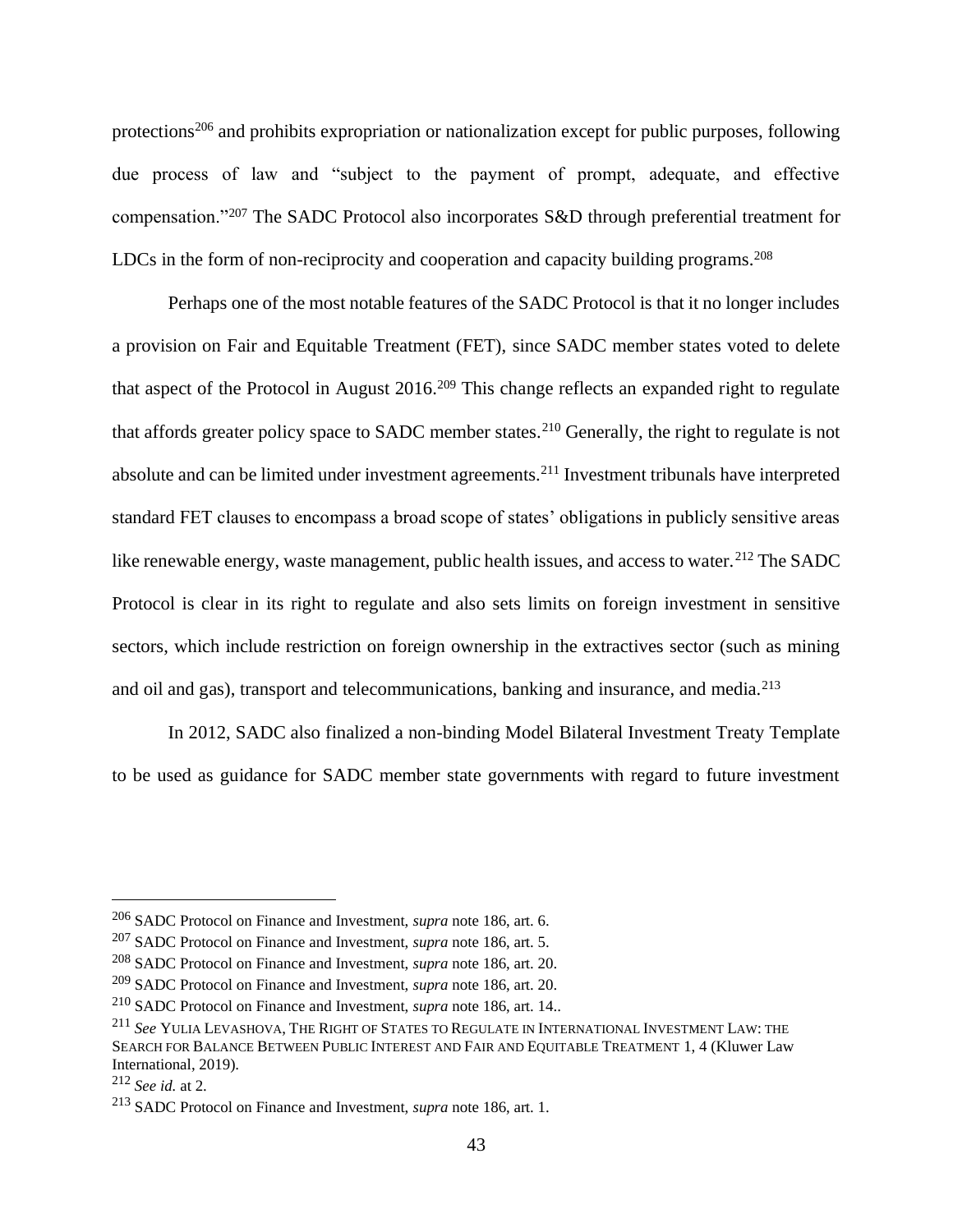treaty negotiations.<sup>214</sup> The Template explicitly recognizes the link between FDI and sustainable development. The drafting committee of the SADC Model BIT opted out of including an ISDS section, noting the trend among states and UNCTAD's recommendations in this area.<sup>215</sup> The SADC Model BIT recommends state-to-state dispute settlement, with preference given to alternative dispute settlement mechanisms other than arbitration, including mediation through recognized institutions (arbitration may be sought if a dispute cannot be settled if within a prescribed (three-year) time period).<sup>216</sup> In addition, the SADC Model BIT Template promotes exhaustion of local remedies, and an investor must demonstrate to a tribunal that there are no other legal measures available to resolve the underlying claim.<sup>217</sup>

COMESA also has an Investment Agreement, which recognizes the role of trade and investment in sustainable growth and development. In contrast to the SADC Protocol, though, the COMESA Investment Agreement does contain FET provisions.<sup>218</sup> COMESA's Investment Agreement also includes S&D, recognizing that member states are at different stages of development and providing flexibility based on differing situations.<sup>219</sup> COMESA member states are also required to afford national treatment,<sup>220</sup> with exceptions, to be assessed on a case-by-case basis including the possible effect on third parties and local communities.

<sup>&</sup>lt;sup>214</sup> The SADC Model BIT Agreement was developed in July 2012 by representatives from Malawi, Mauritius, Namibia, South Africa, and Zimbabwe. Southern African Development Community (SADC), Model Bilateral Investment Treaty Template With Commentary, at 3, (2012).

<sup>215</sup> U.N. Conference on Trade and Development, *UNCTADs Reform Package for the International Investment Regime*, 47 (2018).

<sup>216</sup> South African Development Community (SADC), Model Bilateral Investment Treaty Template with Commentary, art. 28 (2012).

<sup>217</sup> *Id.* art. 29.

<sup>218</sup> Investment Agreement for the COMESA Common Investment Area, *supra* note 194.

<sup>219</sup> *Id.* art. 14.3.

<sup>220</sup> *Id.* art. 17.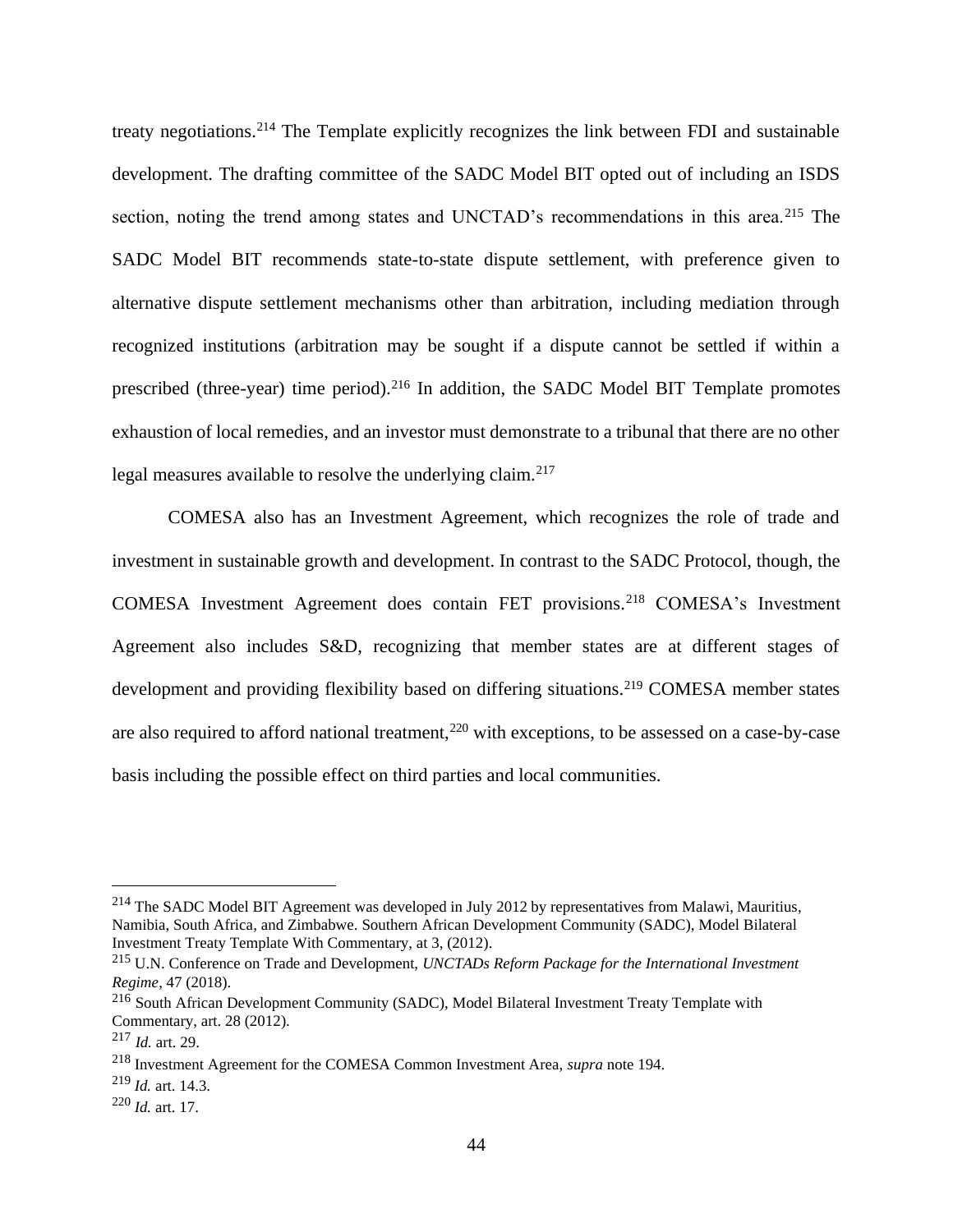# 3. South Africa's Investment Law

In 2015, South Africa passed a new investment law, the South African Protection of Investment Act (2015 Investment Act), which substantially overhauled the country's investment regime and which highlights sustainable development and economic growth.<sup>221</sup> Perhaps the most significant change in South Africa's 2015 Investment Act was the removal of ISDS, which stemmed from a challenge by Italian investors to the country's Black Economic Empowerment (BEE) Act, $222$  and the South African's government's assessment that the ISDS mechanism protected economic interests of investors while ignoring essential domestic needs.<sup>223</sup> The 2015 Investment Act calls for mediation and arbitration supported by the South African Department of Trade and Industry as recourse in the case of investment disputes,<sup>224</sup> although investors can also use alternative dispute settlement mechanisms available in the Republic of South Africa through a competent court, independent tribunal, or statutory body.<sup>225</sup> The South African government may also consent to international investment arbitration between South Africa and the investor's home state subject to the exhaustion of local remedies.<sup>226</sup> This shows a clear preference for domestic remedies to solve disputes between investors and host states, consistent with the emerging trend.<sup>227</sup>

<sup>221</sup> South African Protection of Investment, Act 22, 2015 (S.Afr.).

<sup>&</sup>lt;sup>222</sup> Piero Foresti, Laura de Carli v. Rep. of S. Afr., ICSID Case No. ARB(AF)/07/1, Award of the Tribunal, *f* 64 (Aug. 4, 2010), .

<sup>223</sup> Mmiselo Freedom Qumba, *South Africa's Move Away from International Investor-State Dispute: a Breakthrough or Bad Omen for Investment in the Developing World?*, 52 DE JURE L.J. 358, 360 (2019).

<sup>224</sup> Protection of Investment Act, *supra* note 187, § 13.

 $^{225}$  *Id.* at § 13(5).

 $^{226}$  *Id.* at § 13(4).

 $^{227}$  In 2018, Tanzania, a SADC member state, carried out reforms designed to reduce exposure to international investment arbitration claims, including the elimination of "international arbitration" from Public-Private Partnership (PPP) Agreements. Ibrahim Amir, *A Wind of Change! Tanzania's Attitude Towards Foreign Investors and International Arbitration*, (December 28, 2018), http://arbitrationblog.kluwerarbitration.com/2018/12/28/awind-of-change-tanzanias-attitude-towards-foreign-investors-and-international-arbitration/. Under amendment to Tanzania's PPP law (Section 22, Tanzania's Public-Private Partnership Law, as amended, Act No. 9), foreign parties to PPP Agreements can only seek recourse under Tanzanian local law.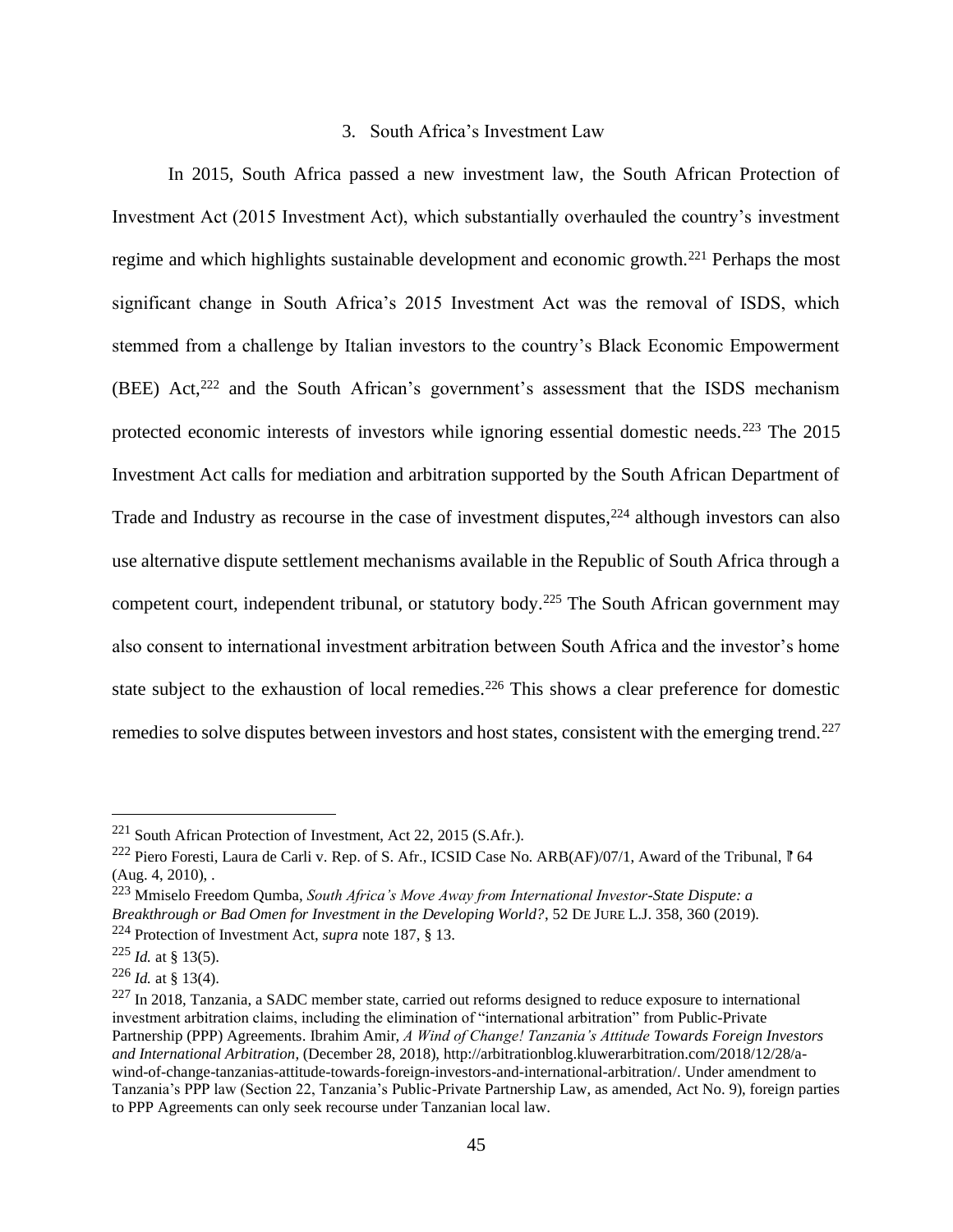While an exhaustive assessment of other countries' investment laws was beyond the scope of this paper, other African countries' laws do reflect a preference for domestic remedies and alternative forms of dispute resolution as well.<sup>228</sup>

# 4. Investment Reform in Other RTAs

The Comprehensive Economic Trade Agreement (CETA) between Canada and Europe is the first RTA to remove the traditional ISDS provision and replace it with a two-tiered tribunal system with appellate review for the settlement of disputes.<sup>229</sup> The permanent first instance investment tribunal is authorized to hear investment matters, excluding those of a purely contractual nature or fraudulent or abusive claims,<sup>230</sup> and the appellate tribunal may review issues of law and fact based on the Convention on the Settlement of Investment Disputes between States and Nationals of Other States (ICSID Convention), such as manifest excess of powers.<sup>231</sup> This change also came about in the face of criticism on ISDS, causing Canada and the EU to negotiate an updated form of the agreement and remove ISDS.<sup>232</sup> Notably, the CETA also contains provisions for parties who may not have the financial resources to institute a dispute, particularly SMEs, and for claims with de minimis damage levels (in such circumstances, a case may be heard by a third country member upon agreement by the disputing parties, with respondents to such a case required to give "sympathetic consideration" to the request).<sup>233</sup> CETA contains common

<sup>228</sup> *See, e.g.*, Law on Investment, Law No. 3/93, art. 25 (Mozam.); Investment Code, Law No. 3/2011, art. 19 (Guinea-Bissau); Investment Code, Law 1/24, art. 17 (Burundi).

<sup>229</sup> Elsa Sardinha, *Towards a New Horizon in Investor–State Dispute Settlement? Reflections on the Investment Tribunal System in the Comprehensive Economic Trade Agreement (CETA)*, 54 CAN. Y.B. INT'L L. 311, 365 (2016). <sup>230</sup> *See* Comprehensive Economic and Trade Agreement, Can.–E.U., art. 29.2, Oct. 30, 2016, 2017 O.J. (L11) 23.

 $^{231}$  Convention on the Settlement of Investment Disputes between States and Nationals of Other States art. 52(1)(b), Mar. 18, 1965, 17 U.S.T. 1270, 575 U.N.T.S. 159.

<sup>232</sup> Sardinha, *supra* note 229, at 314.

<sup>233</sup> Comprehensive Economic and Trade Agreement, Can.–E.U., *supra* note 230, arts. 8.27(9), 8.23(5).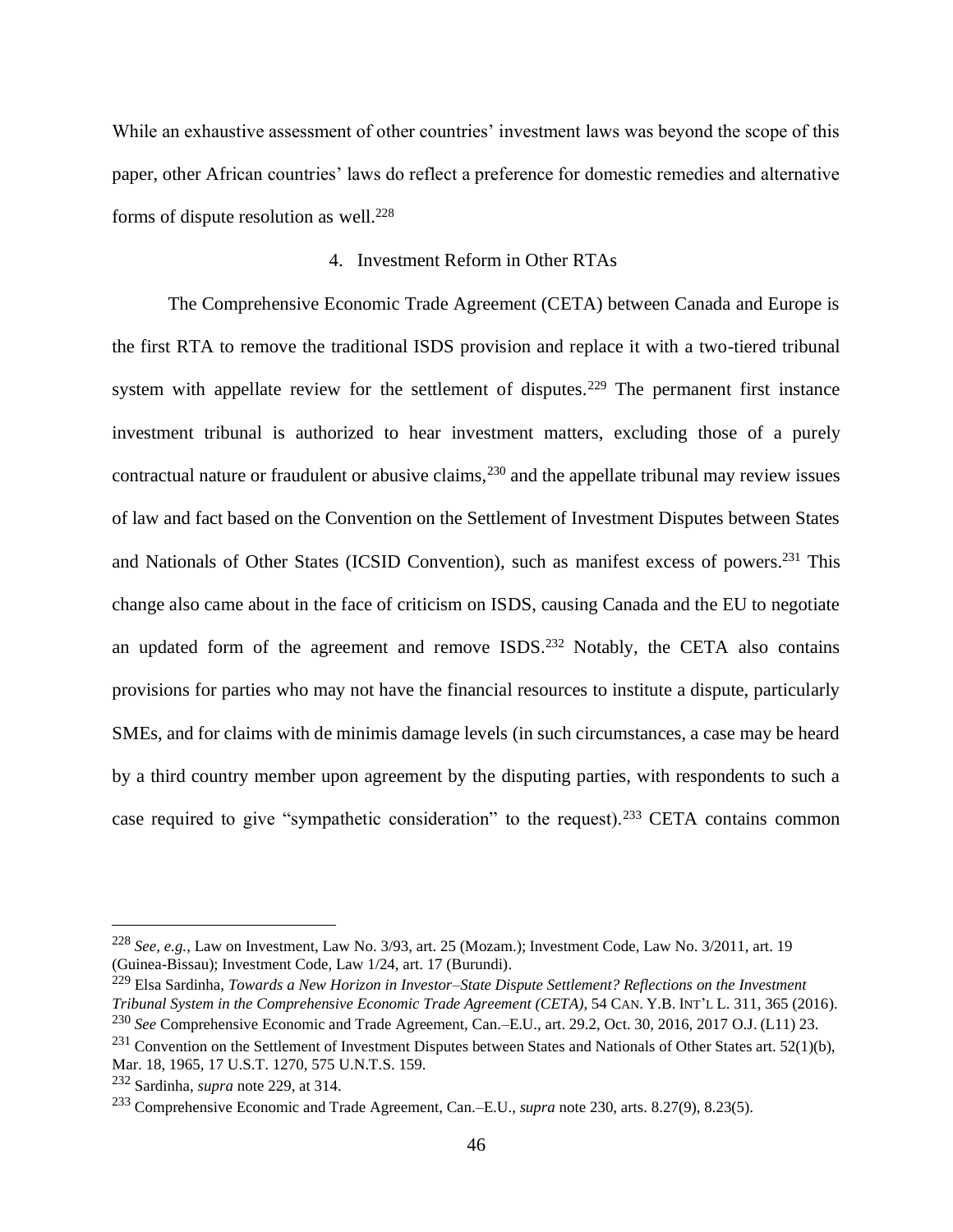precondition for parties to undertake consultations before proceeding to arbitration;<sup>234</sup> mediation, although not mandatory like consultations, is recognized as an alternative form of dispute settlement enabling parties to shift from a costly arbitral process.<sup>235</sup>

The investment provisions in the newly signed United States-Mexico-Canada Agreement (USMCA) signal a significant change in the ISDS landscape for North America.<sup>236</sup> Canada has completely withdrawn from ISDS under the new treaty, which is a notable departure from earlier practice under the North American Free Trade Agreement (NAFTA),<sup>237</sup> and has consented to ISDS only for legacy investment claims that will expire three years after NAFTA's termination.<sup>238</sup> Investors will have to resort to local remedies and use Canadian courts to settle their investment claims under the USMCA.<sup>239</sup> Disputes between the United States and Mexico are subject to limited ISDS for a subset of industries (petrochemicals, telecommunications, infrastructure, and power generation)<sup>240</sup> dependent upon provisions in the annexes,<sup>241</sup> and claims are restricted to an "Annex" Party" (only the United States and Mexico under Annex 14-D, for example).<sup>242</sup> The USMCA does

 $^{234}$  *Id.* art. 8.22(1)(b).

<sup>235</sup> *Id.* art. 8.20(1).

<sup>236</sup> Agreement between the United States of America, the United Mexican States, and Canada (USMCA) Ch.14, Can.–Mex.–U.S., Dec. 13, 2019. [hereinafter USMCA].

<sup>&</sup>lt;sup>237</sup> Chapter 14 of the USMCA replaces Chapter 11 of the NAFTA. Under NAFTA Chapter 11, investment provisions applied to "investors of another Party" and "investment of investors of another Party" are subject to carve outs.

<sup>238</sup> USMCA, *supra* note 236, at Annex 14-C ¶ 3.

<sup>239</sup> USMCA, *supra* note 236, at 14.2(4).

<sup>240</sup> Ana Swanson & Jim Tankersley, *Trump Just Signed the U.S.M.C.A.: Here's What's in the New NAFTA*, N.Y. TIMES (Jan. 29, 2020), https://www.nytimes.com/2020/01/29/business/economy/usmca-deal.html.

<sup>&</sup>lt;sup>241</sup> Claims can only be brought under transition provisions contained in Annex 14-C (Legacy Investment Claims and Pending Claims), Annex 14-D (Mexico-United States Investment Disputes), and Annex 14-E (Mexico–United States Investment Disputes Related to Covered Government Contracts).

<sup>242</sup> Martin J. Valasek, Alison G. FitzGerald & Jenna Anne de Jong, *Major changes for investor-state dispute settlement in new United States-Mexico-Canada Agreement*, NORTON ROSE FULBRIGHT (Oct. 2018), https://www.nortonrosefulbright.com/en/knowledge/publications/91d41adf/major-changes-for-investor-statedispute-settlement-in-new-united-states-mexico-canada-agreement.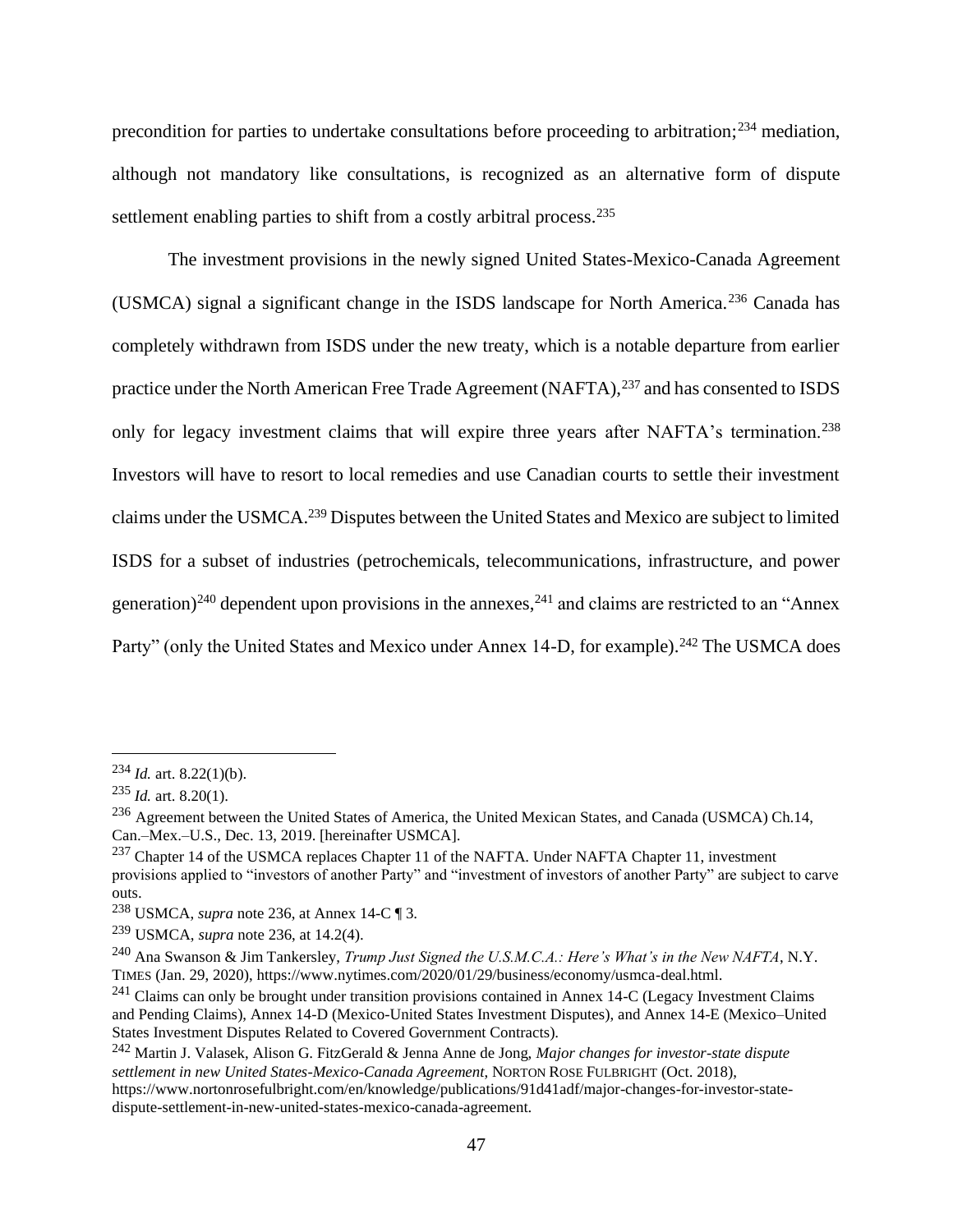recognize FET as interpreted under customary international  $law<sub>1</sub><sup>243</sup>$  consistent with the general practice of states,<sup>244</sup> and also recognizes the parties' inherent right to regulate, resolving to preserve the flexibility of the parties to set legislative and regulatory priorities and protect legitimate public welfare objectives, such as health, safety, and environmental protection.<sup>245</sup>

It is likely that the AfCFTA Protocol on Investment will be shaped by both African regional trends in investment law as well as international developments in investment rules. Tailored S&D provisions should also be incorporated into the AfCFTA Protocol on Investment, although, once again, African nations and stakeholders should use development of the AfCFTA Protocol on Investment to address their needs through the rulemaking process. While international investment law will likely continue to be heavily debated, the AfCFTA could be a vehicle for further change and a model for future trade agreements.

#### C. *Competition Law*

Although competition law has not received the same degree of international focus that IP and investment law have, it is becoming more prominent in bilateral and free trade agreements.<sup>246</sup> The Agreement establishing the AfCFTA states that the members will "cooperate on competition,"<sup>247</sup> which is the third of the three substantive issues included for negotiation of Protocols in Phase II negotiations. It is not clear yet whether AfCFTA partner states will adopt binding commitments under the Protocol on Competition Policy or simply agree to cooperate on

<sup>243</sup> USMCA, *supra* note 236, art. 14.6(2).

<sup>244</sup> *Id.* at Annex 14-A.

<sup>&</sup>lt;sup>245</sup> *Id.* at Preamble. Art. 14.16 further states, "Nothing in this [Investment] Chapter shall be construed to prevent a Party from adopting, maintaining or enforcing any measure otherwise consistent with this Chapter that it considers appropriate to ensure that investment activity in its territory is undertaken in a manner sensitive to environmental, health, safety, or other regulatory objectives."

<sup>246</sup> *See* FRANCOIS-CHARLES LEPREVOTE,SVE FRISCH & BURCU CAN, E15 INITIATIVE, COMPETITION POLICY WITHIN THE CONTEXT OF FREE TRADE AGREEMENTS (International Centre for Trade and Sustainable Development & World Economic Forum 2015).

<sup>247</sup> AfCFTA, *supra* note 7, art. 4(c).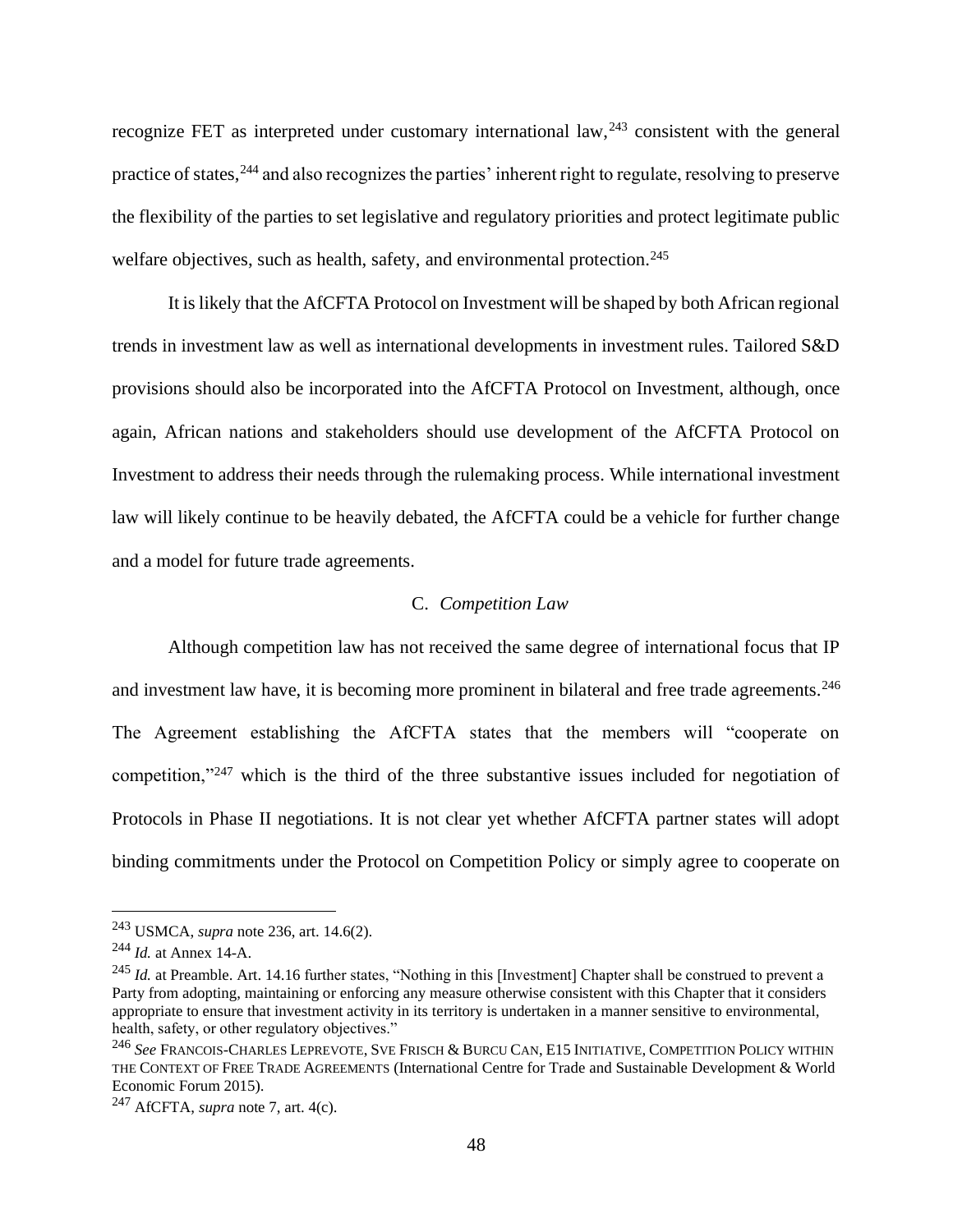certain aspects of competition law and policy.<sup>248</sup> There is currently quite a bit of divergence in African legal and regulatory systems related to competition, which will necessitate application of both traditional S&D and proactive rules-based S&D. According to a recent report by UNECA, the AU, the African Development Bank (AfDB), and UNCTAD, as of 2019, out of fifty-four AU countries surveyed, twenty-three had both a competition law and authority, ten had a law but no authority, and seventeen had no competition law at all (and another four had legislation under development). $249$ 

Competition law will become more important as markets grow and become more integrated, enhancing access to markets, finance, and technology for firms that can take advantage of economies of scale.<sup>250</sup> However, other businesses, including SMEs, may find it more difficult to benefit from trade harmonization and liberalization.<sup>251</sup> In order to ensure positive gains for large firms and SMEs alike, African experts have stressed that competition policies and consumer protection rules will be needed to complement existing laws.<sup>252</sup> An increased focus on competition law, particularly if inclusive, will also help African nations achieve a number of the SDGs, such as SDG 1 (No Poverty) and SDG 8 (Decent Work and Economic Growth), among several others.

<sup>250</sup> *See* Robert D. Anderson, William E. Kovacic, Anna Caroline Müller & Nadezhda Sporysheva, *Competition Policy, Trade and the Global Economy: Existing WTO Elements, Commitments in Regional Trade Agreements, Current Challenges and Issues for Reflection*(World Trade Organization Economic Research and Statistics Division, Staff Working Paper No. ERSD-2018-12,Oct. 31, 2018),

<sup>248</sup> Trudi Hartzenberg, *Cooperation on Competition in the AfCFTA*, TRADE L. CTR. (May 17, 2019), https://www.tralac.org/blog/article/14078-cooperation-on-competition-in-the-afcfta.html.

<sup>249</sup> United Nations Econ. Comm'n for Afr. et al., *supra* note 120, at xv; *see also* SIGNE & VAN DER VEN, *supra* note 12; *Developments in Competition Law in Africa*, LEX AFRICA (Aug. 22, 2018),

https://www.lexafrica.com/2018/08/developments-in-competition-law-in-africa/.

[https://www.wto.org/english/res\\_e/reser\\_e/ersd201812\\_e.pdf.](https://www.wto.org/english/res_e/reser_e/ersd201812_e.pdf)

<sup>251</sup> Mesut Saygili, Ralf Peters & Christian Knebel, *African Continental Free Trade Area: Challenges and Opportunities of Tariff Reductions*, 7 U.N. Doc. UNCTAD/SER.RP/2017/Rev.1 (Feb. 2018), [http://unctad.org/en/PublicationsLibrary/ser-rp-2017d15\\_en.pdf.](http://unctad.org/en/PublicationsLibrary/ser-rp-2017d15_en.pdf) <sup>252</sup> *Id.*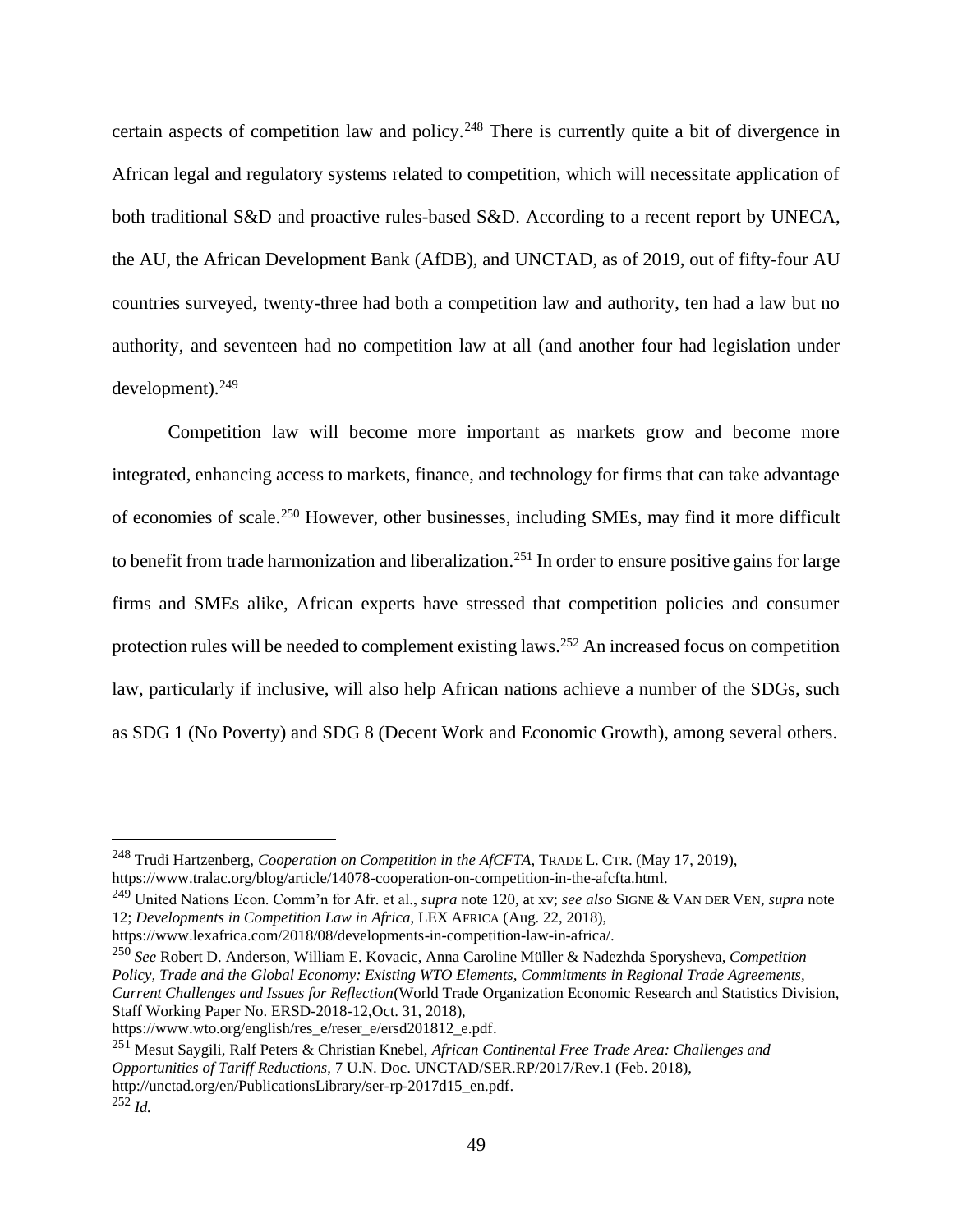Some countries and regions, the EU in particular, have been pressing to integrate competition policy into international trade law for a number of years. Some time ago, a multilateral agreement on competition was proposed to address the gap between regulation of state-to-state practices at the WTO level and private anti-competitive practices<sup>253</sup> through a common legal approach (the latter practices would fall under national law).<sup>254</sup> In 1996, this proposal became part of the package of "Singapore Issues" at the WTO Singapore Ministerial Conference, where a WTO Working Group on the Interaction between Trade and Competition Policy (WGTCP) was established.<sup>255</sup> The WGTCP was to ensure that development considerations were central to evaluation of anti-competitive practices and any other areas that need to be addressed under the WTO framework.<sup>256</sup> Competition law, covering a range of issues and incorporating S&D provisions, was also part of the agenda at the 2001 WTO Ministerial Conference in Doha; $^{257}$ however, the issue was officially dropped from the work program of the Doha Round due to objections from developing countries, due in part to lack of capacity to implement changes in

<sup>253</sup> Aditya Bhattacharjea, *The Case for a Multilateral Agreement on Competition Policy: A Developing Country Perspective*, 9 J. INT'L ECON. L. 293, 295 (2006).

<sup>254</sup> MARC LEE & CHARLES MORAND, COMPETITION POLICY IN THE WTO AND FTAA: A TROJAN HORSE FOR INTERNATIONAL TRADE NEGOTIATIONS? 14 (2003).

<sup>255</sup> World Trade Organization, Ministerial Declaration of 18 December 1996, WTO Doc. WT/MIN(96)/DEC, 36 I.L.M. 218 (1996) at ¶ 20 [hereinafter Singapore Declaration].

<sup>256</sup> *Id.*

<sup>&</sup>lt;sup>257</sup> Paragraph 25 of the Doha Ministerial Declaration stated that the WGTCP "will focus on the clarification of: core principles, including transparency, non-discrimination and procedural fairness, and provisions on hardcore cartels; modalities for voluntary cooperation; and support for progressive reinforcement of competition institutions in developing countries through capacity building. Full account shall be taken of the needs of developing and leastdeveloped country participants and appropriate flexibility provided to address them." Doha Declaration, *supra* note 67; World Trade Organization Working Group on the Interaction between Trade and Competition Policy, Report on the meeting of 1–2 July 2002, WT/WGTCP/M/18, ¶44 (2002) (revealing that certain proposals for competition policy were dropped such as export cartel exemptions which would bring their attention to domestic authorities however countries like the United States did not see the legal basis for taking action against anticompetitive practices that do not have domestic effects). The antidumping provision that sought to shield competitors preventing abuse that is present in antidumping cases were shut down in a WTO Appellate Body Report. Appellate Body Report, *United States – Antidumping Act of 1916*, ¶133, WTO Doc. WT/DS136/AB/R &WT/DS162/AB/R (adopted Sept. 26, 2000) (stating that antidumping claims can only be brought under Article VI of GATT and the Anti-Dumping Agreement.)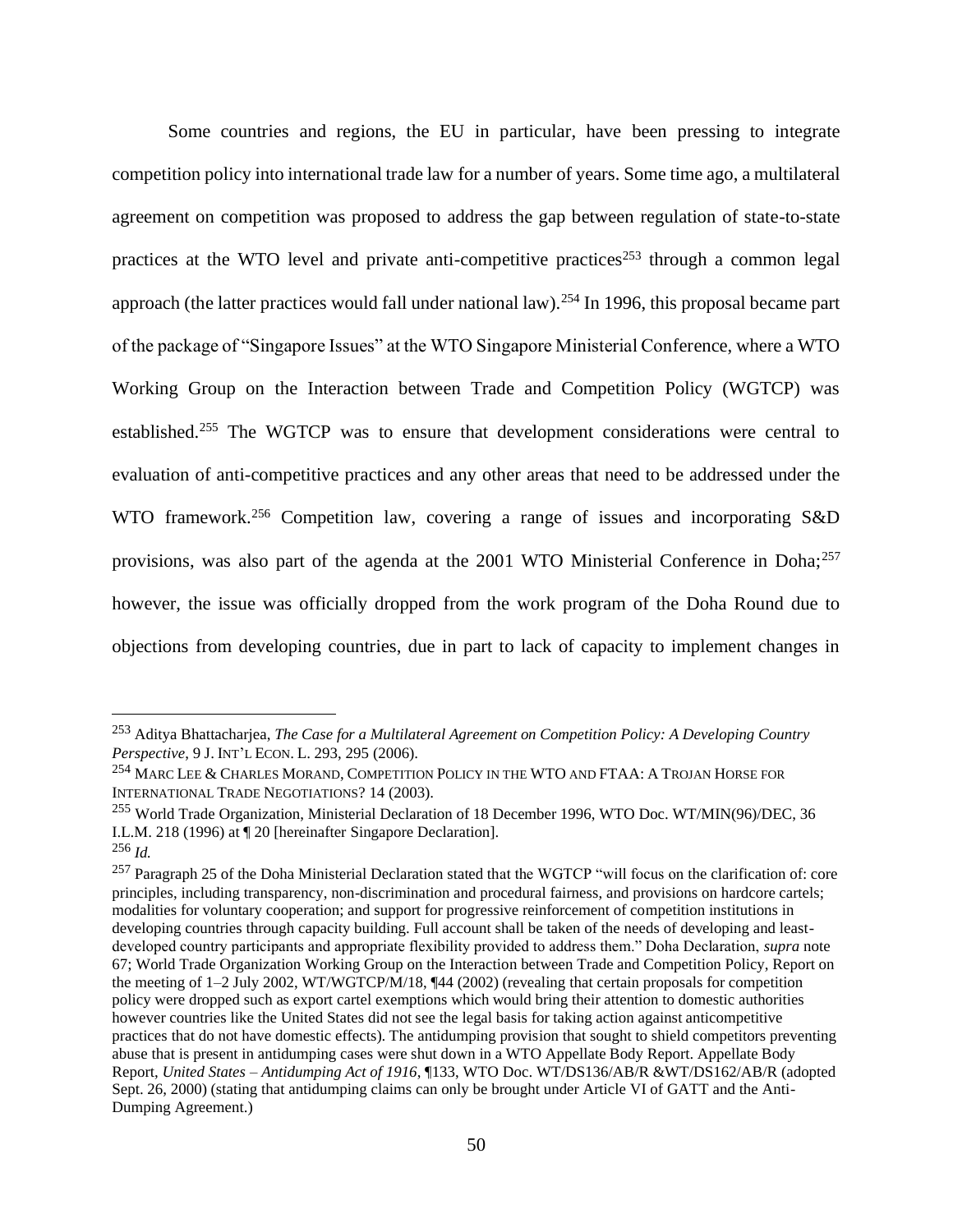competition law, insufficient support from the United States,<sup>258</sup> and concerns with difficulties countries could face harmonizing existing national regimes into a single standard.<sup>259</sup>

The inclusion of competition in AfCFTA Phase II is notable, and based on legal trends in sub-Saharan Africa and other RTAs, the AfCFTA's Protocol on Competition Policy is likely to address the following issues:

- 1. **Tailored Approach to Key Competition Law Issues:** These might include regulation of cartels, merger control, abuse of dominance, and anti-competitive agreements, tailored to Africa's particular circumstances.<sup>260</sup>
- 2. **Incorporation of Consumer Protection Provisions:** Consumer protection is reflected in the rules of several African RECs (i.e., COMESA, EAC, and SADC) as well as recent RTAs like the USMCA and CPTPP, as discussed below. Due to the unique focus of competition law and consumer protection, consumer protection should be approached separately from other competition issues, such as through a separate law.<sup>261</sup> In addition, given the increasing importance of digital trade, consumer protection should also extend to the digital space.<sup>262</sup> This should also be explicitly provided for in the AfCFTA Protocol on Competition Policy and subsequent work on e-commerce in Phase III.<sup>263</sup>
- 3. **Coordination Among Competition Authorities:** African competition authorities exist at the national and regional levels, with exceptions as noted, and these authorities are

<sup>258</sup> *See, e.g.*, Bhattacharjea, *supra* note 253, at 294.

<sup>259</sup> Gary Clyde Hufbauer & Jisun Kim, *International Competition Policy and the WTO*, PETERSON INST. INT'<sup>L</sup> ECON. L. (Apr. 11, 2008).

<sup>260</sup> United Nations Econ. Comm'n for Afr. et al., *supra* note 120, at 259.

<sup>261</sup> *Id.* at 168.

<sup>&</sup>lt;sup>262</sup> As a relevant benchmark, the CPTPP and USMCA contain consumer protection provisions for the digital economy. CPTPP, *supra* note 172, art. 14.4; USMCA, *supra* note 236, art. 19.7.

<sup>263</sup> *See* CENTER FOR INTERNATIONAL PRIVATE ENTERPRISE AND NEW MARKETS LAB, DIGITAL ECONOMY ENABLING ENVIRONMENT GUIDE: KEY AREAS OF DIALOGUE FOR BUSINESS AND POLICYMAKERS (2018).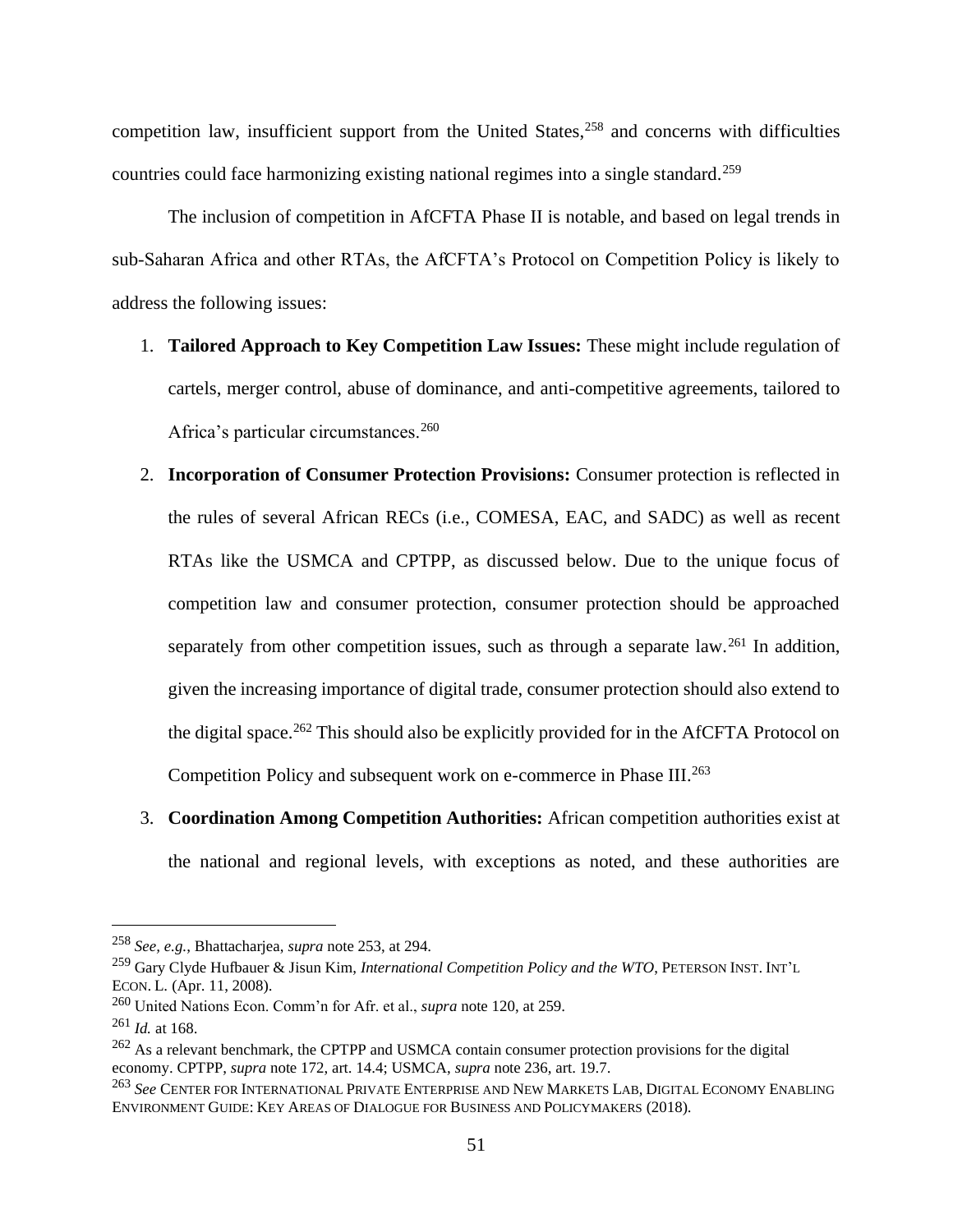increasingly evaluating mergers and prohibited practices.<sup>264</sup> Some of Africa's current regional blocs, such as COMESA, ECOWAS, and CEMAC, have established regional competition authorities, but institutional gaps persist at the regional and national levels. Provisions in the USMCA and CPTPP that require the establishment of national competition authorities and coordination in competition law matters could also provide a reference point for closing the gap in national law while also establishing greater coordination on competition law.<sup>265</sup> Similar to IPR, different approaches could be pursued, including a pan-African competition institution (which may be difficult in the near term), competition cooperation, and/or a pan-African institution following integration through cooperation.<sup>266</sup>

- 4. **Provisions Tailored to SMEs**: As is true with other measures, the Protocol on Competition Policy should recognize special circumstances of SMEs and other entities, including the informal sector. Provisions could include a de minimis standard that would exempt SMEs from the enforcement of domestic anticompetition agencies, reducing the regulatory burden on smaller businesses and focusing actions on larger companies that would be most likely to dominate the market. $267$
- 5. **Focus on Key Sectors Such as Agriculture**: Agriculture could be a particular focus given the importance of the sector to food security and, as UNCTAD has noted, the challenges

<sup>&</sup>lt;sup>264</sup> BAKER MCKENZIE, AN OVERVIEW OF COMPETITION AND ANTI-TRUST REGULATIONS IN AFRICA (Aug. 2019).

<sup>265</sup> USMCA, *supra* note 236, art. 21.1; CPTPP, *supra* note 172, art. 16.1.

<sup>266</sup> United Nations Econ. Comm'n for Afr. et al., *supra* note 120, at 200.

<sup>267</sup> Bhattacharjea, *supra* note 253, at 317.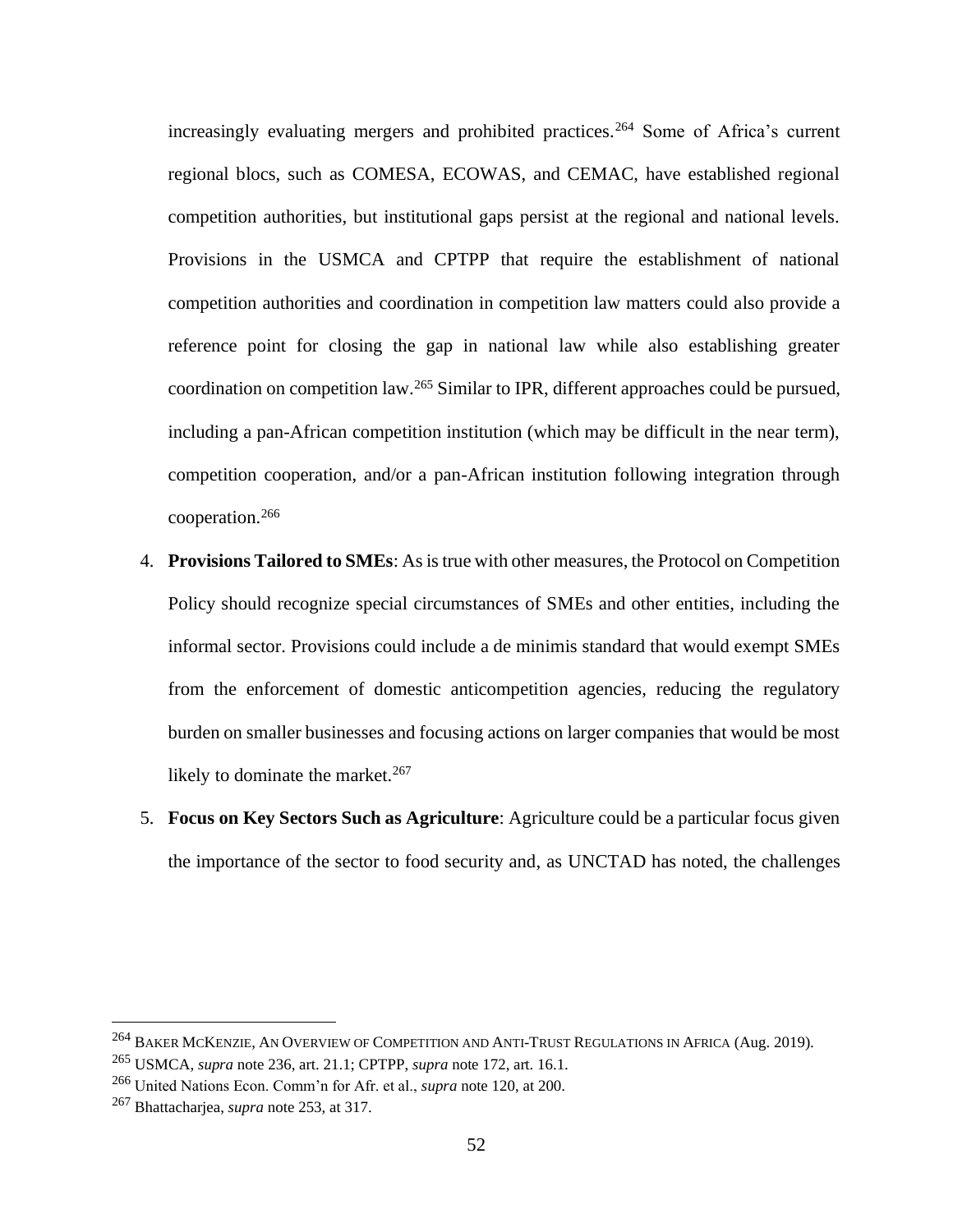posed by more dominant larger firms that are able to exercise their buying power to affect prices and other market conditions.<sup>268</sup>

- 6. **Flexible Provisions for Enactment and Implementation of Competition Rules at the National Level:** Flexibility in competition rules would align with the differentiated approach to S&D discussed in Section III and would give countries time to make changes to national rules depending upon the status of their current legal regime. UNECA, the AU, the AfDB, and UNCTAD have advocated for a five-year transition period,  $269$  although, as experience with WTO disciplines has shown, legal changes and implementation of rules can sometimes take a number of years, so a longer transition period could perhaps be considered from the outset to reflect the amount of time it can take to put in place and implement new laws.<sup>270</sup>
- 7. **Differentiation in S&D**: In the area of competition law, countries are at noticeably different stages, necessitating a differentiated approach to S&D in line with the AfCFTA's provisions as discussed in Section II.<sup>271</sup> A differentiated approach could enable countries to meet obligations gradually as they build capacity, $272$  and it would also allow for tailored S&D regarding flexibility and capacity building support.<sup>273</sup>

[https://www.oecd.org/competition/globalforum/GlobalForum-October2001.pdf.](https://www.oecd.org/competition/globalforum/GlobalForum-October2001.pdf)

<sup>268</sup> Shyam Khemani, *Applications of Competition Law: Exemptions and Exceptions* 28–29, U.N. Doc. UNCTAD/DITC/CLP/Misc.25 (United Nations Conference on Trade and Development 2002).

<sup>269</sup> United Nations Econ. Comm'n for Afr. et al., *supra* note 120, at 78.

 $^{270}$  For example, the S&D transition periods under the WTO TRIPS Agreement have been extended, in some cases several times, to account for a longer time period needed for implementation. *See* Gervais, *supra* note 116, at 509. <sup>271</sup> *See, e.g.*, Global Forum on Competition, OECD CCNM/GF/COMP(2001)2/REV1 (Oct. 15, 2001),

<sup>272</sup> *See* Hunter Nottage, *Trade and Competition in the WTO: Pondering the Applicability of Special and Differential Treatment*, J. INT'L ECON. L., Mar. 2003, at 23–47.

 $273$  For example, UNCTAD offers capacity building and technical assistance support on competition law and policy based on the United Nations Set of Multilaterally Agreed Equitable Principles and Rules for the Control of Restrictive Business Practices, adopted by General Assembly Resolution 35/63 of December 5, 1980. *See* U.N. Conference on Trade and Development, *Capacity Building and Technical Assistance on Competition Law and Policy,* United Nations, TD/B/C.I/CLP/43 (April 26, 2017) at 2.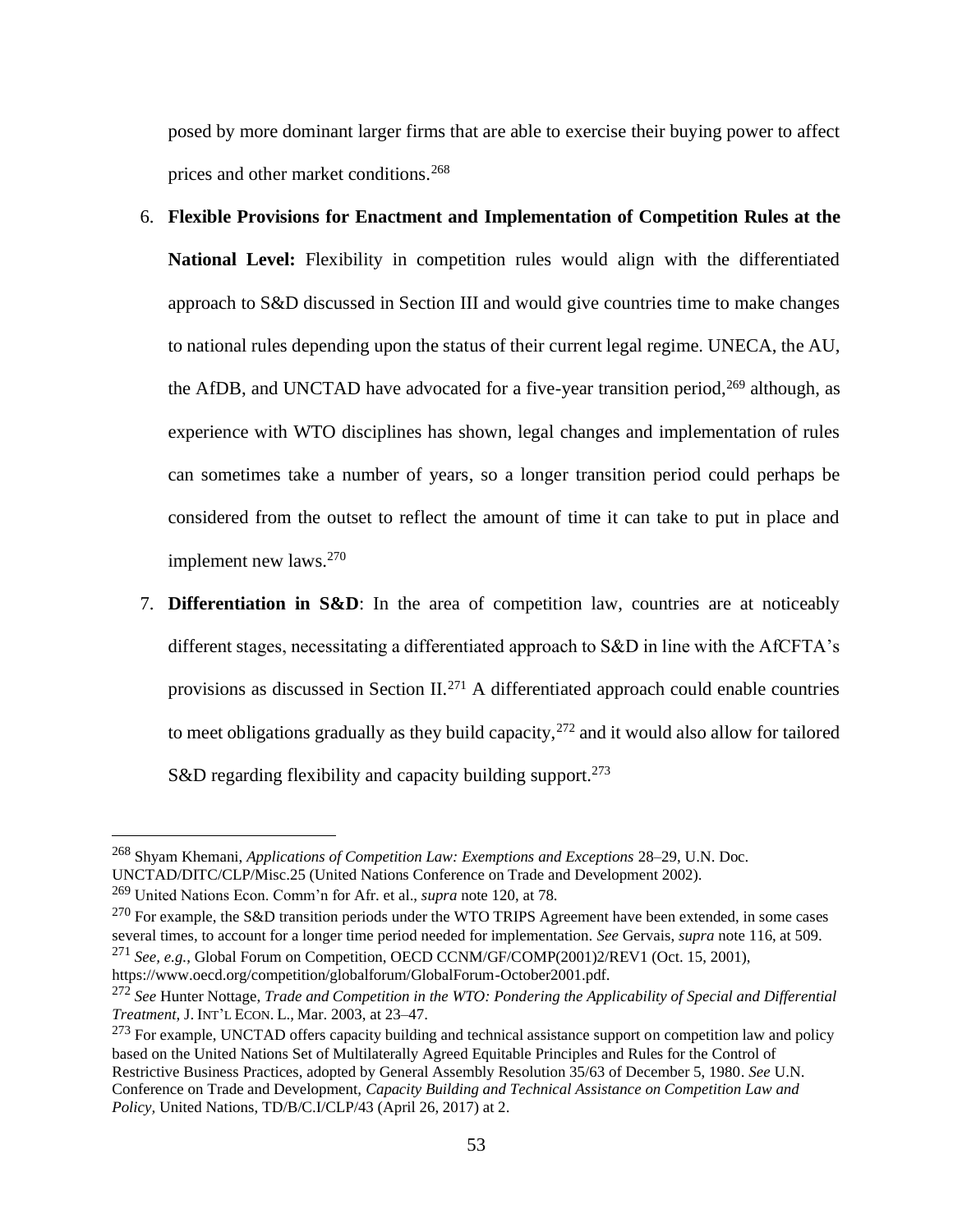- 8. **Provisions on Remedies and Resolution of Disputes**: These could be needed to both address violators and provide redress to injured parties (including consumers). In order to establish a system that is manageable given differences in national law and enforcement, civil penalties may be preferable to criminal penalties.<sup>274</sup>
- 9. **Technical Assistance and Capacity Building to Bridge Gaps in Knowledge and Resources**: This will be required in order to allow countries to build systems for competition law and participate in a regional or continental competition framework.<sup>275</sup>

1. African Regional Competition Frameworks

Africa has a number of regional competition regulators, including authorities in WAEMU and CEMAC, the East African Competition Authority (EACA), and the COMESA Competition Commission.<sup>276</sup> Cooperation among these authorities is recognized through various Memoranda of Understanding (MOUs).<sup>277</sup>

Recently, the COMESA Competition Commission adopted new Guidelines on Market Definition, Restrictive Business Practices and Abuse of Dominance aimed to provide clarity on interpretation of the COMESA Competition Regulations and Rules of 2013 (2013 COMESA Competition Regulations), as well as predictability for the COMESA Competition Commission. The COMESA Competition Commission was initially concentrated on merger review and has recently started investigation of restrictive practices.<sup>278</sup> It also provides training to national competition authorities.<sup>279</sup> COMESA's 2013 Competition Regulations prohibit cartels and any

<sup>274</sup> United Nations Econ. Comm'n for Afr. et al., *supra* note 120, at 164.

<sup>275</sup> Doha Declaration, *supra* note 67, at 5.

<sup>276</sup> BAKER MCKENZIE, *supra* note 264, at 2.

<sup>277</sup> Pieter Steyn, *African Competition Law Developments in 2018 and the Outlook for 2019*, LEX AFRICA, (Feb. 12, 2019).

<sup>278</sup> Hartzenberg, *supra* note 248.

<sup>279</sup> *Id.*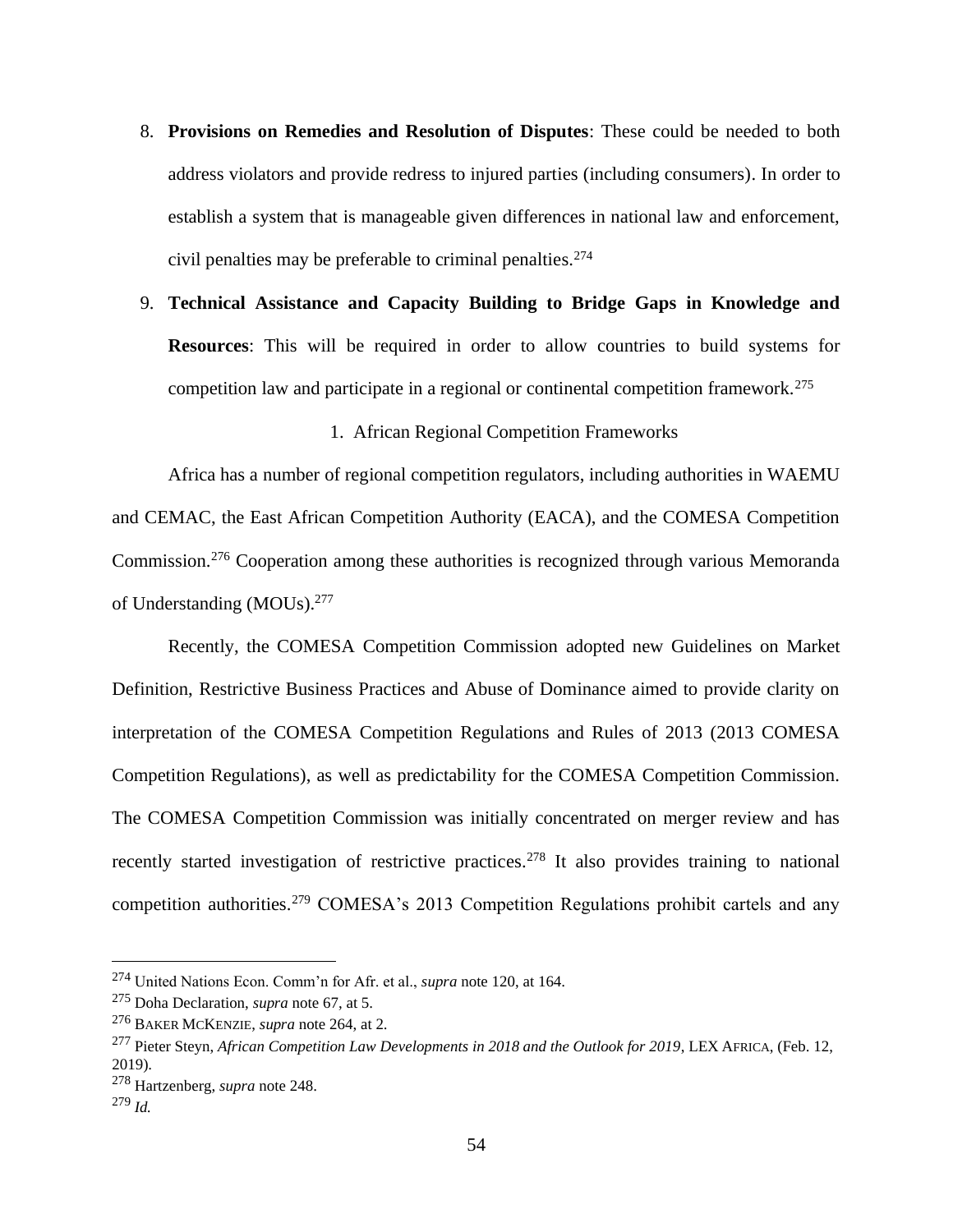concerted practice that distort trade<sup>280</sup> or competition in the regional market.<sup>281</sup> The COMESA Competition Regulations also prohibit the abuse of dominant position where an undertaking "occupies such a position of economic strength as will enable it to operate in the market without effective constraints from its competitors or potential competitors."<sup>282</sup>

The EAC enacted a regional Competition Act in 2006, which prohibits unfair business practices, price fixing, and other anti-competitive behavior.<sup>283</sup> Violations of the EAC Competition Act include the abuse of dominant position, exclusion of competitors from the market, and directly or indirectly imposing unfairly high or low purchasing prices.<sup>284</sup> The Scope of the EAC Competition Act also extends to mergers and acquisitions and includes a notification requirement upon conclusion of a merger or acquisition,<sup>285</sup> which may not be permitted if it leads to a dominant position in the market which would have the effect of lessening competition. The East African Community Competition Authority (EACCA) is established under the EAC Competition Act and has jurisdiction over competition matters, consumer welfare, state subsidies, and public procurement, as well as, to an extent, merger reviews.<sup>286</sup>

ECOWAS has had competition rules in place since 2008, and, in May 2019, the ECOWAS Regional Competition Authority (ERCA) was established for their implementation.<sup>287</sup> ERCA

<sup>280</sup> COMESA Treaty art. 55(1), Nov. 5, 1983, https://www.comesa.int/wp-content/uploads/2020/07/Comesa-Treaty.pdf.

<sup>281</sup> COMESA Treaty art. 55(1)(b); *see also* ELEANOR FOX AND MOR BAKHOUM, MAKING MARKETS WORK FOR AFRICA: MARKETS, DEVELOPMENT, AND COMPETITION LAW IN SUB-SAHARAN AFRICA (2019).

<sup>282</sup> Common Market for Eastern and Southern Africa (COMESA), Competition Regulations, art. 17(1)(a), (Nov. 20, 2012) https://www.comesacompetition.org/wp-content/uploads/2014/04/2012\_Gazette\_Vol\_17\_Annex\_12- COMESA-Competition-Regulations-as-at-December-2004.pdf.

<sup>283</sup> The East African Community, East African Competition Act § 5, Nov. 13, 2006.

 $^{284}$  *Id.* ¶ 8.

 $^{285}$  *Id.* ¶ 11.

<sup>286</sup> *Id.* ¶ 44.

<sup>287</sup> Prince Ifeanyi Nwankwo, *Mergers and Acquisitions under ECOWAS Competition Law*, HARV. AFR.POL'Y J., (2019).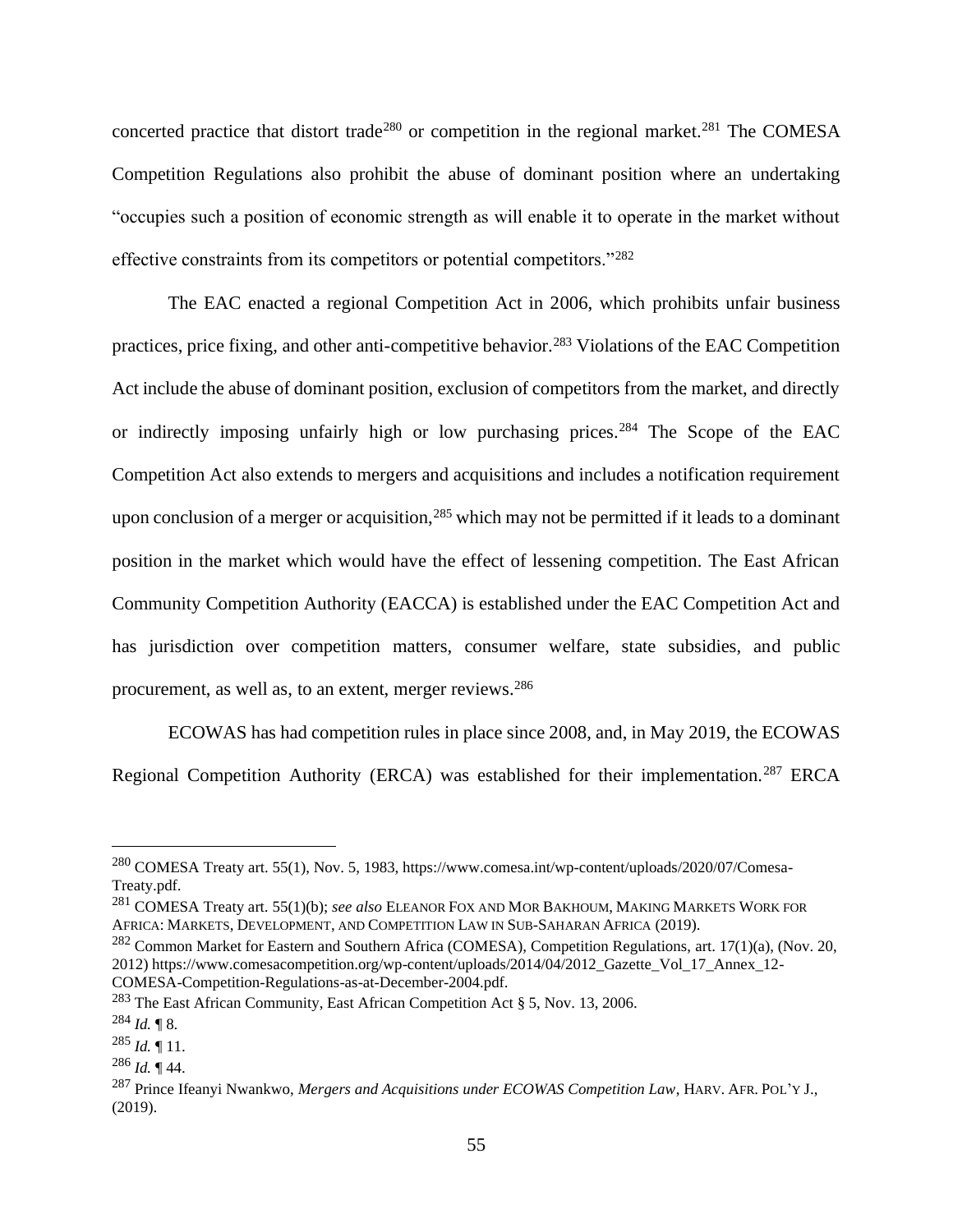regulates mergers that have trade distorting effects and result in the abuse of dominant market position,<sup>288</sup> protects consumer welfare, and promotes economic efficiency by prohibiting anticompetitive behavior that affects trade among ECOWAS States.<sup>289</sup>

SADC has also been developing a regional competition regime, which is slated for adoption in 2020.<sup>290</sup> Once established, it would regulate unfair business practices and promote competition, pursuant to the 2009 SADC Declaration on Regional Cooperation in Competition and Consumer Policies.

These differing regional competition regimes do call into question how a mechanism for harmonization could be designed, and a pan-African authority could take different forms as noted above. This will likely be one of the areas of focus of the AfCFTA Protocol on Competition Policy.<sup>291</sup>

#### 2. African National Competition Legislation

An exhaustive review of African competition law is not possible in this Article, but several practices are worth noting. Kenya has a competition authority and quite comprehensive Competition Act, for example, which forbids the use of restrictive trade practices and any other competition distorting practices,  $292$  prevents agreements that could limit competition in Kenya (including agreements to fix selling or purchase prices),  $293$  and protects against abuse of dominant position in the Kenyan market (including abuse of intellectual property rights).<sup>294</sup> Notably,

<sup>&</sup>lt;sup>288</sup> Economic Community of West African States, Supplementary Act A/SA.1/06/08 Adopting Community Competition Rules and The Modalities of Their Application Within Ecowas, Dec. 19, 2008, art. 7. <sup>289</sup> *Id.* art. 3.

<sup>290</sup> Hartzenberg, *supra* note 248.

<sup>291</sup> United Nations Econ. Comm'n for Afr. et al., *supra* note 120, at 200.

<sup>292</sup> The Competition Act (Act No. 12/2010) (Kenya), Part III.

<sup>293</sup> *Id.* ¶ 21.

<sup>294</sup> *Id.*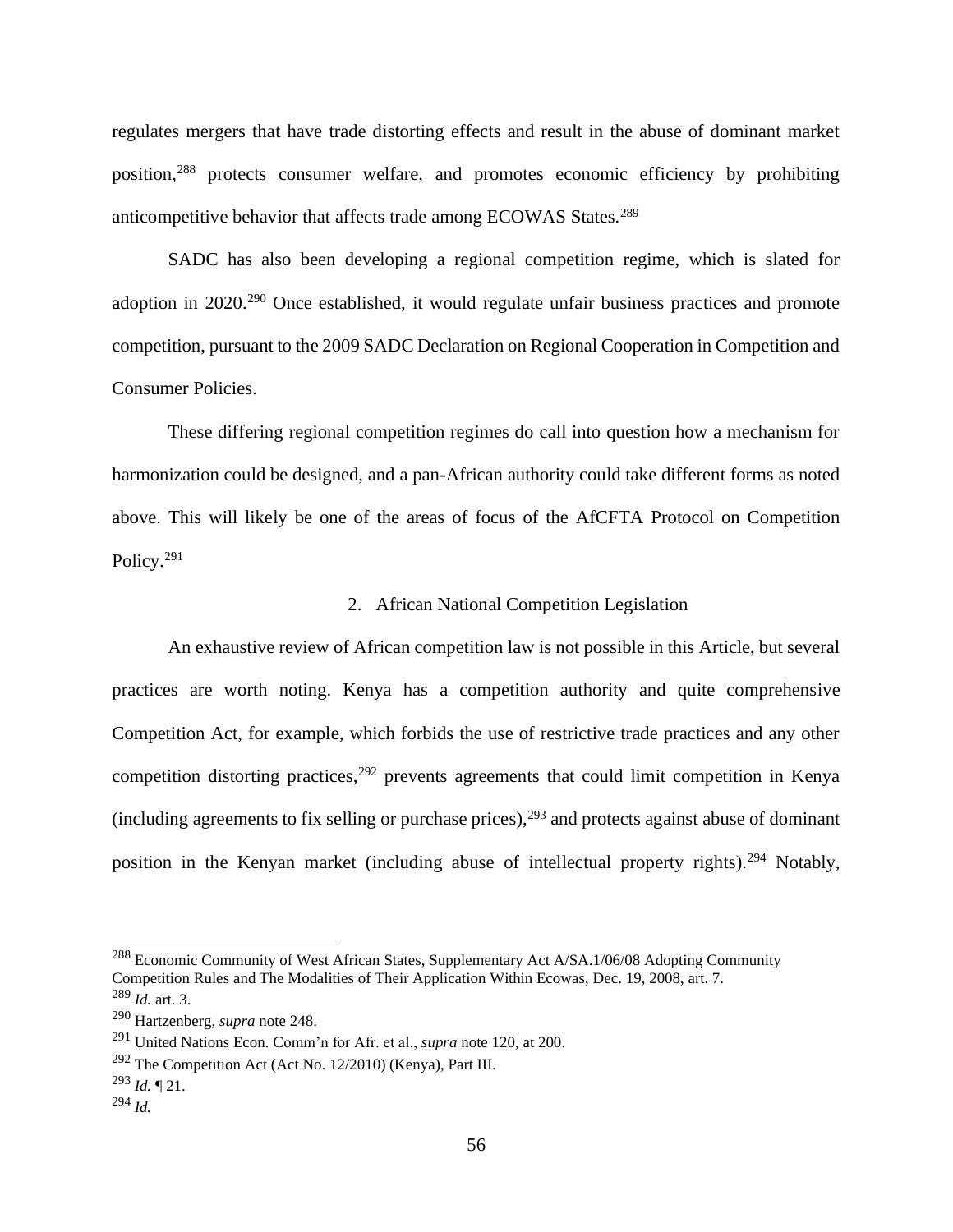consumer protection is also enshrined in Kenya's Competition Act, provided that goods meet relevant standards, such as product safety standards.<sup>295</sup>

The laws of Botswana and Namibia are also notable. Botswana's Competition Law, which was enacted in 2009 and amended in 2018, includes provisions for price fixing, mergers, bid rigging, decreased market competition, and abuse of dominant position,<sup>296</sup> and public interest factors may be taken into consideration, such as the effect on the welfare of consumers, SMEs, and employment.<sup>297</sup> Namibia's Competition Law**,** which was enacted in 2003, prohibits distortive agreements, except to the extent that they would benefit small firms or historically disadvantaged groups.<sup>298</sup>

#### 3. Competition Provisions in Other RTAs

Competition provisions in other RTAs could also be instructive for the AfCFTA and adapted to the unique circumstances of the African continent. The USMCA, for example, requires that member states enact national legislation and establish national enforcement authorities to encourage competition and prohibit anticompetitive behavior (each party is also required to enact consumer protection laws to prohibit fraudulent and deceptive commercial activities), while also calling for cooperation among parties and their competition law authorities in order to deliver effective enforcement and collaboration in consumer protection policies.<sup>299</sup> The parties to the

<sup>295</sup> *Id.* ¶ 55.

 $296$  Competition Act (Act No. 17/2009) (Bots.).

<sup>297</sup> *Id.* ¶ 52.

<sup>298</sup> Competition Act (Act No.2/2003) (Namib.), Part 3.28(3)(b).

<sup>299</sup> USMCA, *supra* note 236, art. 21. The USMCA also includes transparency provisions, and parties are required to share information about national competition law enforcement policies and practices as well as exemptions and immunities.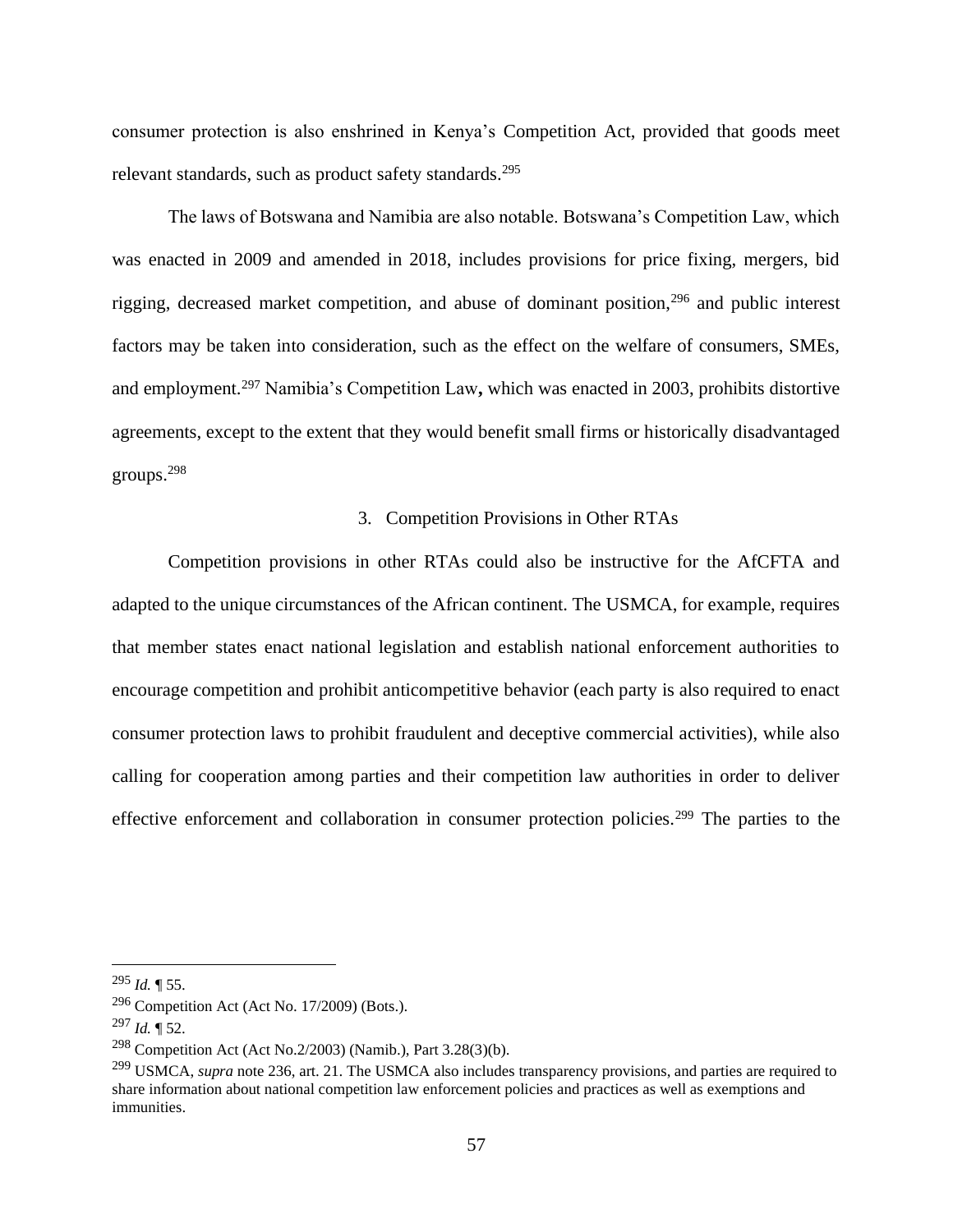USMCA may request consultations to address any issues that arise in relation to competition law and policy.<sup>300</sup>

The CPTPP also includes a chapter on competition policy that requires parties to establish competition authorities and enact national competition laws to prohibit anticompetitive business behavior.<sup>301</sup> Like the USMCA, the CPTPP calls for cooperation among the parties' competition authorities to ensure effective enforcement<sup>302</sup> and emphasizes the importance of consumer protection through national legislation addressing deceptive and fraudulent commercial practices that cause, or threaten to cause, harm to consumers. $303$ 

As the AfCFTA Protocol on Competition Policy is considered, traditional S&D approaches will be necessary given the variation in rules and practices in this area and countries' needs for flexibilities in developing and implementing competition law regimes. However, a proactive, rules-based approach to S&D will also be critical, and the AfCFTA Protocol on Competition Policy could be a driving force for developing competition law to benefit African nations and stakeholders. Good practices from the AfCFTA's partner states, including those in countries like Botswana and Namibia referenced above, should be catalogued and incorporated. Because the AfCFTA has prioritized this area of law, it is possible that the AfCFTA will not only drive change in competition law within Africa, but it might help put this issue back on the international agenda, perhaps in a more development-centered way, as well.

<sup>300</sup> USMCA, *supra* note 236, art. 21.6.

<sup>301</sup> CPTPP, *supra* note 172, art. 16.1.

<sup>302</sup> *Id.* art. 16.4.

<sup>303</sup> *Id.* art. 16.6.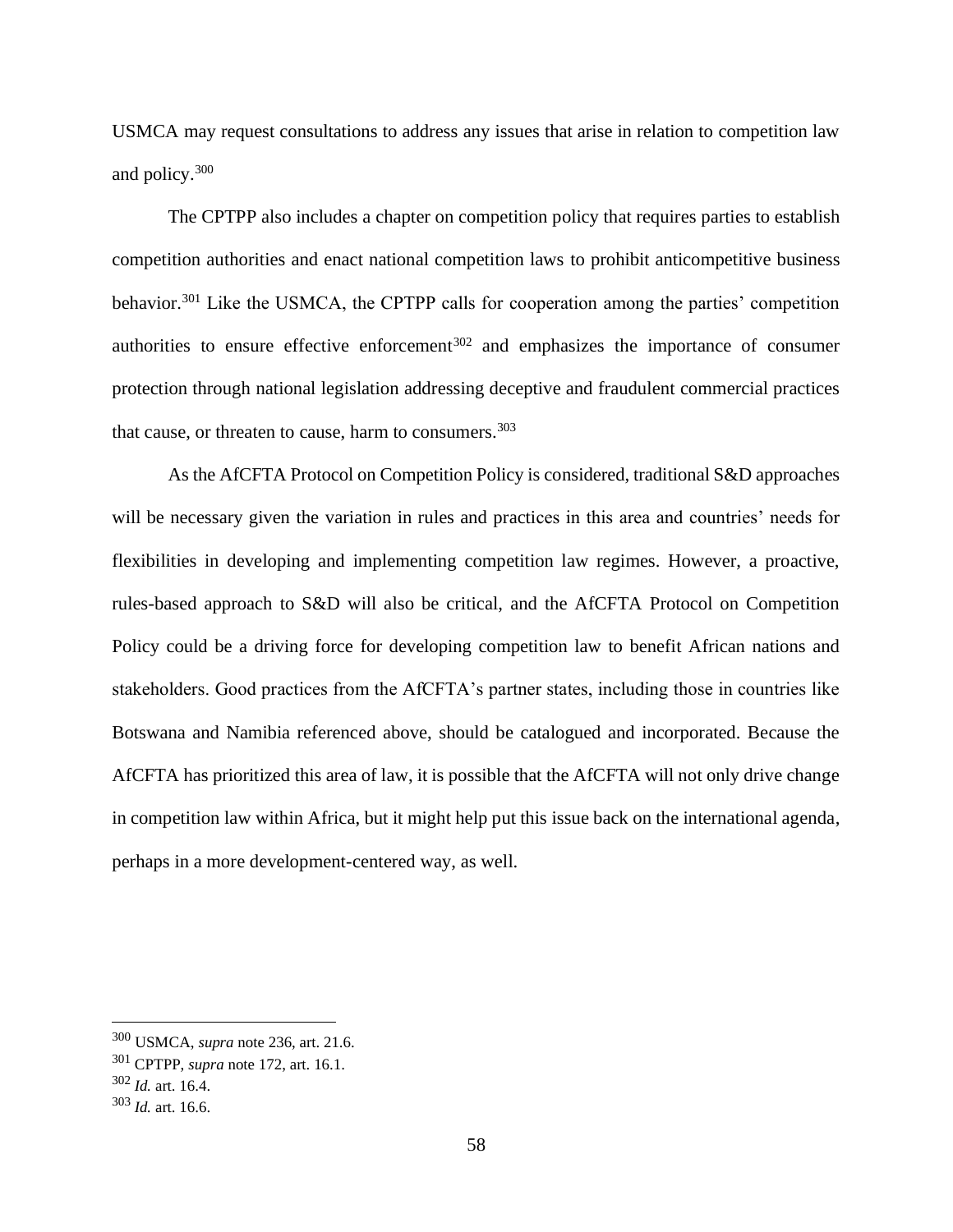#### IV. CONCLUSION: TOWARD A NEW MODEL FOR TRADE AND SUSTAINABLE DEVELOPMENT

As the AfCFTA is rolled out and implemented, it could have a profound impact on international law, reshaping economic and trade rules for Africa and beyond. Given its size, scope, and approach, the AfCFTA holds the potential to break new ground in different areas of substantive law and close the loop between trade rules and the SDGs.<sup>304</sup> However, even though the AfCFTA holds great promise, it still must contend with challenges, such as differences in countries' legal capacities, the need for inclusive rulemaking at the continental level, and the already complicated legal landscape of the RECs.

While confronting these issues will continue to require trade and development flexibility, consistent with traditional S&D, the AfCFTA does not stop there. It moves beyond past models to take a more forward-looking view of the role that law will play in shaping opportunities for the continent and AfCFTA partner states. The shift from "reactive" S&D, which has mainly carved out exceptions to the rules, to "proactive" S&D, focused on design and application of the rules themselves, can be seen in the AfCFTA's structure and text.<sup>305</sup> Importantly, this shift signals that the AfCFTA will establish a new normative basis for promoting trade and development through the rules themselves, marking a significant departure from past approaches and putting Africa in the driver's seat as trade and investment law continues to evolve internationally.

Deeper negotiation of the rules-based issues highlighted in this paper is yet to come, and, while this article sheds some light on the legal practices and trends that are likely to shape the AfCFTA's forthcoming phases, ultimately law in these areas will be determined by national and regional policy priorities and regulatory practices. As trade negotiations in other parts of the world

<sup>304</sup> *See* Kuhlmann, Carpentier, Francis, & Le Graet, *supra* note 43.

<sup>305</sup> AfCFTA, *supra* note 7, art. 19.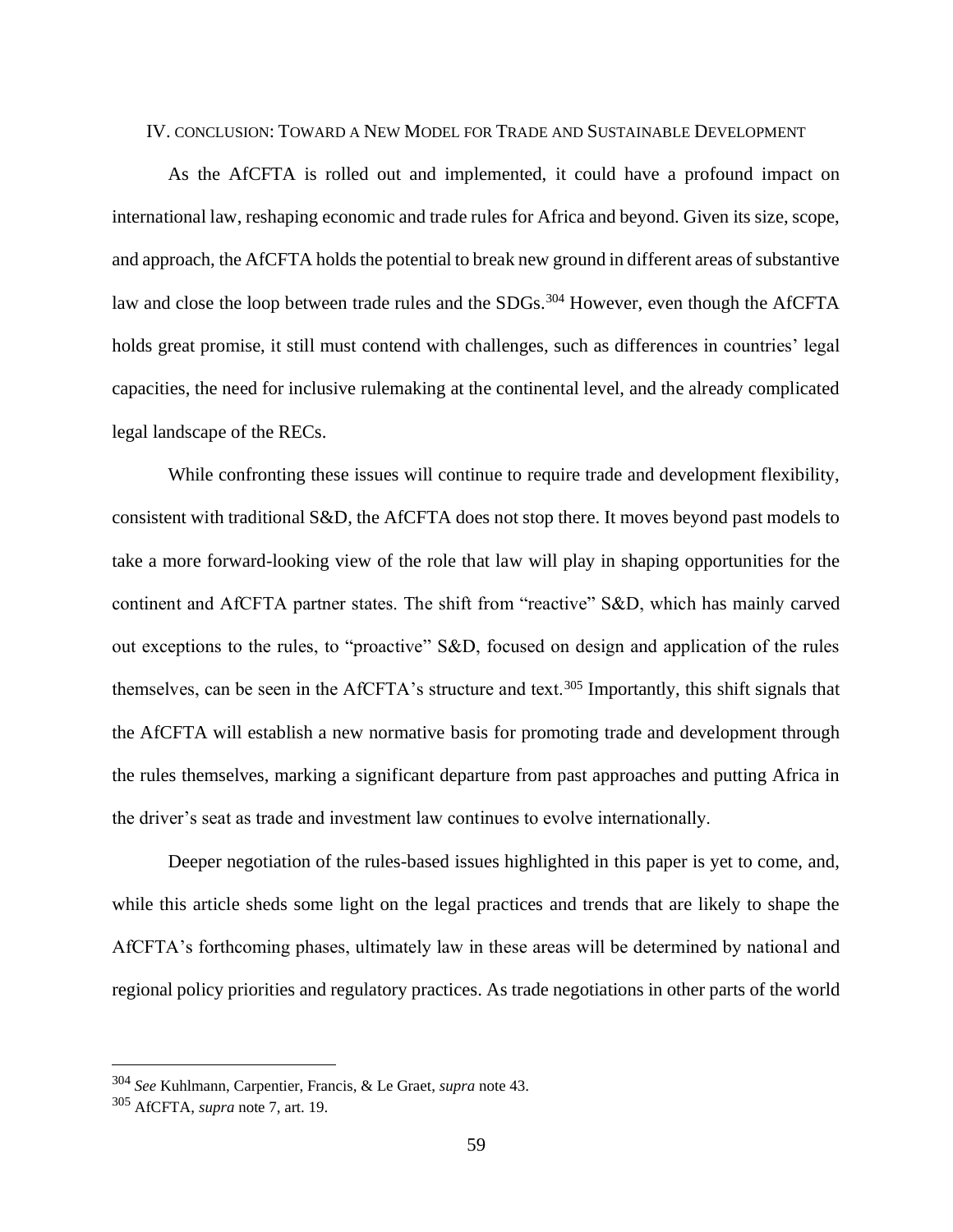have highlighted, it would be beneficial to make this process as participatory, inclusive, and balanced as possible.<sup>306</sup> Also, as the limited comparative assessment included in this Article highlights, good practices can and should come from a range of legal systems and practices, and these should also be catalogued and considered to a greater degree.

The process of changing law through the AfCFTA will not be without its challenges. First, the parties to the AfCFTA will have to determine how to create continental law out of a set of sometimes fragmented regional legal agreements. The AfCFTA text specifically refers to the FTAs created by the RECs as building blocks for the AfCFTA,  $307$  so it is clear that the existing system will provide a foundation for the new agreement. While the RECs have made significant progress over the past several years, their challenges with fragmentation and incomplete implementation have also been well documented.<sup>308</sup> The AfCFTA can build upon these lessons learned, as well as the experiences of other global regional trading blocs where relevant, as it pursues deeper integration. Implementation issues will also intensify due to the number of countries involved and diversity in legal systems. While these challenges can be overcome, doing so will require a better understanding of the comparative legal landscape assessed in this Article along with a deeper understanding of how trade agreements, and the substantive law they generate, can be effectively implemented in practice.

Finally, the AfCFTA, while perhaps the most promising trade and sustainable development model to date, does not yet address all areas of law important to trade and sustainable development. For some issues, like gender, that are mentioned in the AfCFTA's principles, the AfCFTA may have to chart a new path forward, since real progress in changing the rules will require much more

<sup>306</sup> *See* Kuhlmann, Carpentier, Francis, & Le Graet, *supra* note 43.

<sup>307</sup> AfCFTA, *supra* note 7, art. 5(b).

<sup>308</sup> *See* Iwa Salami, *Legal and Institutional Challenges of Economic Integration in Africa,* 17 EUR. L.J. 667 (2011).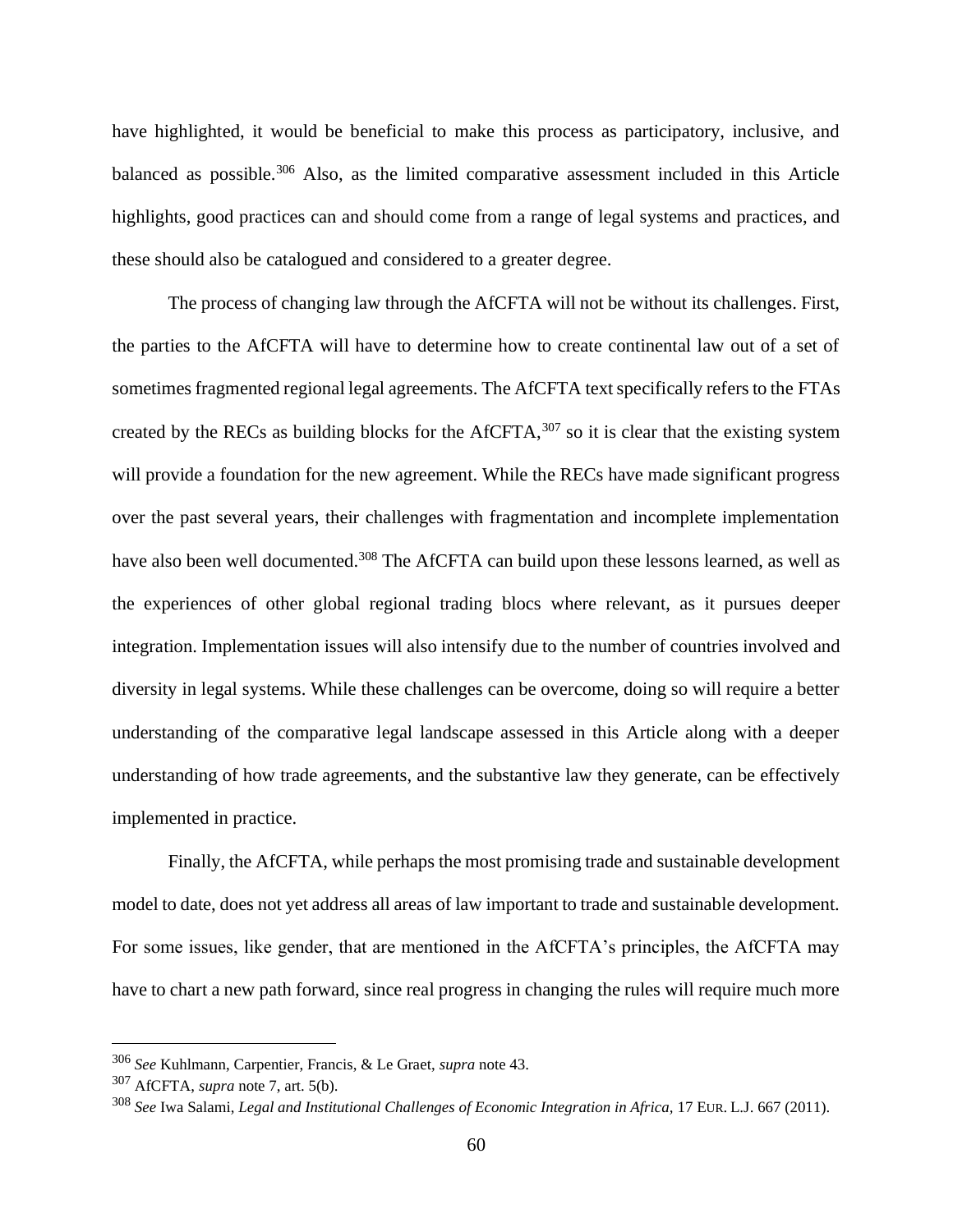than just affirmations of support. Incorporating gender equality through the rules, consistent with the AfCFTA's objective and SDG 5 (Gender Equality),  $309$  would be a notable innovation. The approach to gender in the Canada-Chile, Chile-Uruguay, and Canada-Israel Free Trade Agreements provides some insight, but a more comprehensive approach on trade and gender would be beneficial and could be adapted to an African context.<sup>310</sup> Labor and work could also be more fully integrated,<sup>311</sup> in line with SDG 8 (Decent Work & Economic Growth), taking note of relevant recent developments, including the USMCA, as appropriate.<sup>312</sup>

Further focus in other areas would also help the AfCFTA deliver on its goal of sustainable development. As the global COVID-19 pandemic has highlighted, a more robust approach on trade and public health in line with SGD 3 (Good Health and Well Being) is now critical. The AfCFTA's "building block" approach to continental integration could leverage regional value chains in order to connect net exporting areas with net importing countries and ensure delivery of needed medicines and supplies. This would depend, however, upon addressing rules in a number of areas, including market access, export restrictions, IP, and regulation of medicines and medical equipment. Some elements of such a strategy could be addressed through Phase II negotiations, such as IP as discussed in Section III. However, consistent with the approach to development-led rulemaking discussed in this Article, African nations and RECs could also take the lead in driving new rules to respond to the COVID-19 global health crisis.

<sup>309</sup> AfCFTA, *supra* note 7, art. 3(e).

<sup>310</sup> *See, e.g.*, Sama Al Mutair, Dora Konomi, & Lisa Page, *Trade & Gender: Exploring International Practices That Promote Women's Economic Empowerment*, TRADELAB (May 17, 2018), https://www.tradelab.org/singlepost/2018/05/17/Trade-and-Gender-1.

<sup>311</sup> *See, e.g.*, U.N. Economic Commission for Africa & Friedrich Ebert Stifting, *The Continental Free Trade Area (CFTA) in Africa—A Human Rights Perspective* (Jul. 2017), https://repository.uneca.org/handle/10855/24089.

<sup>312</sup> Alvaro Santos, *The New Frontier for Labor in Trade Agreements*, *in* WORLD TRADE AND INVESTMENT LAW REIMAGINED: A PROGRESSIVE AGENDA FOR AN INCLUSIVE GLOBALIZATION 6 (Alvaro Santos, Chantal Thomas & David Trubek eds., 2019).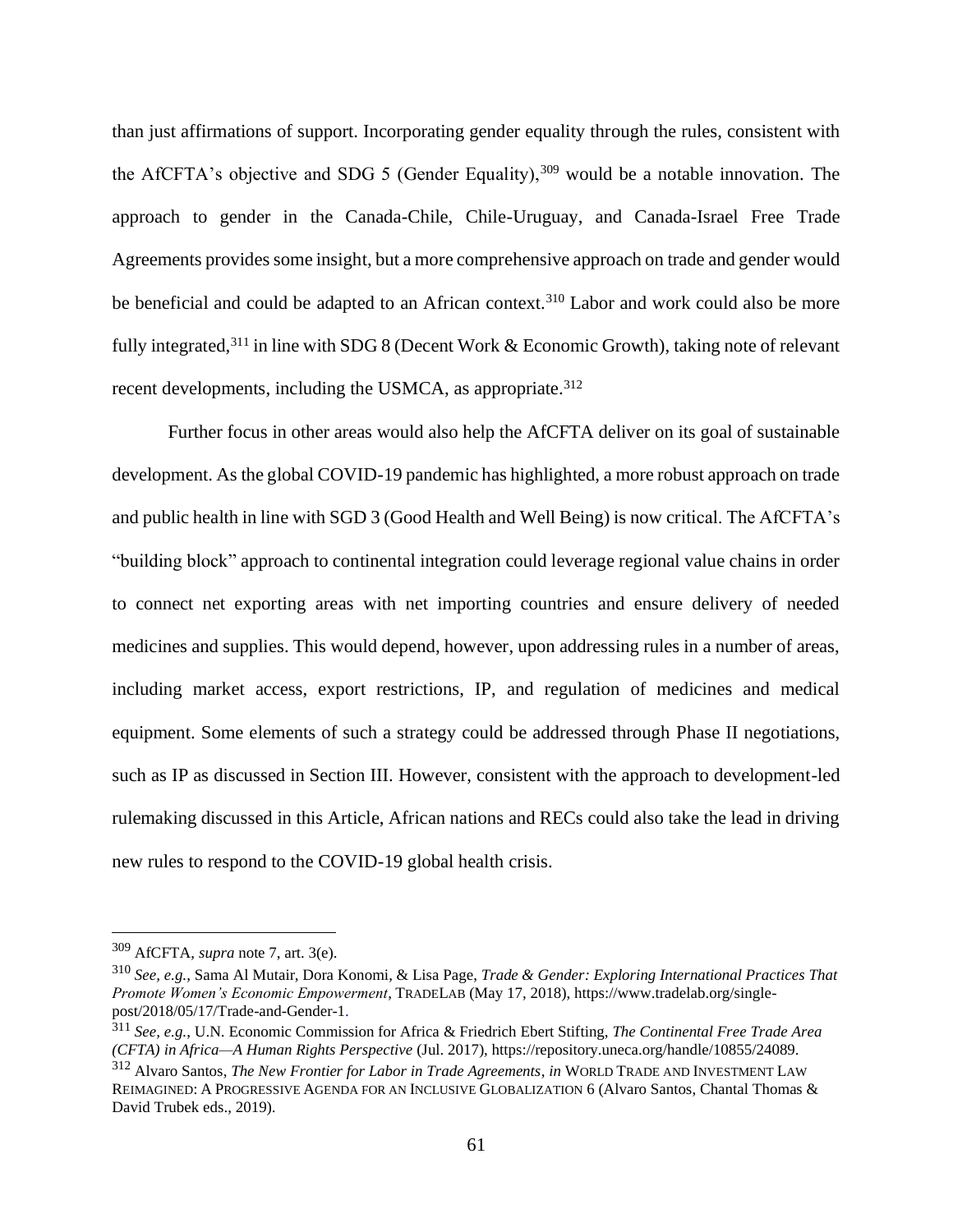On a related note, a comprehensive, continental approach to food security, aligned with the Comprehensive Africa Agriculture Development Programme (CAADP), would also help deal with ongoing food insecurity and market shocks, including the pandemic and recent locust infestation, in order to further deliver on SDG 2 (Zero Hunger). It will be important that the rules on food security go beyond market access and food safety standards to address other issues related to food insecurity, such as farmers' needs (including rules affecting access to agricultural inputs, <sup>313</sup> agricultural finance,<sup>314</sup> and agricultural logistics), regulatory aspects of cross-border agricultural trade corridors (although some of these issues are reflected in the Annexes to the  $AICFTA$ ),  $315$ biodiversity, competition law and policy, land acquisition in investments, agricultural export bans, and a balance between rules and policy space.<sup>316</sup> While it is notable that some issues related to food security, such as genetic resources and competition law, could be also addressed through Phase II rules-based negotiations, this cannot take the place of a full food security strategy, which will require looking beyond standards and market access to address other issues in an interconnected market where some countries are net food producers and others net food consumers.

Issues related to environmental sustainability and climate change are also not a focus in the current AfCFTA text, although the AfCFTA does affirm partner states' right to regulate in this area.<sup>317</sup> Future negotiating rounds could incorporate rules in line with SDG 13 (Climate Action),

<sup>313</sup> This area of law is included in a number of existing RTAs, including COMESA, ECOWAS, and SADC, with legislation at an advanced stage in the EAC as well; however, the approaches across these RECs do differ somewhat, even though common legal elements exist. *See, e.g.*, KUHLMANN, *supra* note 28.

<sup>314</sup> Edward Katende & Katrin Kuhlmann, *Building a Regulatory Environment for Agricultural Finance*, (June 2019) (paper presented to Uganda Banker's Association), https://cb4fec8a-9641-471c-9042-

<sup>2712</sup>ac32ce3e.filesusr.com/ugd/095963\_a0e1d52d6040405c86334e2bfd8084dc.pdf.

<sup>315</sup> Katrin Kuhlmann, *Africa's Development Corridors: Pathways to Food Security, Regional Economic Diversification, and Sustainable Growth*, *in* FILLING IN THE GAPS: CRITICAL LINKAGES IN PROMOTING AFRICAN FOOD SECURITY 10 (2012).

<sup>316</sup> *See* KUHLMANN, *supra* note 18.

<sup>317</sup> AfCFTA, *supra* note 7, at Preamble.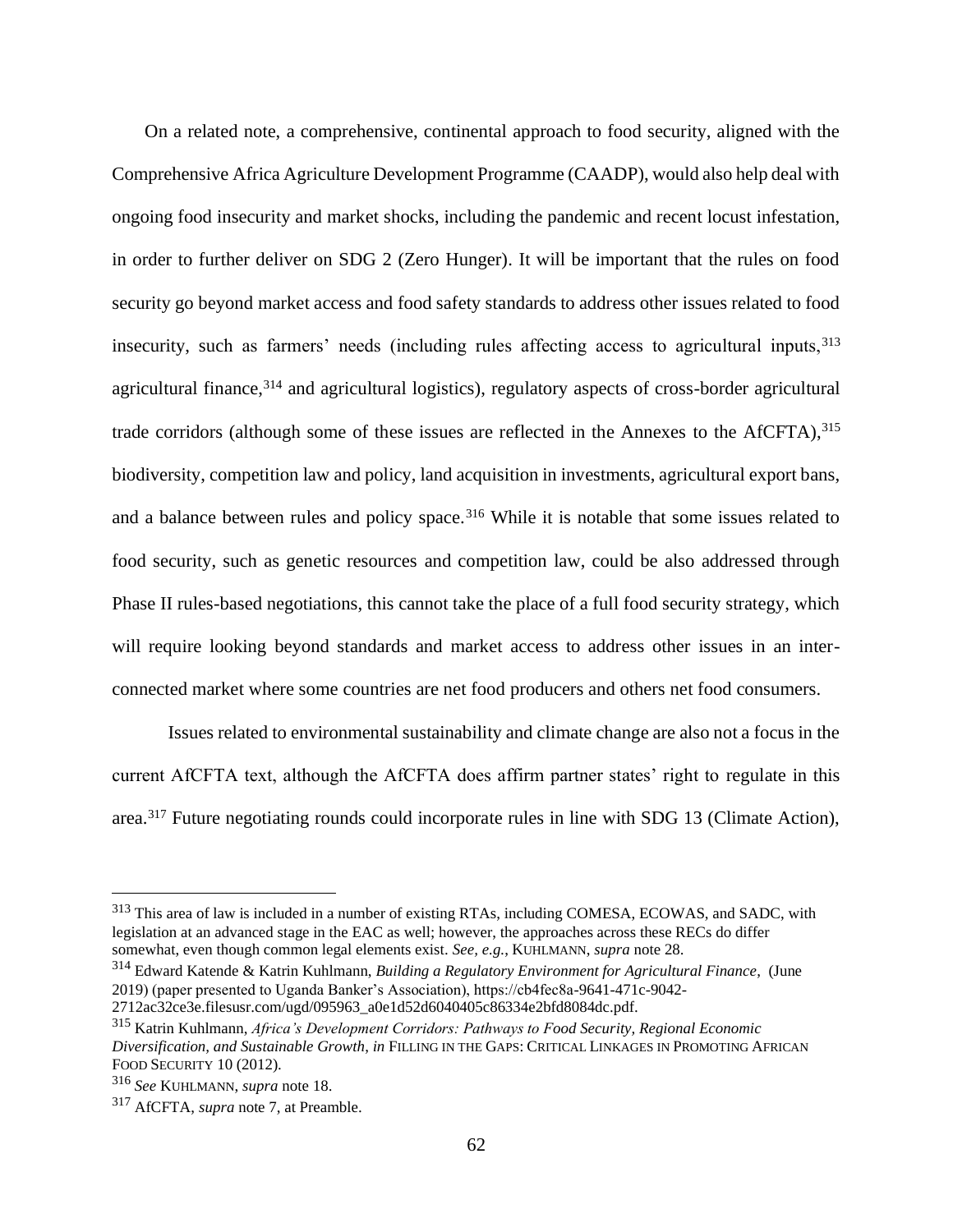including those to address barriers to trade in environmental goods and services,<sup>318</sup> phase out fossil fuel subsidies, and institute voluntary eco-labeling programs, taking into account  $S\&D^{319}$  and perhaps drawing upon the Agreement on Climate Change, Trade, and Sustainability (ACCTS) which is planned for signature in 2020.<sup>320</sup> The AfCFTA could also consider provisions to incorporate the circular economy, in support of SDG 12 (Responsible Consumption and Production) and 13 (Climate Action), and address overfishing, in line with multilateral initiatives, given the importance of SDG 12, 13, and 14 (Life Below Water). In addition, the AfCFTA could further align with the SDGs by building an African tailored and designed approach to rule of law, anti-corruption (which does appear in the USMCA), and institutional governance in connection with SDG16 (Peace, Justice, and Strong Institutions).<sup>321</sup>

Finally, given the importance of electronic commerce and cross-border services,  $322$  it is promising that the AfCFTA will address digital economy and e-commerce issues as is planned for Phase III.<sup>323</sup> The development benefits of digital transformation are significant and include creating jobs, encouraging entrepreneurship, integrating women into the workforce, and improving

<sup>318</sup> Environmental goods and services, according to a common definition developed in the 1990s by the Organization for Economic Co-operation and Development (OECD) and Eurostat (the EU's statistical agency), encompass goods and services to measure, prevent, limit, minimize or correct environmental damages to water, air, and soil as well as problems related to waste, noise and eco-systems. Examples include products related to clean energy generation, such wind turbines, and services to monitor cities' water supplies or support solar projects.

<sup>&</sup>lt;sup>319</sup> Environmental agreements also contain some elements of S&D, although, similar to trade agreements, the trend is towards a more differentiated approach and less than full reciprocity. *See* Pauwelyn, *supra* note 82.

<sup>320</sup> Ronald P. Steenbilk & Susanne Droege, *Time to ACCTS? Five Countries Announce New Initiative on Trade and Climate Change*, INT'L INST. FOR SUSTAINABLE DEV. (Sept. 25, 2019), https://www.iisd.org/blog/time-accts-fivecountries-announce-new-initiative-trade-and-climate-change.

<sup>321</sup> Kuhlmann, Carpentier, Francis & Le Graet, *supra* note 43.

 $322$  The World Bank has predicted significant gains for Africa through digital connectivity, with a global per capita growth rate of 1.5 per year and reduction in poverty by 0.7 percent per year. World Bank, *Digital Economy for Africa Initiative: Every African Individual Business and Government to be Digitally Enabled by 2030* 4, (June 24, 2019), http://pubdocs.worldbank.org/en/312571561424182864/062519-digital-economy-from-africa-initiative-Tim-Kelly.pdf.

<sup>323</sup> Ashley Hope, *AfCFTA and Digital Trade Today*, TRALAC (Working Paper No. T20WP01, 2020), at 6, https://www.tralac.org/news/article/14400.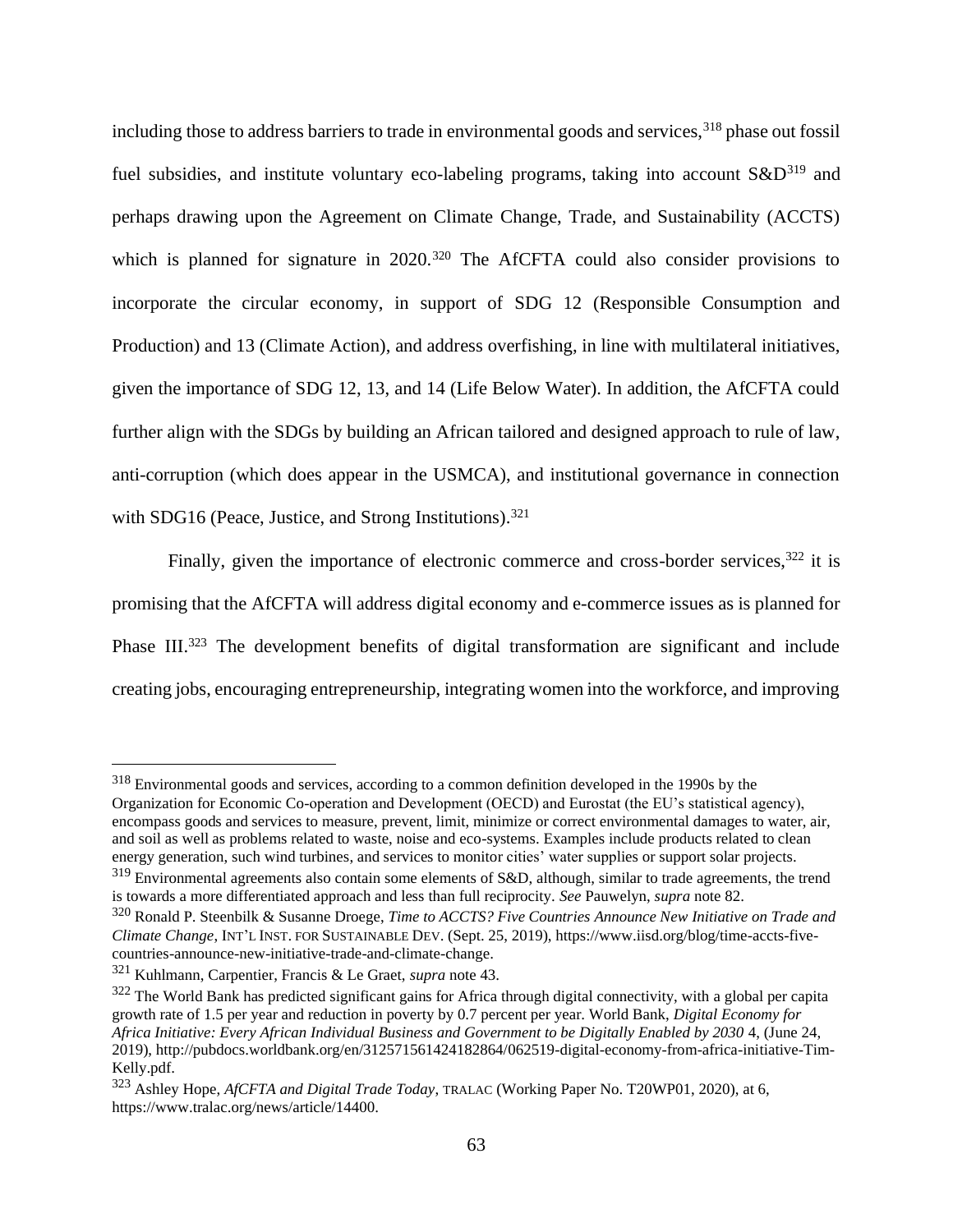access to finance and food.<sup>324</sup> Building the enabling environment for digital trade would help African governments achieve several SDGs through a technology focused lens,<sup>325</sup> especially SDG 1 (No Poverty), SDG 5 (Gender Equality), SDG 9 (Industry, Innovation and Infrastructure), and SDG 10 (Reduced Inequality), among others. <sup>326</sup> Regulation in this area could include creating a common framework for core regulatory areas in the digital economy, namely consumer protection, data protection, cyber security, and electronic transactions (which are becoming increasingly important, as the 2020 COVID-19 global health crisis has highlighted).<sup>327</sup> Although not all African countries currently have regulation in these areas, different approaches to digital regulation are already appearing throughout Africa, ranging from umbrella laws that cover all or most core regulatory areas in the digital space to separate laws for different aspects of digital regulation.<sup>328</sup> Some regional rules exist as well, such as the ECOWAS harmonized regulation of data protection, which provides for an "adequate level of protection for privacy, freedom and the fundamental rights of individuals."<sup>329</sup> As the discussion on IP, investment, and consumer protection highlighted, the AfCFTA might have to consider the best approach to a continental rules-based framework that can also strike a balance with domestic regulatory autonomy.<sup>330</sup> Digital inclusion could also be a

<sup>324</sup> Kuhlmann, *supra* note 118, at 3.

<sup>325</sup> CENTER FOR INTERNATIONAL PRIVATE ENTERPRISE AND NEW MARKETS LAB, DIGITAL ECONOMY ENABLING ENVIRONMENT GUIDE: KEY AREAS OF DIALOGUE FOR BUSINESS AND POLICYMAKERS 8 (2018).

<sup>326</sup> Kuhlmann, *supra* note 118, at 4.

<sup>&</sup>lt;sup>327</sup> CENTER FOR INTERNATIONAL PRIVATE ENTERPRISE AND NEW MARKETS LAB, DIGITAL ECONOMY ENABLING ENVIRONMENT GUIDE: KEY AREAS OF DIALOGUE FOR BUSINESS AND POLICYMAKERS 9 (2018).

 $328$  For example, countries such as South Africa and Ghana have one overarching act covering consumer protection, cybercrime, and electronic transactions, while data protection and privacy are regulated separately. Kenya has a different approach, whereby one act covers electronic transactions and cybercrimes and another covers data protection and privacy. Nigeria, Ethiopia, and Cote D'Ivoire, in contrast, have four separate legal instruments regulating the four separate areas. While, a single law can sometimes facilitate more efficient implementation, separate laws can also allow for greater flexibility. Kuhlmann, *supra* note 118, at 5.

<sup>&</sup>lt;sup>329</sup> Economic Community of West African States, Supplementary Act A/SA.1/01/10 on Personal Data Protection within ECOWAS (Feb. 16, 2010), art. 36(1), http://www.statewatch.org/news/2013/mar/ecowas-dp-act.pdf.

<sup>330</sup> For an additional resource on the status of African digital regulation, see *Data Protection Africa*, ALT ADVISORY, www.dataprotection.africa (last visited on June 30, 2020).